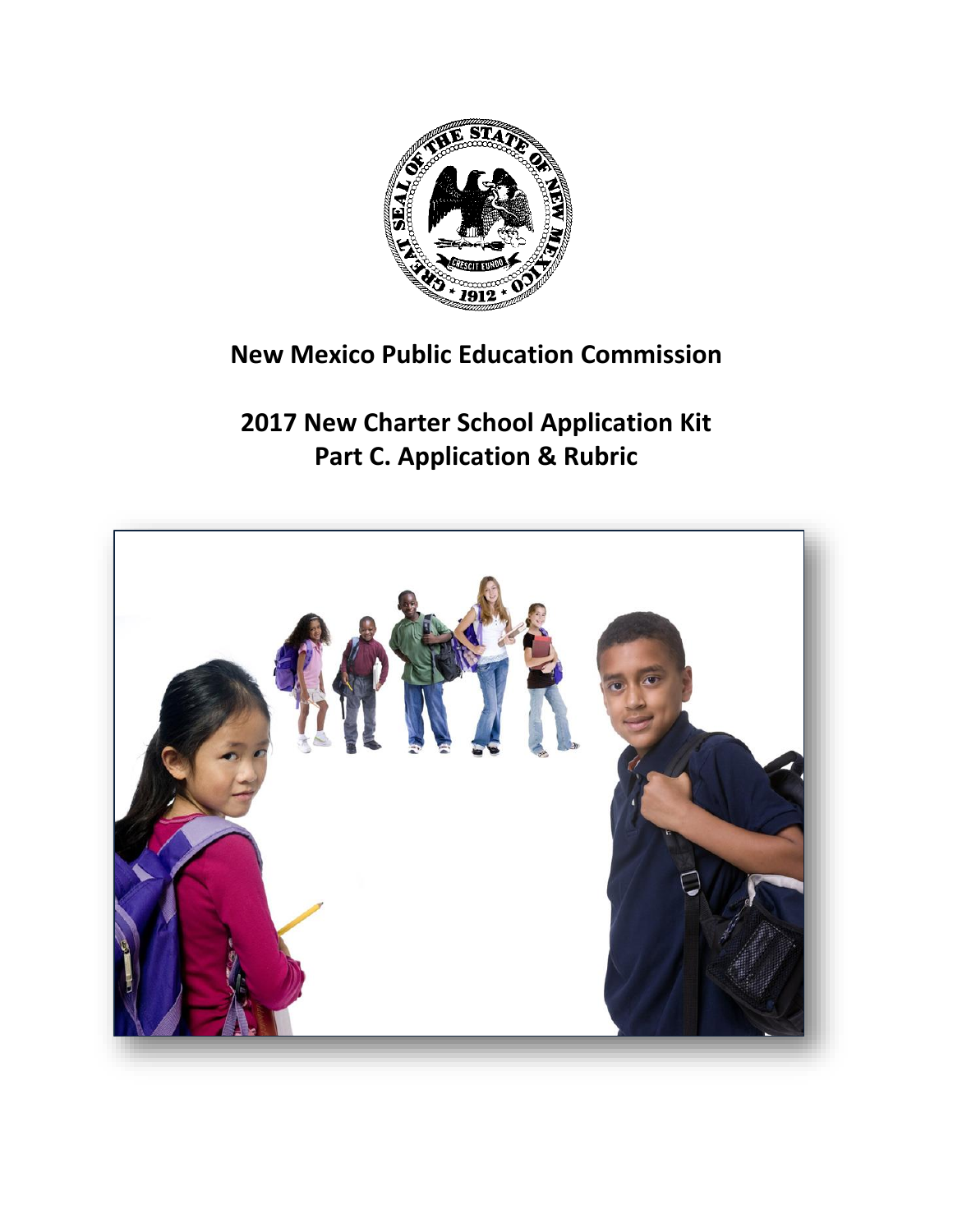## **School Information:**

Name of Proposed Charter School: Altura Preparatory School School Address (if known): Click here to enter text. School Location (City/Town): Albuquerque, NM School District within which the proposed school will be located: Albuquerque Public Schools Grades to be served: Kindergarten – Fifth Grade Requested Enrollment Cap: 396

## **Contact Information:**

Primary Contact Person: Lissa Hines Address: 6532 Glen Oak Dr City: Albuquerque State: NM Zip: 87111 Daytime Tel: 510-541-8767 Fax: Click here to enter text. Alternate Tel: 505-681-0014 E-Mail: lissahines@gmail.com

Secondary Contact Person: Meaghan Stern Address: 3 Santo Domingo Tr N City: Corrales State: NM Zip: 87048 Daytime Tel: 505-934-1040 Fax: Click here to enter text. Alternate Tel: Click here to enter text. E-Mail: meaghan.m.stern@gmail.com

Founder (if different from above): Click here to enter text. Address: Click here to enter text.

City: Click here to enter text. State: Click here to enter text. Zip: Click here to enter text. Daytime Tel: Click here to enter text. Fax: Click here to enter text. Alternate Tel: Click here to enter text. E-Mail: Click here to enter text.

Founder (if different from above): Click here to enter text.

Address: Click here to enter text. City: Click here to enter text. State: Click here to enter text. Zip: Click here to enter text. Daytime Tel: Click here to enter text. Fax: Click here to enter text. Alternate Tel: Click here to enter text. E-Mail: Click here to enter text.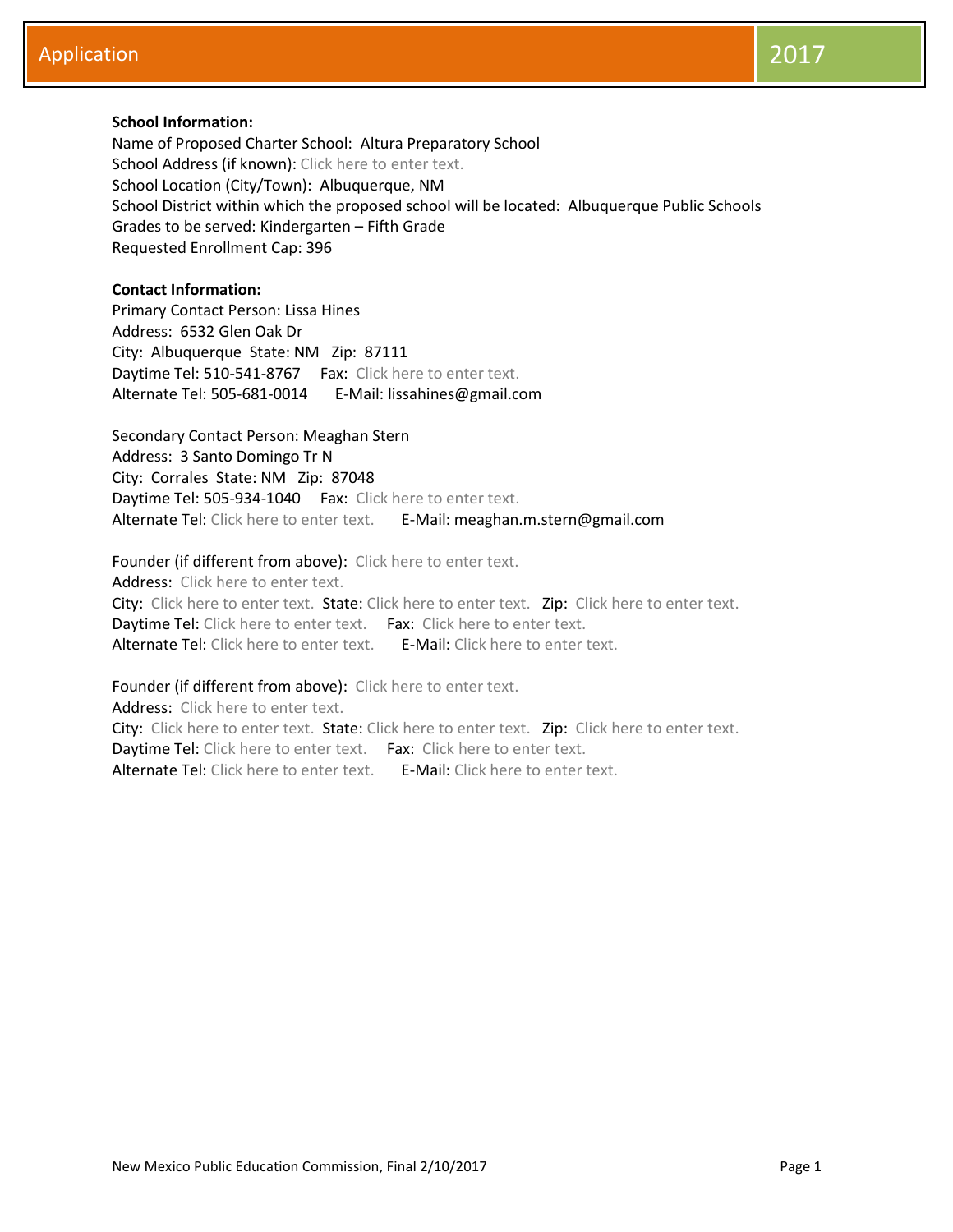## **I. Academic Framework**

## **A. Mission.**

*Note:* The proposed school shall report each year on implementation of its mission as set forth in the mission-specific indicator(s) as set forth in the Performance Framework, Academic Framework (see glossary in Part A).

A. (1) State the mission, or the driving force, that guides this school proposal. The mission should answer questions such as: 1) what student outcomes does the proposed school seek to accomplish; 2) how will it accomplish that; and 3) what is innovative and unique about the proposed school? The best mission statements are clear, cohesive, comprehensive, reasonable, and innovative, and have a focus on outcomes rather than inputs.

#### **APPLICANT RESPONSE:**

Altura Preparatory School takes an expanded view of student success, believing that all students must be prepared academically and personally to participate in an ever-changing, diverse, global world.

#### **Mission:**

Altura Preparatory School will provide every student with access to an inclusive, equitable, comprehensive, and exceptional college preparatory education. Every child who walks through our doors has the potential to succeed in both college and life, and we will foster their development and love of learning through rigorous academic content, personalized instruction, and multidisciplinary project-based learning. Our intentionally diverse student body will leave our school ready to be agents of their own education. Students will be prepared to seek opportunities, persevere through challenges, and succeed at high academic levels in middle school, high school, and postsecondary pursuits.

## **Student Outcomes Altura Prep seeks to accomplish:**

All students will be prepared to succeed at high academic levels in middle school, high, school, and in postsecondary pursuits.

Academic Outcomes

- Altura Prep students have academic skills on par with or better than their peers nationally.
- Students are on the path to college graduation.
- Altura Prep students achieve high academic levels in English Language Arts and Math.

Non-academic Outcomes:

- Students have self-advocacy skills.
- Students will seek opportunities for post-elementary options and extra curricular activities.
- Students will be able to set goals and create action plans and persist through challenges to accomplish tasks.

How Altura Prep will accomplish student outcomes:

- A diverse learning environment
- Personalized instruction in rigorous academic content
- High quality instruction delivered by teachers specializing in one or two content areas
- Character education focused on non-academic skills, habits, and mindsets and the school's core values
- A structured and joyful school community

Altura Prep is diverse by design, meaning that we intentionally recruit students and families from varied backgrounds, races, ethnicities, and socio-economic levels to create a school built upon multiple perspectives and experiences. The Coleman Report in 1966 asserted that student background and socio-economic status can be more important in determining student success than measured differences in school resources. Though traditional schools serving low income and minority students may have equal or extra funding, students benefit more from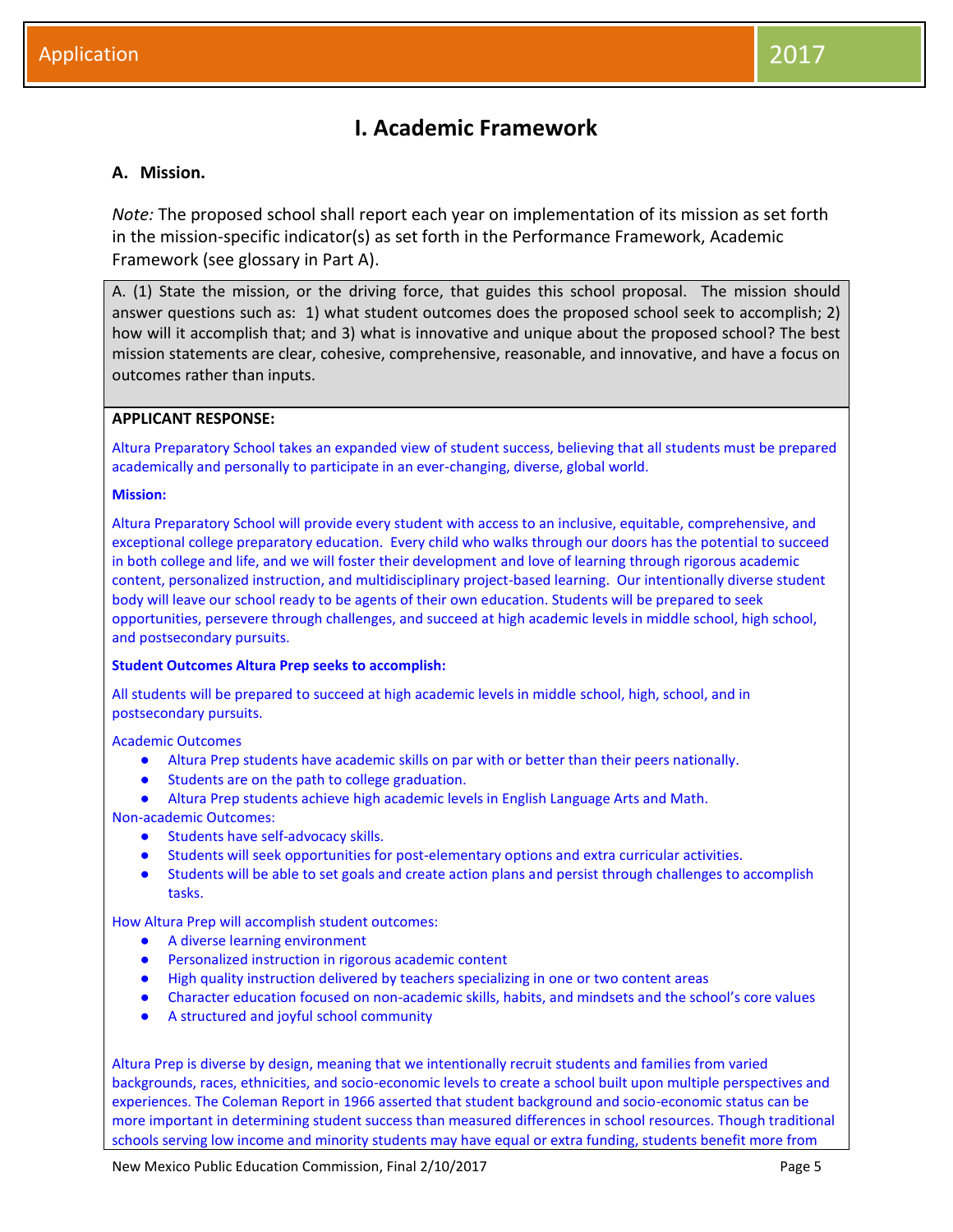racially and socio-economically diverse settings than from increased funding alone. Students who learn in diverse settings learn to bridge differences, develop empathy, and benefit from rigorous coursework designed to challenge all learners (Dronkers and van der Velden, 2013).

A core component of instruction at Altura Prep is personalized learning through a blended station-rotation model and through multi-disciplinary project-based learning. Students rotate between small-group lessons with the teacher, individualized programs on computers, and collaborative peer work based on student needs. Teachers create flexible groups based on student data, and students have more time to practice and master critical academic and interpersonal skills that prepare them for the next stage of their academic career and life. Not only do students need targeted acceleration and enrichment in core content areas, but we also believe learning happens best when students are challenged to integrate ideas, solve problems, collaborate, and present their learning. Our Social Studies and Science/STEAM (Science, Technology, Engineering, Arts, and Mathematics) classes are project- based, which allows students to approach learning with an inquiry driven mindset and focus on interdisciplinary content. To learn meaningfully and be thoroughly engaged, all students must apply what they learn in multiple ways. This is the way we create critical thinkers and engaged graduates.

At Altura Prep, collaborative, mission-driven educators focus on success for every student. Every student deserves to have an excellent teacher, and Altura Prep provides each student access to three high quality teachers in each grade level. Each teacher focuses on one or two core content areas in order to plan and execute lessons with a deep knowledge of the curriculum and the needs of the students in each class. To ensure that instruction is rigorous and equitable, we provide ongoing and actionable coaching through weekly observation and feedback cycles as well as an ongoing professional development program throughout the school year. Instruction at Altura Prep begins during summer, with professional development weeks designed to quickly prepare teachers for planning and executing high quality lessons. In order for all Altura Prep students to reach the high academic bar we set for them, we use research-based and practice-proven curricula and strategies in combination with an innovation-focused mindset. We constantly search for better ways to achieve high levels of teaching and learning, using and improving the most successful strategies possible.

In order to succeed in middle school, high school, and postsecondary pursuits, students need both academic and non-academic skills. Altura Prep students will leave our school prepared, academically and personally, to be agents of their own education. We prepare students with the skills, habits, and mindsets to set and reach goals for themselves, their families, and their community. Students learn goal setting, collaboration, project management and problem solving in a variety of contexts. Our REACH values (Responsibility, Empathy, Agency, Curiosity, and Humor/Hard Work) guide the positive development of our students and provide a foundation for success for students after they leave Altura Prep.

Altura Prep's structured community provides students the opportunity to develop a positive self-concept and to develop a sense of agency over their education. Consistent school-wide procedures and routines maximize instructional time and allow students to focus on the content they are learning. When students know what to expect because expectations and routines are consistent across the school, they do not have to worry about the environment they are in, and can focus on learning. We hold the highest expectations, both academically and personally, for all our students, and we prepare students to achieve them through explicit instruction, modeling, and reflection, using intentional character development strategies and our school's core values. We celebrate students' progress individually and across the school through shout-outs, REACH points, and weekly school-wide Town Hall. We believe there is joy in learning and develop intentional ways to applaud and support student growth.

#### **What is innovative and unique at Altura Prep:**

We believe that today's schools in the United States are designed for previous times and to develop skills that are useful, but not sufficient to achieve high levels of personal and academics success. Students of today are adept at seeking and finding information, they have information at the tips of their fingers, and they have experienced rapidly changing technology and equipment in areas throughout their lives. No longer do spelling and grammar comprise the important components of ELA: students are able to spell check and grammar check through technology and word processing platforms. Instead, students must learn to evaluate various sources of information, form an opinion, and provide evidence. Knowing that this is the reality in which the children of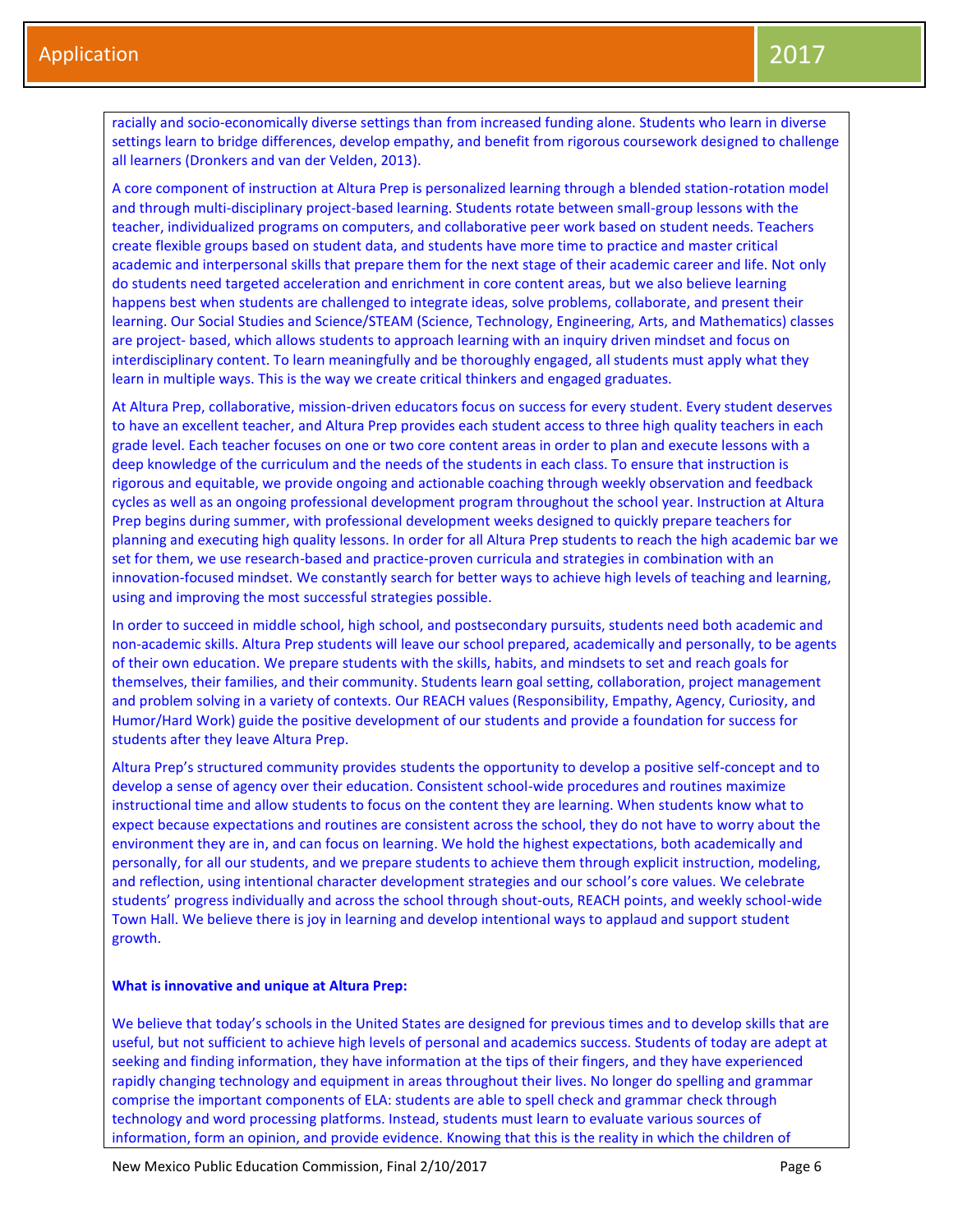Albuquerque must succeed, we believe that schools must equip students with the knowledge, skills, habits, and mindsets to be successful in a technologically driven, diverse, and ever changing world. This approach to instruction is innovative and unique, and Altura Prep is at the forefront of schools nationwide that are exploring a new and different approach to instruction.

#### *Extended school day*

Altura Prep students will participate in an extended school day. Students can arrive at school beginning at 7:30am, and instruction begins 8:00 am with dismissal at 4:00pm on regular school days (Monday, Tuesday, Thursday, and Friday). On Wednesdays, students will dismiss at 1:00pm so that teachers can participate in regular school-wide professional development. In total, Altura Prep students will be in school for a total of 2,220 minutes per week, with 1,920 minutes of instructional time (Instructional Time = Total Time - Time for Lunch/Recess). Comparatively, students attending other schools in the 87108 and 87106 zip codes are in school for a total average of 1,890 minutes per week (this includes lunch and recess).

#### *Teacher Specialization*

Altura Prep teachers will specialize in no more than two content areas, teaching one core content lesson to three classes of students. Students will have an English Language Arts teacher, a Mathematics teacher, and a STEAM/Social Studies teacher in each grade level. Teachers will have daily collaboration periods and will integrate content throughout their classes. The elementary schools located in Southeast Albuquerque use a self-contained classroom structure, in which one teacher teaches his/her class in all content areas. Altura Prep students benefit from having three teachers each day, one of whom is the "homeroom" teacher, and the class in which the student starts and ends the day. Students are able to form sustained relationships with multiple adults in school, and teachers are able to collaborate to provide robust support to each student, meeting each student's unique personal and academic needs.

#### *Student choice and ownership over their learning*

Student goal setting and student choice are a crucial component to education at Altura Prep. We integrate choice, reflection, and goal setting throughout each course, but student-driven learning is the focus of our school-wide "Genius Hour": a time of the week when students select, plan, and pursue an individualized project based on a personal interest and passion. Teachers support students to select, research, and create their project. Genius Hour culminates with a school-wide exhibition in which students showcase their projects. Through Genius Hour, students develop their ownership and agency over their education, a core competency that they take from Altura Prep to middle school, high school, and post-secondary pursuits. This school-wide initiative is unique to Altura Prep and innovative not only for the state of New Mexico, but for schools and school districts nationwide. Teachers in classrooms across the country are beginning to implement Genius Hour, though few schools (and none in New Mexico) have created a school-wide model to support this type of personalized instruction. Technology company Google allows its' engineers to spend up to 20% of their time working on any project they choose. Up to 50% of Google's new ideas (Gmail and Google News) have developed out of employee's passion projects.

## *Embedded blended learning*

Altura Prep will have a 1:1 Chromebook to student ratio in all grade levels, kindergarten through fifth grade. All students will use technology in developmentally appropriate ways as part of station-rotations in Mathematics and English Language Arts (ELA) and as learning tools in STEAM/Social Studies. Components of ELA and Math curricula will occur on Chromebooks. These tools provide students with leveled instruction to meet students' needs and accelerate progress in both content areas. English Language Arts and Math are two content areas in which a majority of students in the 87106 and 87108 zip codes have historically performed well below grade level. Neighboring Albuquerque Public Schools (APS) elementary schools provide students with technology courses and devices, though not through a sustained 1:1 ratio *and* integrated station-rotation model in all classes from kindergarten through fifth grade. Zuni Elementary School, a technology and communication focused magnet school in the APS district, reportedly has a 1:1 student to device ratio, and students travel to computer labs daily for instruction, according to the administrative assistant. Altura Prep plans to integrate computers within each individual classroom, minimizing the need to transition to computer lab spaces, and teaching students that technology is an integrated tool for learning, and not a separate activity.

*STEAM/Social Studies Project-Based Learning*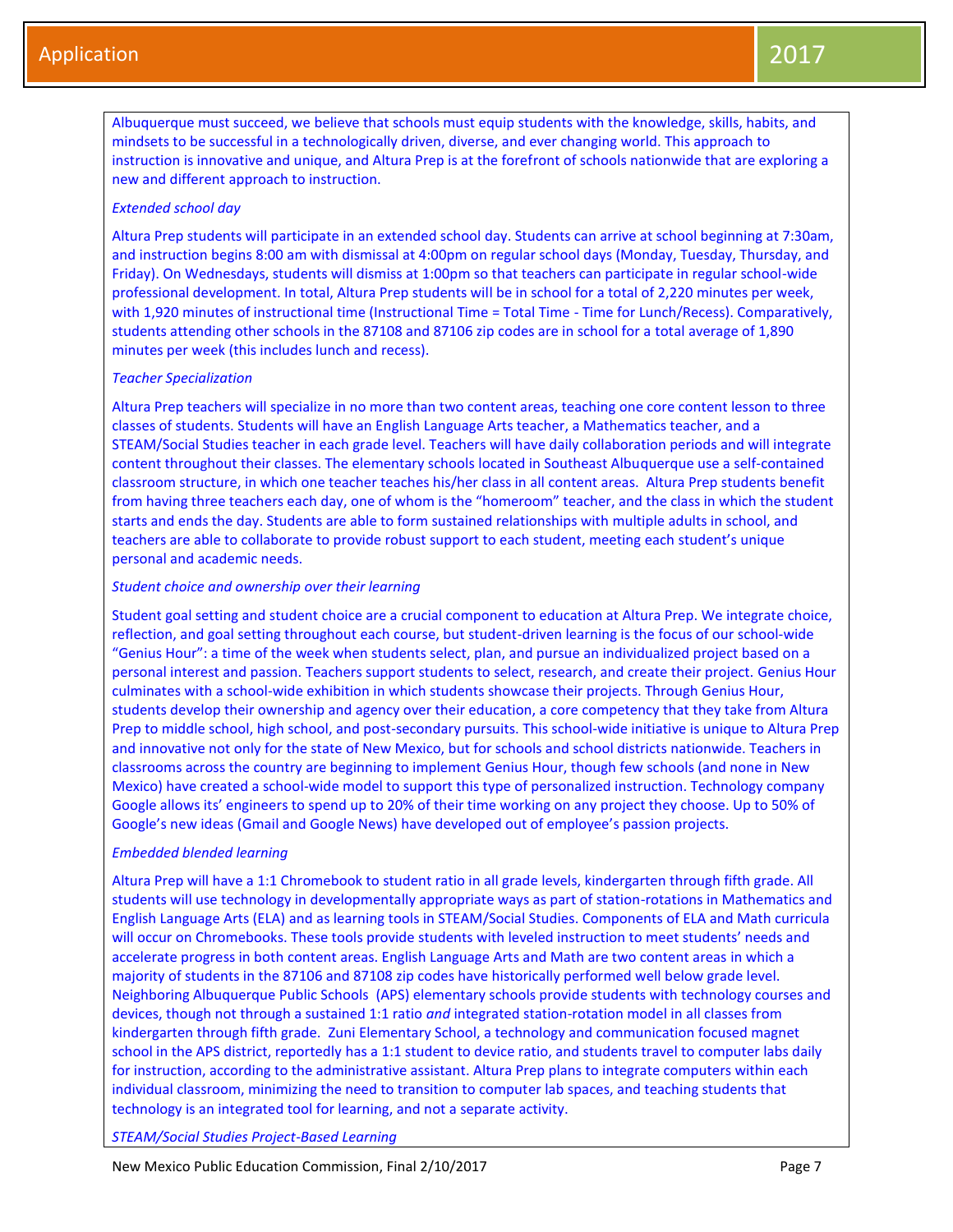Instead of traditional math, English Language Arts, Science, and Social Studies instruction occurring in each class, Altura Prep has designed a curriculum based around integrating STEAM and Social Studies projects throughout the year as a way to tie interdisciplinary content together. Project-based learning has been shown to support students with applying core foundational skills to higher-level rigorous activities, and retaining information and knowledge covered as part of the project. STEAM and Social Studies project based learning also more closely align with the type of work that students will experience in college and in the workplace. While there are upper grade charter schools and some district elementary schools that integrate project based learning, there are not yet Albuquerque elementary schools that base a portion of their curriculum and instruction on project-based methods as Altura Prep plans to do with STEAM/Social Studies.

Albuquerque Public Schools offers STEM (Science, Technology, Engineering and Mathematics) programs in Magnet Schools at Inez Elementary and San Antonito Elementary. Altura Prep plans to integrate Arts to facilitate student learning in Science, Technology, Engineering, Art, and Mathematics (STEAM). Zuni Elementary School offers project based learning and collaboration using technology as a Magnet Program, with Apple computers and a 1:1 reported technology to student ratio, according to the administrative assistant at the school. Altura Preparatory School plans to use Chromebooks with integrated Google Education Apps and G-Suite to support students with learning online collaboration skills and technology use, and build technology into the school day as a mechanism to support student individualized learning plans and to support small group instruction led by the teacher.

Resources:

Boundless. "Coleman's Study of Between-School Effects in American Education." *Boundless Sociology* Boundless, 26 May 2016.

Dronkers, J. and van der Velden, R. "Positive but also Negative Effects of Ethnic Diversity in Schools on Educational Performance? An Empirical Test Using PISA Data" Integration and Inequality in Educational Institutions. (2013) Wells, A. Fox, L, and Cordoba-Cobo, D. "How Racially Diverse Schools and Classrooms Can Benefit All Students" The Century Foundation. (2016)

| <b>Total</b><br><b>Points</b><br><b>Available</b> | <b>Expectations</b>                                                                                                                                                                                                                                                                                                        |
|---------------------------------------------------|----------------------------------------------------------------------------------------------------------------------------------------------------------------------------------------------------------------------------------------------------------------------------------------------------------------------------|
| 16                                                | A complete response must:<br>Identify the student outcomes the proposed school seek to accomplish<br>$\bullet$<br>Described how it will achieve the identified student outcomes (inputs/program)<br>$\bullet$<br>Identify how the proposed outcomes and how they will be achieved is innovative<br>$\bullet$<br>and unique |
|                                                   | <b>CSD EVALUATION:</b> Click here to enter text.                                                                                                                                                                                                                                                                           |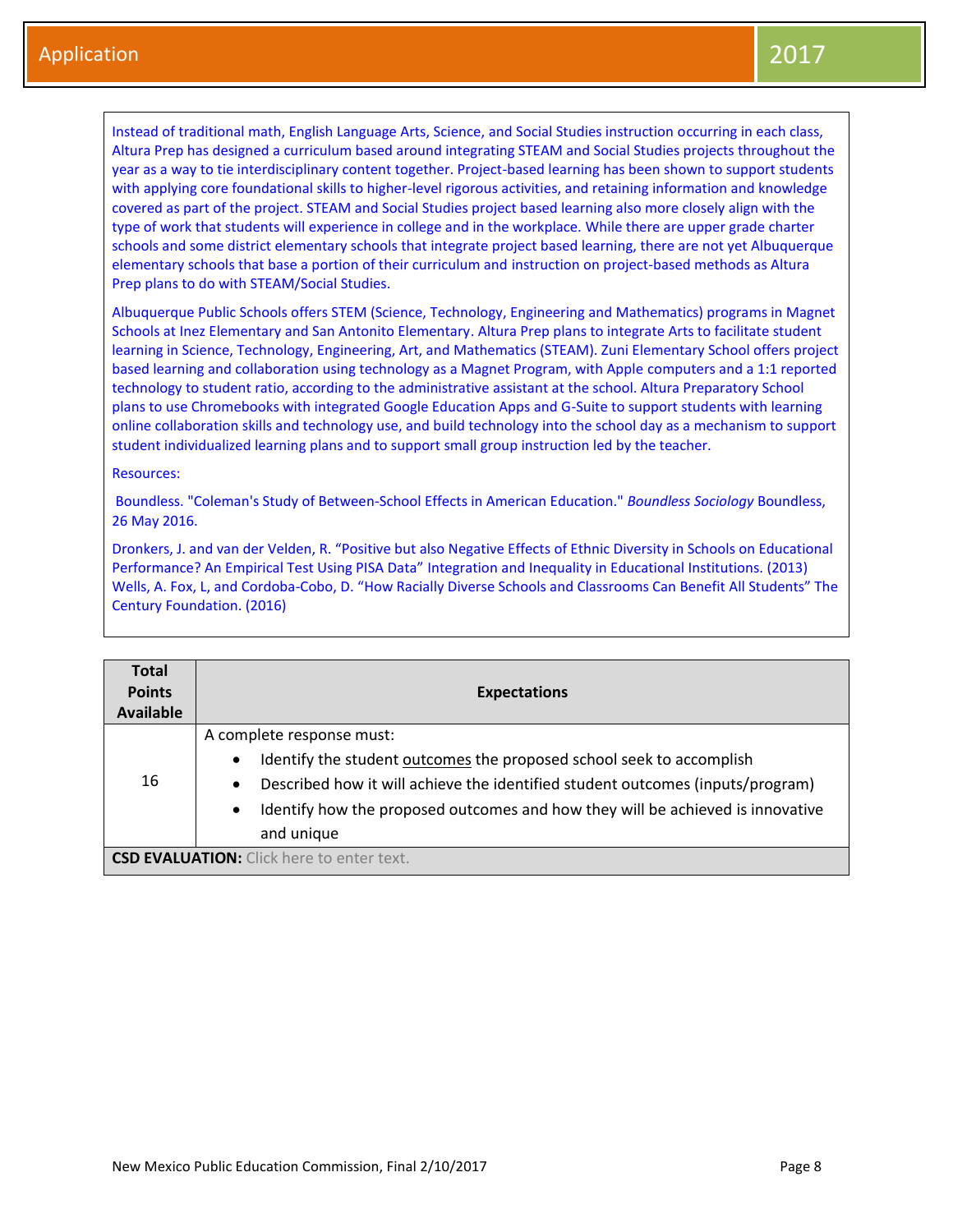## **G. Student Recruitment and Enrollment.**

G.(1) Provide a **clear, comprehensive, and cohesive** outreach and recruitment plan that ensures equal access to the proposed school and is likely to be effective in attracting a representative student body from the targeted community. The recruitment /enrollment timelines presented are **reasonable.**

## **APPLICANT RESPONSE:**

One of Altura Prep's core beliefs is that a diverse learning environment fosters a strong community. Our educational philosophy holds that we believe that educational equity requires that students of all backgrounds be educated together, and that students learn best in an environment in which they learn from and with students who are different than they are. As Albuquerque, New Mexico, and the United States become more diverse, it is more important than ever that schools are intentional about creating environments in which students are a part of a diverse and collaborative community. At Altura Prep, creating a diverse learning community starts with student outreach and recruitment that ensures equal access to families of all backgrounds, and is effective in creating a student body reflective of the diversity of the International District *and* the greater Albuquerque area.

The Altura Prep founding team recognizes the real challenge of recruiting students to join the founding classes of our school. To that end, we have been engaged in community outreach work and planning for the past months to establish relationships with organizations and individual community members that will build trust and interest in a new school.

While members of the founding team have attended events since February of 2017, our work in the first four months of 2017 was focused on establishing relationships with trusted community organizations and key influencers. In a city and community where district schools are challenged with budget cuts, and in which schools have become anchors in the community, we know that relationships with the community are key to successfully launching a new school. We also know that since a large number of families in the International District rely on walking or public transit, until we have a stronger sense of where our school will be located, there will be a small amount of family interest.

#### **Recruitment Strategies:**

 **Strategy - Work with International District Early Childhood Centers, non-profit organizations, and health centers in Southeast Albuquerque:**

| <b>Organization</b>                                                 | <b>Support</b>                                                                                                                                                                                                                              |
|---------------------------------------------------------------------|---------------------------------------------------------------------------------------------------------------------------------------------------------------------------------------------------------------------------------------------|
| <b>International District Healthy</b><br><b>Community Coalition</b> | Share and publicize information about the school via extensive<br>$\bullet$<br>email listserv and community events<br>Provide space to table at community events<br>$\bullet$                                                               |
| Kirtland Air Force Base Key Spouse<br>Club                          | Share school options with incoming servicemen and women<br>٠<br>relocating to the KAFB<br>Include school options in regular bulletins/communication with<br>٠<br><b>KAFB</b> employees                                                      |
| <b>Explora</b>                                                      | Recruitment materials at the front desk<br>$\bullet$<br>Send home flyers with students enrolled in Explora programs<br>٠<br>Present to families about STEAM education and schools and<br>$\bullet$<br>include information about Altura Prep |
| New Mexico Asian Family Center                                      | Send materials with families who use the center for language and<br>$\bullet$<br>health support<br>Collaborate to provide translation and access for families speaking<br>$\bullet$<br>Pan-Asian languages                                  |
| <b>Encuentro New Mexico</b>                                         | Presentation to families about choosing and elementary school<br>$\bullet$<br>and include information about Altura Prep                                                                                                                     |

Community Organizations Committed to Supporting Recruitment Efforts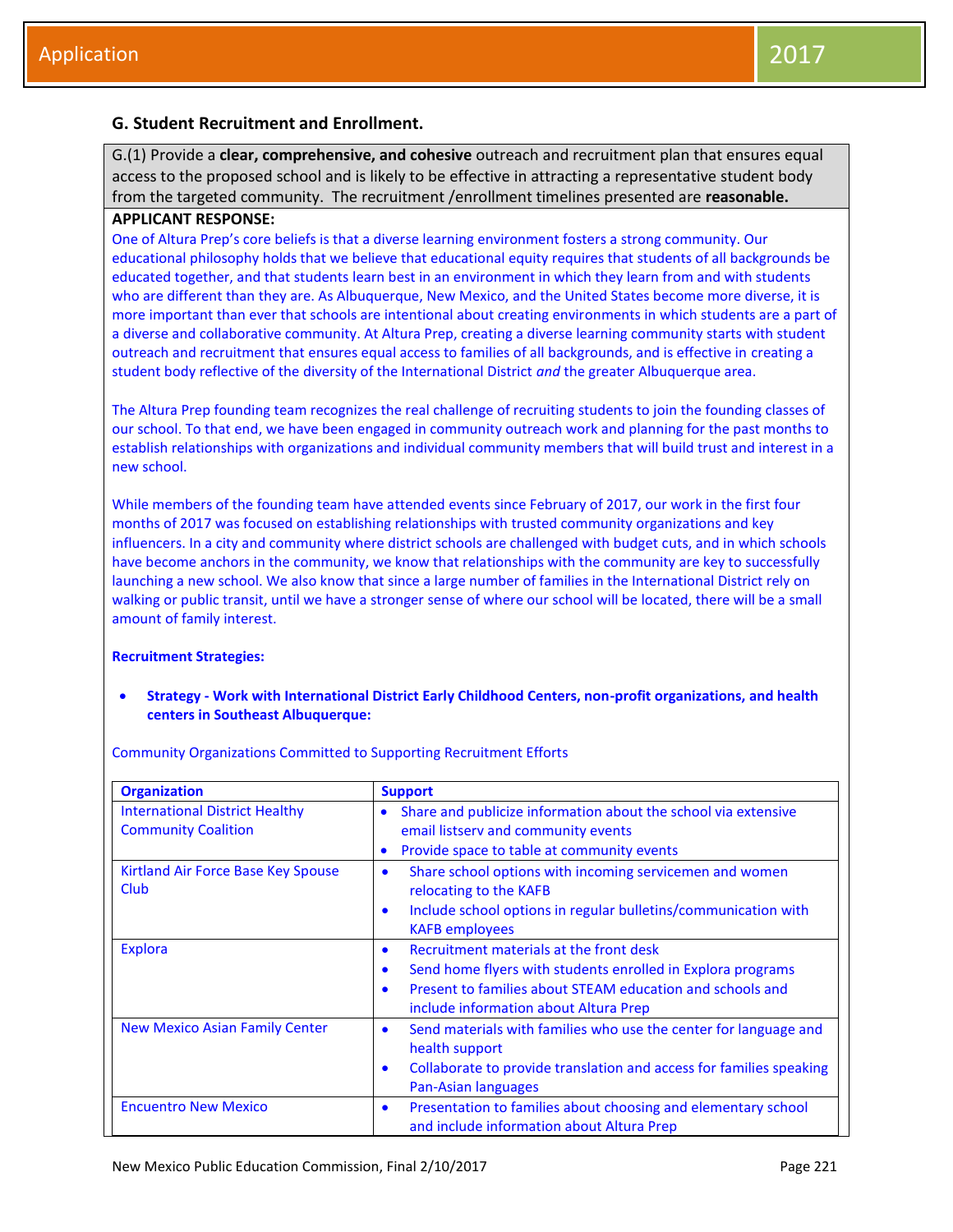|                                           | Flyers and materials available at Front Desk<br>$\bullet$<br>Distribute flyers to families attending parent classes<br>٠       |
|-------------------------------------------|--------------------------------------------------------------------------------------------------------------------------------|
| Saranam LLC                               | Recruitment materials available to families participating in parent<br>$\bullet$<br>and early childhood classes and activities |
|                                           | Present to families about choosing an elementary school and<br>$\bullet$<br>include information about Altura Prep              |
| Youth Development Inc. Head Start         | Presentation to families about choosing an elementary school and<br>$\bullet$<br>include information about Altura Prep         |
| <b>UNM Young Children's Health Center</b> | Distribute recruitment materials to providers to distribute to<br>$\bullet$<br>families                                        |
| <b>Various Churches</b>                   | Send home flyers with students participating in programs<br>$\bullet$<br>Presentations to congregation<br>$\bullet$            |
| <b>East Central Ministries</b>            | Distribute flyers to students involved in afterschool programs and<br>$\bullet$<br>community events                            |
|                                           | Participate in community events and distribute information<br>٠                                                                |

These organizations will be critical in gaining access to potential families and in spreading the word about a new school in the International District. Additionally, we have focused our efforts on various ways to recruit families from diverse backgrounds including the areas in and around the International District and on the Kirtland Air Force Base (KAFB) and Sandia National Laboratories. The ways in which we intend to work with the above organizations are necessarily different, depending on the community we are attempting to reach. For example, the International District community relies more significantly on word of mouth from a network of trusted neighborhood organizations, while outreach to KAFB and Sandia National Labs channels through one or two key groups that distribute information more widely.

#### **Strategy- Create "Pop-Up" Schools:**

Altura Prep's proposed STEAM and personalized learning model is one which families have little exposure to up to this point in Albuquerque. In order to generate understanding and interest in our model and school, we intend to hold miniature "school days" over the course of the Winter and Spring of 2018. We will partner with a local community center, library, or neighborhood space to hold short, open classes in which families can bring their young children to test out some of the school programs, opportunities, and lessons that are a key part of Altura Prep's curriculum and character development plans.

We will also share information about the school and enrollment process with families and community members who attend and participate.

Associated costs: Pilot licenses from potential software companies, Chromebook purchases for pilot hardware, promotional materials, stipends for teacher-leaders of programs

## **Strategy - Neighborhood Flyer Walks:**

Members of the Altura Prep founding team will go door to door in our target community to engage with local families and share informational flyers about the school. Our routes will reflect the proposed area in which we seek to locate as well as neighborhoods easily accessible by public transit or safe walking routes to and from the proposed school site. Regular information sessions will take place at local gathering sites (libraries and community spaces) to provide a consistent venue for families to learn more about the school. We have prepared a presentation for families on questions to ask and criteria to consider when choosing an elementary school for your child. A network of daycare and family education centers in Southeast Albuquerque have expressed interest in providing a bilingual presentation to families, and will also allow us to share information about Altura Prep directly. We also intend to explore the possibility of partnering with University of New Mexico's Community Outreach program to work with college interns to support direct canvassing and outreach in the Fall and Winter of 2017 and the Spring of 2018.

Associated costs include: stipends for potential interns, printed and promotional materials.

#### **Strategy – Build Social Media Presence:**

Altura Prep has an active Facebook and Twitter account since April of 2017. Both will be used to follow key community and city groups as well as to advertise informational events and how to access our application, as well as to learn from and contribute to the wider national education movement. Many community events in the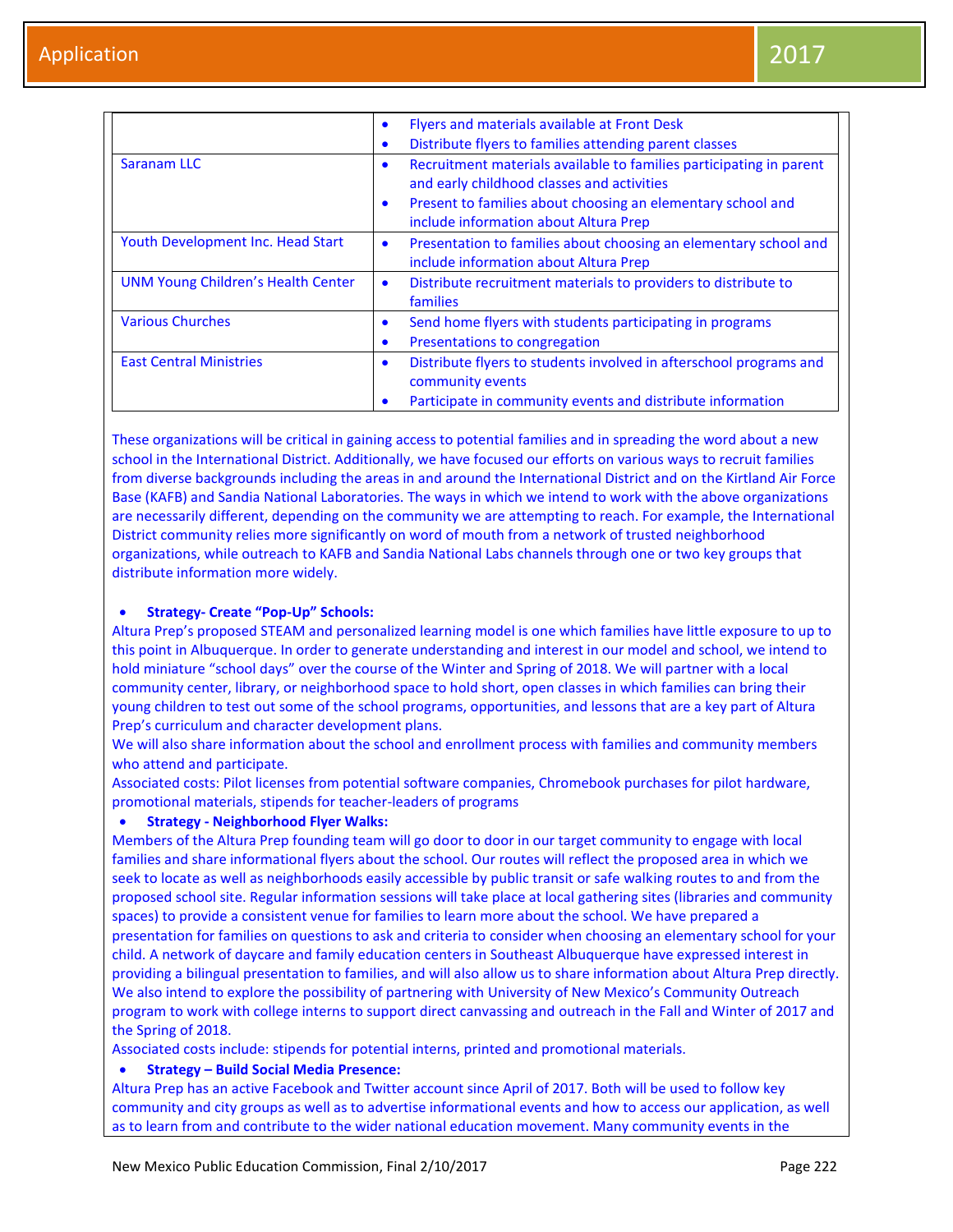International District are shared over social media (Facebook in particular), so it will be important for us to engage with this network in a wide range of ways. Our website, [www.alturaprep.org,](http://www.alturaprep.org/) will have additional information about our school and programs, as well as information about enrollment. Twitter: @alturaprep; Facebook: [www.facebook.com/alturaprep.](http://www.facebook.com/alturaprep)

Associated costs include: fees to boost post appearances on Facebook, website hosting fees annually, and domain name purchase and maintenance.

#### **Strategy- Attend Community Fairs and Events:**

Neighborhood festivals, community health events, and fairs in the International District are a part of each month. The International District Healthy Community Coalition partners with a number of groups to host regular events that draw the community to a single location. We are invited to attend and participate in these events, and this will help us to build relationships with families and generate interest in exploring Altura Prep as an educational option for children in our targeted geographic area.

Associated costs include: printed materials and promotional material.

## **Strategy - Present at Local Community Sites (Early Childhood Centers, faith-based organizations, not-forprofits):**

As a part of our outreach to local community groups, we have also explored options to communicate with families served by various neighborhood partners. Youth Development Incorporated and Head Start schools have expressed interest in helping us to provide families at various sites with access to information about our school and to share informational materials. Faith –based organizations in the community that offer afterschool activities and programs have likewise expressed interest in creating opportunities for us to share information with families about elementary school and STEAM programs. Saranam LLC, a not-for-profit supporting recent immigrant refugees and Encuentro NM, a downtown non-profit that supports Spanish speaking immigrant families with education for parents and young children, have both committed to sharing our information and allowing us to present to their families who do not otherwise have access to opportunities to learn about opportunities for their children. The Kirtland Air Force Base Key Spouse Club and the Air Force Research Laboratories La Luz program have both pledged their support in securing audiences for presentations or sharing information to families.

#### **Strategy – Local media presence:**

Upon authorization, Altura Prep will issue a press release with local media outlets to announce a new school is opening in the International District. We will target a diverse range of outlets, including Spanish radio stations such as 101.3, La Jefa.

#### **Strategy- Conduct Periodic Mail Campaigns:**

In addition to the e-newsletter that is sent periodically to individuals and groups on our email list, we will also mail postcards and invitations to key community meetings to families with young children in our targeted area.

#### **Strategy- Hold Altura Prep Open Houses:**

As early as our facility is ready for occupancy, we plan to hold regular Altura Prep Open Houses. These open houses will welcome potential families and community members with a tour of the school and an information session in which parents and children can learn more about our program. After August of 2018, we will continue to hold Open Houses to generate excitement and interest among families of future students.

#### **Initial Recruitment Timeline:**

**Recruitment Goal:** By July 1, 2018, Altura Prep will enroll 66 students in Kindergarten, 66 students in 1<sup>st</sup> Grade, and 66 students in 2nd grade

|      | <b>Month</b>    | <b>Activity</b>                                                                                                           | <b>Notes</b>                                                                                                                                            |
|------|-----------------|---------------------------------------------------------------------------------------------------------------------------|---------------------------------------------------------------------------------------------------------------------------------------------------------|
| 2017 | September       | Press-release (upon authorization)<br>$\bullet$<br>Website goes live<br><b>Community Walk #1</b>                          |                                                                                                                                                         |
|      | October         | <b>Community Presentations</b><br>$\bullet$<br>(Encuentro NM, Explora, YDI Head<br><b>Start Centers, Key Spouse Club)</b> | Presentations will occur at partner<br>locations, and will be about elementary<br>school in general, and some information<br>about Altura Prep provided |
|      | <b>November</b> | <b>Community Walk #2</b><br>$\bullet$<br><b>Enrollment Page Goes Live</b><br>Mass mailer #1                               | The first mailer will have our website and<br>enrollment timeline and an invitation to<br>the December informational event                              |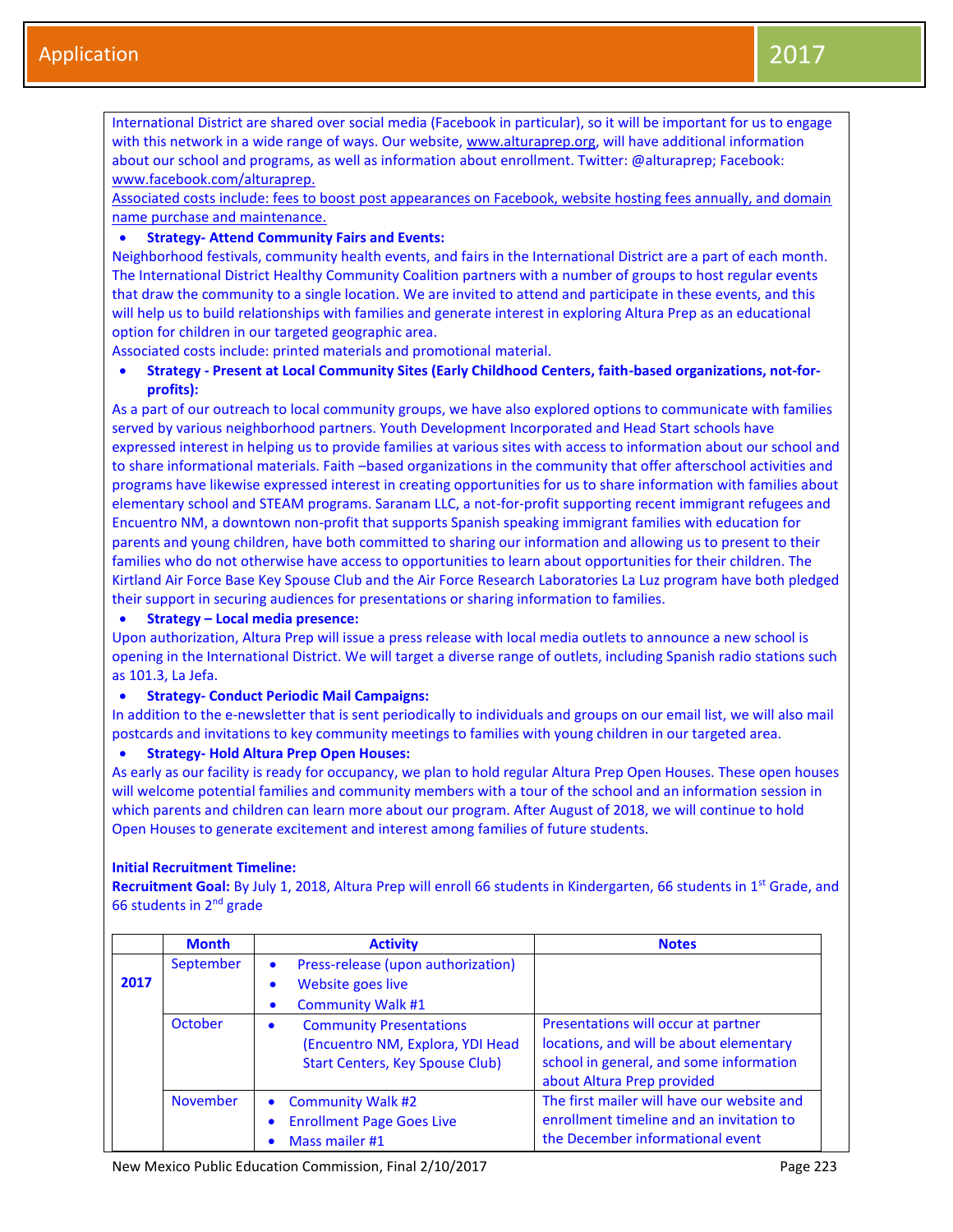|      | <b>December</b> | <b>Community Presentations (Altura</b><br>$\bullet$<br>Prep)<br>Advertise (via social media and<br>$\bullet$<br>community connection) for Pop Up<br><b>School</b>                                                                                                                                      | Presentations will occur at a neutral<br>community location and focus on Altura<br>Prep                                                                                                                                                                                                |
|------|-----------------|--------------------------------------------------------------------------------------------------------------------------------------------------------------------------------------------------------------------------------------------------------------------------------------------------------|----------------------------------------------------------------------------------------------------------------------------------------------------------------------------------------------------------------------------------------------------------------------------------------|
|      | January         | Pop Up School #1<br>$\bullet$<br><b>Enrollment support and</b><br>$\circ$<br>Q&A                                                                                                                                                                                                                       | Work with local partner for space (Van<br><b>Buren Middle School has pledged support</b><br>and, potentially space)                                                                                                                                                                    |
| 2018 | <b>February</b> | <b>Community Walk #3</b><br>$\bullet$<br><b>Community Presentations at local</b><br>$\bullet$<br>partners (YDI, Explora, Faith-based<br>organizations, Key Spouse Club)                                                                                                                                |                                                                                                                                                                                                                                                                                        |
|      | <b>March</b>    | Pop Up School #2<br>$\bullet$<br><b>Enrollment support and</b><br>$\circ$<br><b>Q&amp;A</b><br>Follow up with interested families<br>$\bullet$<br>and schedule "Intent to enroll"<br>conversations<br><b>Hire UNM Community Outreach</b><br>$\bullet$<br>interns to support canvassing and<br>outreach | Work with a different local partner for<br>space (to diversify location and access<br>opportunities for families-library or<br>community center)<br>For families who have attended events<br>but not enrolled, we will reach out directly<br>and schedule time to meet with the family |
|      | <b>April</b>    | <b>Community Walk #4</b><br>$\bullet$<br><b>Earth Day Celebrations</b><br>$\bullet$<br>Host Booth, participate in<br>$\circ$<br>events<br><b>Mass Mailer #2</b>                                                                                                                                        | The community walk will publicize the<br>next Pop Up School as well as enrollment<br>opportunities.<br>The International District Healthy<br><b>Community Coalition plans annual Earth</b><br>Day Celebrations at neighborhood<br>locations across the zip code                        |
|      | May             | Pop Up School #3<br>$\bullet$<br><b>Enrollment support and</b><br>$\circ$<br><b>Q&amp;A</b><br><b>Community Presentations</b>                                                                                                                                                                          | The pop up school will occur at a third<br>location.<br>Community presentations will occur in<br>places where we must either broaden or<br>reinforce our presence and information<br>about our school. This will depend on data<br>gathered about enrollment and diversity.            |
|      | June            | <b>Altura Prep Open House</b><br>$\bullet$                                                                                                                                                                                                                                                             | Upon completion of the facility, invite<br>families and community partners to tour<br>the school and enroll their students                                                                                                                                                             |
|      | July            | <b>Community Walk #5</b><br>$\bullet$<br><b>Potential Enrollment Fair</b>                                                                                                                                                                                                                              | Depending on enrollment status, we will<br>hold additional enrollment fairs and open<br>houses in July.                                                                                                                                                                                |
|      | <b>August</b>   | <b>New Family Meet and Greet</b><br>$\bullet$<br><b>Ongoing Enrollment support at the</b><br>$\bullet$<br>school<br>First Day of School: August 13, 2018<br>$\bullet$                                                                                                                                  |                                                                                                                                                                                                                                                                                        |

At each community event, community walk, and presentation opportunity, we will have enrollment forms available for families to complete on the spot. We know that families may not enroll on the spot, but we have designated places for families to turn in enrollment applications and we will also publicize the next event at which families can enroll.

We plan to post, track and share our enrollment goal and our progress toward our goal at each community event and walk.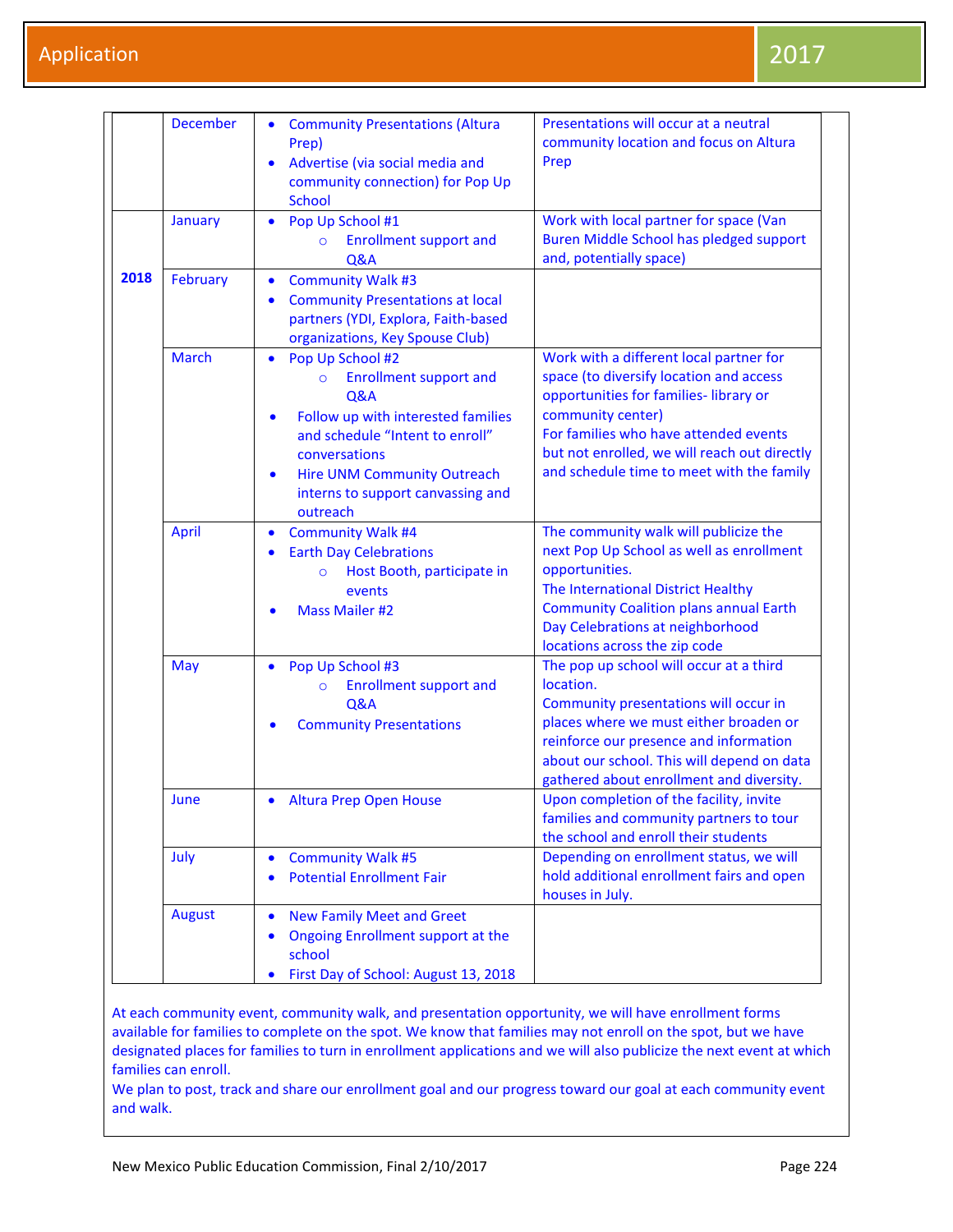#### **Initial Goals for Recruitment and Enrollment:**

In order to reach our enrollment goals, we have broken down our enrollment periods and targets. Our official enrollment period will be from January 1- March 31, with the lottery scheduled to take place on the second Friday in April. This is a 14-week enrollment period in which our goal is to have at least 66 applications submitted per grade level for grades K-2. Thus, we set the goal to have 7 applications per grade level submitted per week to yield 98 total applications submitted per grade level during the enrollment period. This number will allow us to (1) hold a lottery for enrollment and (2) have enough applications to ensure that we fill the student spots that we have in the initial year, taking into account students who are admitted via lottery and who select to go to another school. In this event, it is important that we have a waitlist of students we may admit to the school in their place.

#### **Alignment to Budget in Year 0:**

We have allocated a budget line item in the first few years of operation specifically to marketing and recruiting, We have budgeted \$4950 for student recruitment in our initial planning Year 0 to support the outreach and recruitment plan outlined above. This money will support the creation and printing of promotional materials and information pamphlets that we distribute and leave with local community partners as well as our mass mailing campaigns. This line item is also potentially used for small stipends (\$200) for UNM interns that may potentially support our outreach and canvassing activities in the Winter/Spring of 2018. In each subsequent year, we have budgeted between \$1500 and \$2000 to support ongoing recruitment and outreach. This number is not yet determined for years 4 and 5 of operation, though we anticipate adding money to this line, depending on the need and where we find we must target recruitment to support maintaining a diverse student body.

#### **Ongoing Recruitment Plan:**

Our commitment to growing a diverse student body does not end when we have our first classes of students at Altura Prep. Maintaining an intentionally diverse community requires thoughtful and ongoing student recruitment that targets diverse populations within the city of Albuquerque and the International District.

|               | <b>Activity</b>                                                                                                                                                                                                                                      | <b>Notes</b>                                                                                                                                                                                                                                                                                                                                                                              |
|---------------|------------------------------------------------------------------------------------------------------------------------------------------------------------------------------------------------------------------------------------------------------|-------------------------------------------------------------------------------------------------------------------------------------------------------------------------------------------------------------------------------------------------------------------------------------------------------------------------------------------------------------------------------------------|
| Fall          | <b>Open House</b><br>Applications linked on Social Media and<br>Website and available at neighborhood<br>centers<br><b>Visit Early Childhood Centers</b><br><b>Neighborhood Walk</b><br>Altura Prep Pre-K Pop Up School<br><b>Community Meetings</b> | Based on the success of events during our initial<br>recruiting year, we will replicate and/or adjust our<br>outreach and enrollment plans as needed.                                                                                                                                                                                                                                     |
| <b>Winter</b> | <b>Open House</b><br><b>Visit Early Childhood Centers</b><br><b>Neighborhood Walk</b><br>Altura Prep Pre-K Pop Up School<br><b>Community Meetings</b><br><b>Enrollment Support at the school site</b>                                                | In order to generate ongoing interest in various<br>communities, we will continue to present at<br>community locations and early childhood centers.<br>We also believe that offering Pop Up Schools for pre-<br>kindergarten students (and older students who attend<br>other schools) will generate more interest in<br>attending Altura Prep the coming year.                           |
| <b>Spring</b> | <b>Open House</b><br><b>Community Meetings</b><br><b>Enrollment Support at the school site</b><br><b>Lottery Process</b><br>Genius Hour Exhibitions open to the<br>community                                                                         | Based on data of enrollment targets, enrolled student<br>demographics, and our enrollment goals, we will<br>adjust and plan additional events to ensure that<br>classes are full and that the student body is diverse in<br>multiple ways. We expect that inviting community<br>members to see student Genius Hour presentations<br>will generate further interest of potential families. |
| <b>Summer</b> | <b>New Family Meet and Greet</b><br><b>Community Walks and Meetings as</b><br>necessary to generate interest and<br>enrollment                                                                                                                       | All families new to Altura Prep (and those with a new<br>student in the family attending Altura Prep) are<br>invited to attend a summer Meet and Greet event to<br>tour the school, meet staff members, and learn about<br>what they can expect come the first day of school.                                                                                                             |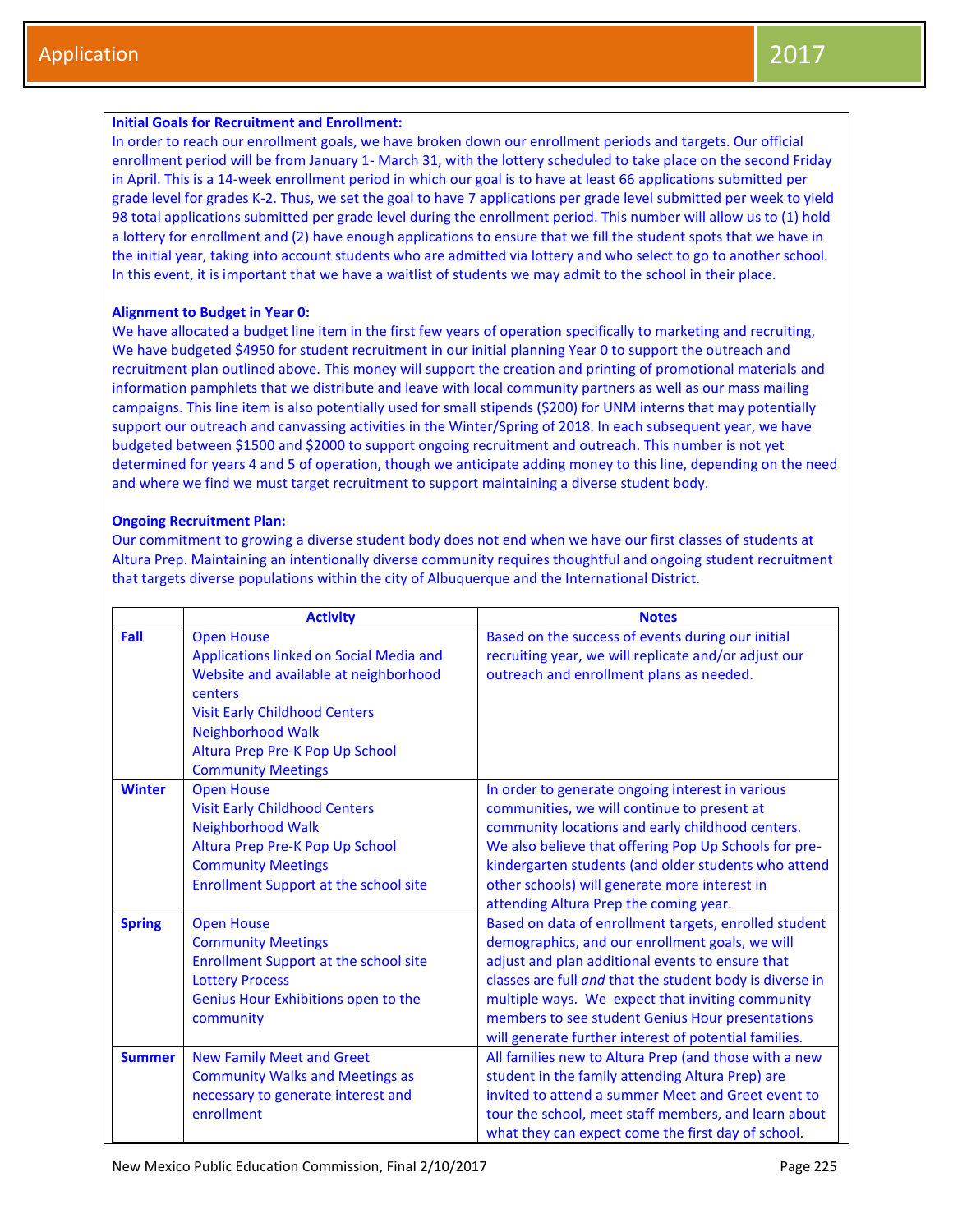#### **How the Plan will Ensure Equal Access and A Demographically Diverse Student Body:**

We seek to recruit a student body that is demographically representative of the city of Albuquerque, and that serves students from the neighborhoods in the zip code in which we locate (87106 and 87108). In order to achieve this demographic makeup of our student body, and realize our commitment to diversity, we will build partnerships with core groups serving families in the area in which we propose to locate, and relationships with key influencers in the International District, Sandia National Labs, and Kirtland Air Force Base.

We have thoughtfully incorporated a variety of marketing tools: social media outreach, neighborhood canvassing, presentations about important topics at neutral and trusted community partner locations, Pop Up Schools that introduce the community to our school, leaders, and program, and building on relationships with trusted groups and individuals. Throughout our recruitment and enrollment process, we will review our enrollment goals, progress toward goals, and the demographics of the students that have enrolled to that point. This data will help us to adjust our recruitment plan and strategies to target the appropriate cross-section of potential families. We have planned, initially, to heavily target students and families in the neighborhood in which we seek to locate our school. We know that many families with access to information and opportunities will find us with some outreach. We know that it takes more and sustained efforts to recruit families who do not historically have access to multiple options for educating their children. For this reason, our outreach plan invests a significant amount of time and energy building key relationships that will help families in the International District to find and trust us.

#### **How Altura Prep will Evaluate the Effectiveness of the Outreach and Recruitment Plan:**

One of Altura Prep's core beliefs is that data drives all decisions. Thus, our outreach and student recruitment plans are also data-driven in order to ensure that we use the most effective practices in reaching and enrolling students from diverse experiences, backgrounds, families, and socio-economic levels.

#### **Strategy- Analyze Application, Enrollment, and Matriculation Data**

In order to effectively use data to drive our outreach, recruitment, and enrollment processes, Altura Prep's School Director(s) will gather and analyze data from event attendance, enrollment applications, the school lottery pool, and each enrolled class after the lottery *and* upon matriculation on the first day of school. To determine the efficacy of each outreach event, we will cross-reference the attendees/persons talked to at each event with enrollment applications (Did people enroll after the event? Which families?). We will also compare the numbers of enrollees yielded from various events (Which events had the highest rate of return?) so that we can replicate the practices that are effective in reaching and enrolling students from our targeted communities.

We will also review demographic representation in the school lottery pool in order to determine if we were effective in reaching a wide range of diverse families. While we commit to an open enrollment and lottery process that includes students from all backgrounds, economic levels, and diverse needs, we also believe it is important to analyze who is gaining access to the opportunities we provide. By looking at the data on who is applying to attend Altura Prep, we can adjust our outreach and recruitment strategies to encourage a diverse community in which students from all walks of life are represented.

In addition to analyzing the impact of various outreach programs on the students completing enrollment applications and participating in the lottery, Altura Prep School Director(s) will also analyze the demographic representation of each class upon enrollment and matriculation. This is important for multiple reasons. First, these data help the school to better conduct outreach with the end goal of creating a diverse school community, and we can better target our outreach on under-represented and under-served families. Second, by comparing data of matriculated students to the data of students who applied to the school and who were successful in the lottery process, we can verify if all students who win the lottery are coming to Altura Prep. If this is not the case, we are ale to follow up and look at why students may not be enrolling, and adjust some of our school practices as well to ensure that students who apply to enroll are truly able to become part of our community.

#### **Strategy- Adjust the outreach and recruitment plan**

Reviewing the above data results in a timely adjustment of the recruitment and enrollment plan. The School Director(s), with support from the Board of Trustees (if necessary and applicable), will review the data in the Spring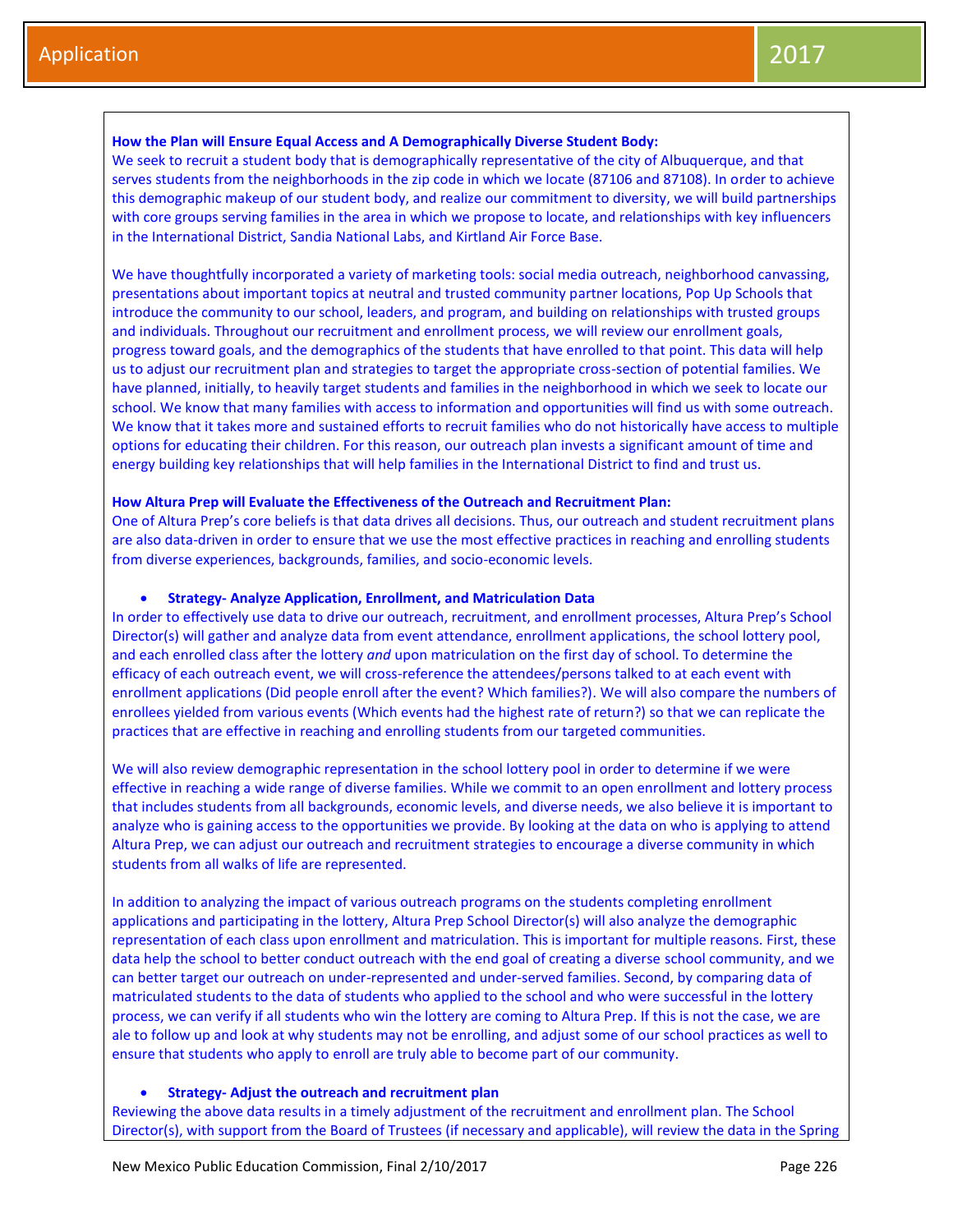and Summer (after the lottery). The adjusted outreach and recruitment plans for the upcoming year will be solidified prior to the start of the new academic year, so that outreach activities can begin promptly in the fall. Potential sample adjustments that may be made to the outreach and recruitment plans for the upcoming year:

- Increase the number of Community Walks targeted to specific neighborhoods (if enrollment applications increase after community walk activities)
- Decrease the frequency of mass mailings (if mailings are not yielding the necessary return on investment)
- Adjust Open House timing, activities, etc. (depending on attendance and feedback)
- Conduct more outreach to specific community –based organizations

Each of the above potential action steps depends on the data that is generated and analyzed in the section above. The sample adjustments simply illustrate how the Altura Prep team will determine next steps using data on outreach and recruitment.

The adjustments to the recruitment and outreach plan are in no way intended to impact the students that are accepted into the school as a result of a random lottery. On the contrary, outreach and recruitment at Altura Prep are intended to sustain a diverse community of students that live in and near the neighborhood of the school in the International District.

## **Why Recruitment and Enrollment Timelines are Reasonable:**

We recognize the challenges of recruiting students to fill each class at Altura Prep in our first year. For this reason, we begin our active family outreach and student recruitment activities in September, immediately upon authorization. We have already begun working with community partners to identify ways to best reach families with children of the correct age to attend the founding grade levels at Altura Prep, and we will execute these plans as early as September of 2017.

Over the course of the 2017-18 planning year, the Altura Prep founding team will prioritize the outreach and recruiting activities listed above, adding events when necessary to stay on track toward reaching our enrollment targets by summer of 2018. This plan allows for 10 full months of various outreach and recruitment strategies and includes specific supports for assisting families with the enrollment process.

We plan to align to statutes regarding lottery and enrollment processes (see Section G.2. below for more information), and have also planned outreach events that stretch beyond the day of the application deadline in anticipation of needing additional time to ensure we have full classes on the first day of school.

| <b>Total</b><br><b>Points</b><br><b>Available</b> | <b>Expectations</b>                                                                                                                                                                                                                                                                                                                                                                                                                                                                                                                                                                                                                                                              |
|---------------------------------------------------|----------------------------------------------------------------------------------------------------------------------------------------------------------------------------------------------------------------------------------------------------------------------------------------------------------------------------------------------------------------------------------------------------------------------------------------------------------------------------------------------------------------------------------------------------------------------------------------------------------------------------------------------------------------------------------|
| 4                                                 | A complete response must:<br>Identify a prospective student outreach and recruitment plan including action<br>steps, timelines, responsible parties and associated costs<br>Describe:<br>how the plan is tailored to ensure equal access to the school<br>$\bigcirc$<br>why the plan is likely to attract a student body that is demographically<br>$\circ$<br>reflective of the local community and school district<br>Describe how the school will annually evaluate the effectiveness of the outreach<br>and recruitment efforts in ensuring equal access to the school and attracting a<br>student body that is demographically reflective of the local community and school |
|                                                   | district and how the school will use that information to make adjustments to the<br>outreach and recruitment plan<br>Explain why the recruitment and enrollment timelines are reasonable                                                                                                                                                                                                                                                                                                                                                                                                                                                                                         |
|                                                   | <b>CSD EVALUATION:</b> Click here to enter text.                                                                                                                                                                                                                                                                                                                                                                                                                                                                                                                                                                                                                                 |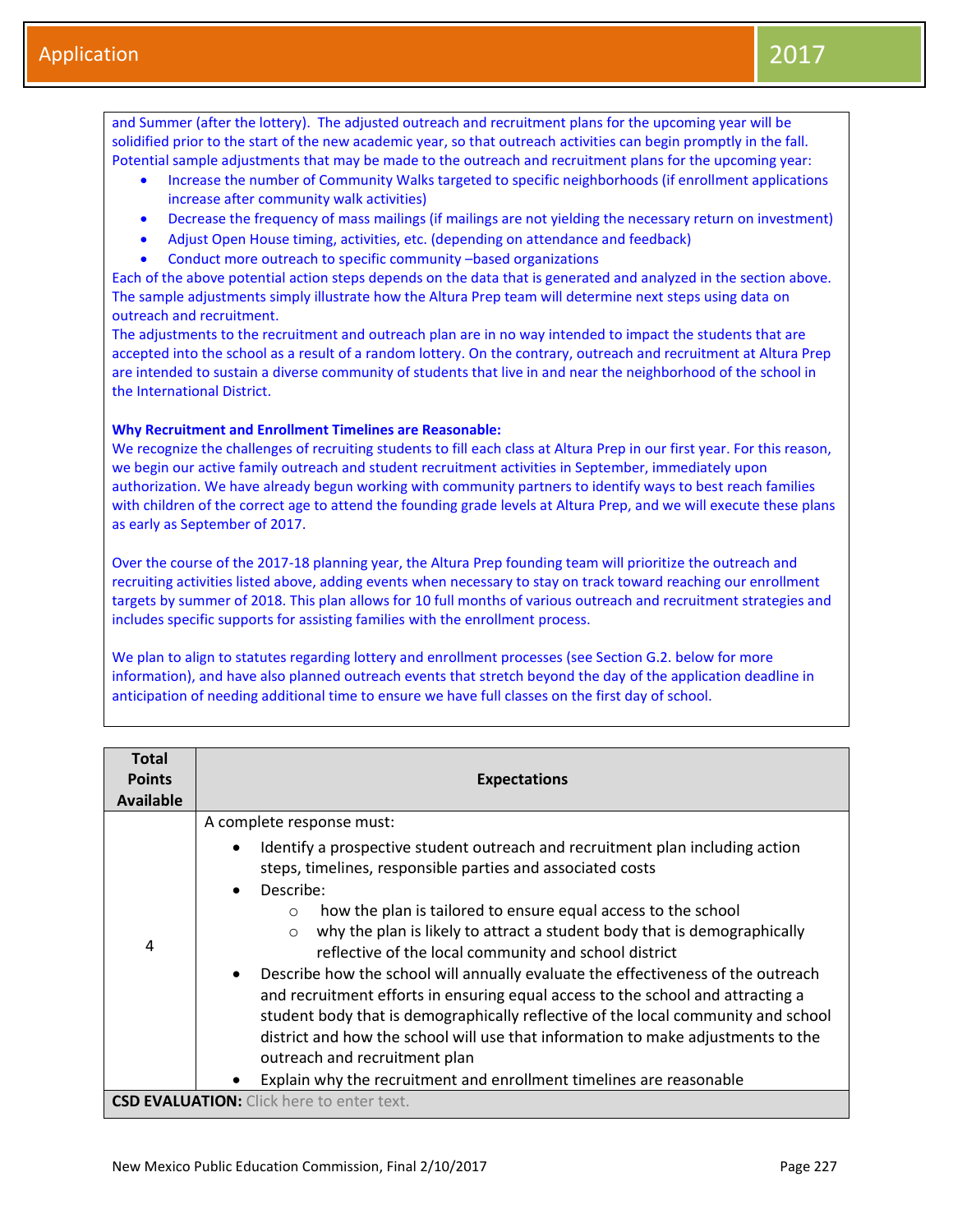L. (2) Provide evidence that you have researched potential facilities/properties and **identified at least one appropriate, viable facility/ property in the targeted geographic location**. Include evidence of a **clear plan** to prepare the facility/property in time for the proposed school's opening, including a reasonable estimate and description of capital outlay needs and how the project will be funded.

## **APPLICANT RESPONSE:**

## **Outreach and Research into Public Facilities:**

We have sought to research and locate existing public school facilities through outreach to Albuquerque Public Schools, the City of Albuquerque, and the Facilities Management Division in the General Services Department that serves the state of New Mexico. We attempted to contact Albuquerque Public Schools, the Facilities Management Division at the state of New Mexico General Services Division, and the City of Albuquerque Municipal Development Office. We received a response from the General Services Division, recommending that we contact Albuquerque Public Schools. To date, we have not received a response from Albuquerque Public Schools regarding our inquiry. See Appendix V for documentation of the outreach attempts to locate public facilities in the targeted geographic area. These efforts at communication with individuals with information regarding public school district, city or state facilities did not yield any viable options of public facilities in which to locate Altura Preparatory School. Accordingly, we have begun to seek options for privately owned facilities that may be negotiated into leasepurchase agreements to comply with HB-283 and NMSA 22-8B-4.2.

#### **Research Regarding Multiple Facilities in the Targeted Geographic Location:**

In March of 2017, Altura Preparatory School facilities planning committee began the process of researching multiple facilities in the targeted geographic region. We targeted the search area to the 87108 and 87106 zip codes, though in order to compare multiple facilities and areas, we also expanded the search to include possible facilities in the 87110 and 87123 zip codes. We engaged several real estate brokers in our search to ensure that we accessed a range of properties in our targeted area. Constance Dove and Debbie Dupes are two realtors who have assisted with sourcing and sharing potential properties in the above-mentioned zip codes.

We reviewed and visited a number of property types and locations, including existing charter school facilities, office buildings, and warehouse spaces.

| <b>Address</b>                   | <b>Type of Property</b>                 | <b>Size</b>            | <b>Notes/Viability</b>                                                                                                                        |
|----------------------------------|-----------------------------------------|------------------------|-----------------------------------------------------------------------------------------------------------------------------------------------|
| 8207 Central Ave, NE<br>(87108)  | <b>Automotive Retail Property</b>       | 11,000SF               | Small for initial year, no eOccupancy<br>Off Central, close to transit                                                                        |
| 146-148 Quincy St NE<br>(87108)  | <b>Industrial</b>                       | 9,620SF                | Small for initial year, no eOccupancy<br>Near Copper, across Central from<br><b>International District</b>                                    |
| 5110 Copper NE (87108)           | <b>Retail-Commercial</b>                | 15,000SF               | Large enough for initial 2 years, no<br>eOccupancy, across Central from<br><b>International District</b>                                      |
| 812 San Mateo Blvd SE<br>(87108) | <b>Retail-Commercial</b>                | 9,000SF                | Small for initial year, no eOccupancy<br>(one space was a daycare), would<br>need to add neighboring spaces to<br>accommodate our space needs |
| 5555 Zuni Rd SE (87108)          | <b>Shopping Center</b>                  | 11,200SF-<br>66,275 SF | no eOccupancy, owner not<br>considering schools for occupants                                                                                 |
| 6900 Central Ave SE<br>(87108)   | <b>Retail-Commercial</b>                | 9,723SF                | Small for initial year, no eOccupancy,<br>near fairgrounds/ExpoNM                                                                             |
| 7600 Central Ave SE              | <b>Hospitality</b>                      | 9,563SF                | Small for initial year, no eOccupancy                                                                                                         |
| 6601 Zuni Rd SE (87108)          | Industrial/Retail-<br><b>Commercial</b> | 9,265SF                | Small for initial year, no eOccupancy,<br>fenced yard for playground, sprinkler<br>system, cooling                                            |
| 8020 Central Ave SE              | <b>Retail-Commercial</b>                | 17,460SF               | Large enough for first 3-4 years of                                                                                                           |

The spaces reviewed included the following: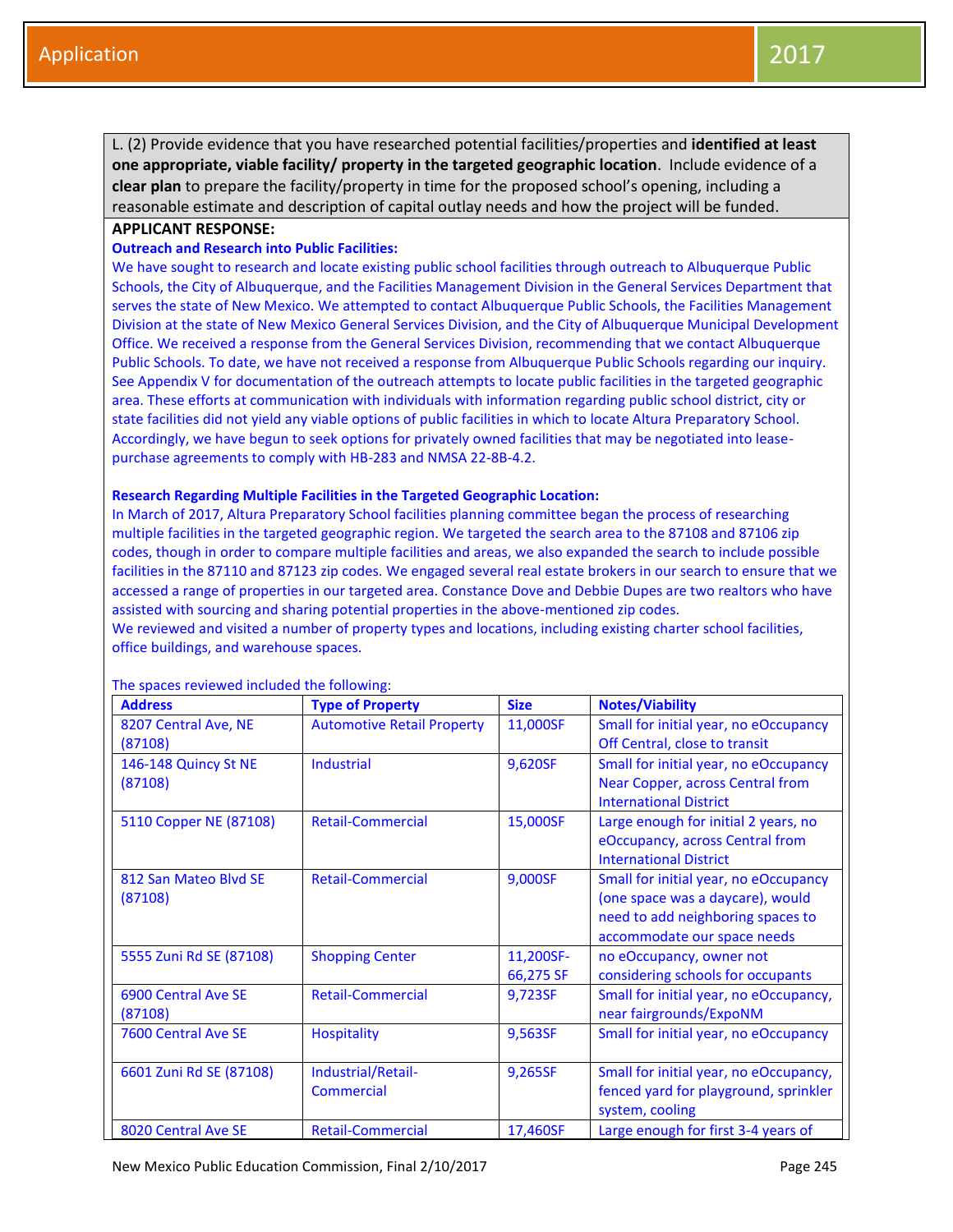|                                       |                                                         |                                  | operation, large land area, proximity<br>to transit and on South side of<br>Central Ave, no eOccupancy                                                                                                    |
|---------------------------------------|---------------------------------------------------------|----------------------------------|-----------------------------------------------------------------------------------------------------------------------------------------------------------------------------------------------------------|
| 5301 Central Ave NE<br>(87108)        | <b>Office</b>                                           | 14,140SF                         | Large enough for first 3 years of<br>operation, no eOccupancy, located<br>on bus route, office building without<br>fire-separators                                                                        |
| 2013-2017 Ridgecrest Dr<br>SE (87108) | Industrial                                              | 11,500SF                         | Perhaps large enough for first year<br>only, close to Kirtland Air Force Base,<br>no eOccupancy                                                                                                           |
| 5400 Gibson Blvd SE                   | <b>Medical</b>                                          | $3,734-$<br>200,000SF            | Potential to lease space large<br>enough each year as school grows,<br>close to KAFB and International<br>District, no eOccupancy, potentially<br>difficult to fit classrooms into<br>existing partitions |
| 200-204 San Mateo Blvd SE<br>(87108)  | <b>Retail-Commercial</b>                                | 8,000-<br>18,420SF               | Potential to lease space for growth,<br>owner willing to work with school,<br>noeOccupancy, easy to fit<br>classrooms to space, on transit route                                                          |
| 111 Wyoming Blvd SE<br>(87108)        | <b>Retail-Commercial</b>                                | 11,052-<br>22,052SF              | Potential to lease space for growth,<br>proximity to through-fares to KAFB,<br>Sandia National Labs, International<br>District, no eOccupancy, possibility<br>of only leasing 11,052- not large<br>enough |
| 1258 Ortiz Dr SE (87108)              | <b>Office</b>                                           | 13,000SF                         | Large enough for first year only,<br>close proximity to International<br>District homes, day cares, preschools                                                                                            |
| 2000 Randolph St SE<br>(87106)        | <b>School-Cien Aguas</b><br><b>International School</b> | Approx.<br>18,000SF              | Large enough for all years of<br>operation, eOccupancy status,<br>currently serving school of similar<br>size, farther from International<br>District, may need transportation<br>services                |
| 1128 Pennsylvania Place<br>(87110)    | <b>Office</b>                                           | 15,000+SF                        | Large enough for first three years of<br>operation, no eOccupancy, east of<br>target geographical region                                                                                                  |
| 2109 Air Park Rd SE<br>(87106)        | <b>Office</b>                                           | 28,600SF                         | Large enough for full enrollment, if<br>lease timing with other occupants<br>aligns, no eOccupancy, office<br>building without fire separators                                                            |
| 108 Juan Tabo Blvd NE<br>(87123)      | <b>Retail-Commercial</b>                                | 10,000-<br>60,000SF<br>available | Land area set up with possible<br>playground between two separate<br>buildings, no eOccupancy, located<br>east of target zip codes, close to<br>transit                                                   |

Altura Prep Facilities Committee representatives either contacted the property owners or realtors to discuss possible tenancy for a charter school in its' first five years with a growing enrollment. Many facilities listed above were either too small to accommodate our proposed program, or not viable because retrofitting the space to meet eOccupancy or adequacy standards would prove too costly and/or difficult for the owner to undertake.

Of the above researched facilities, the Facilities Committee further investigated the following spaces: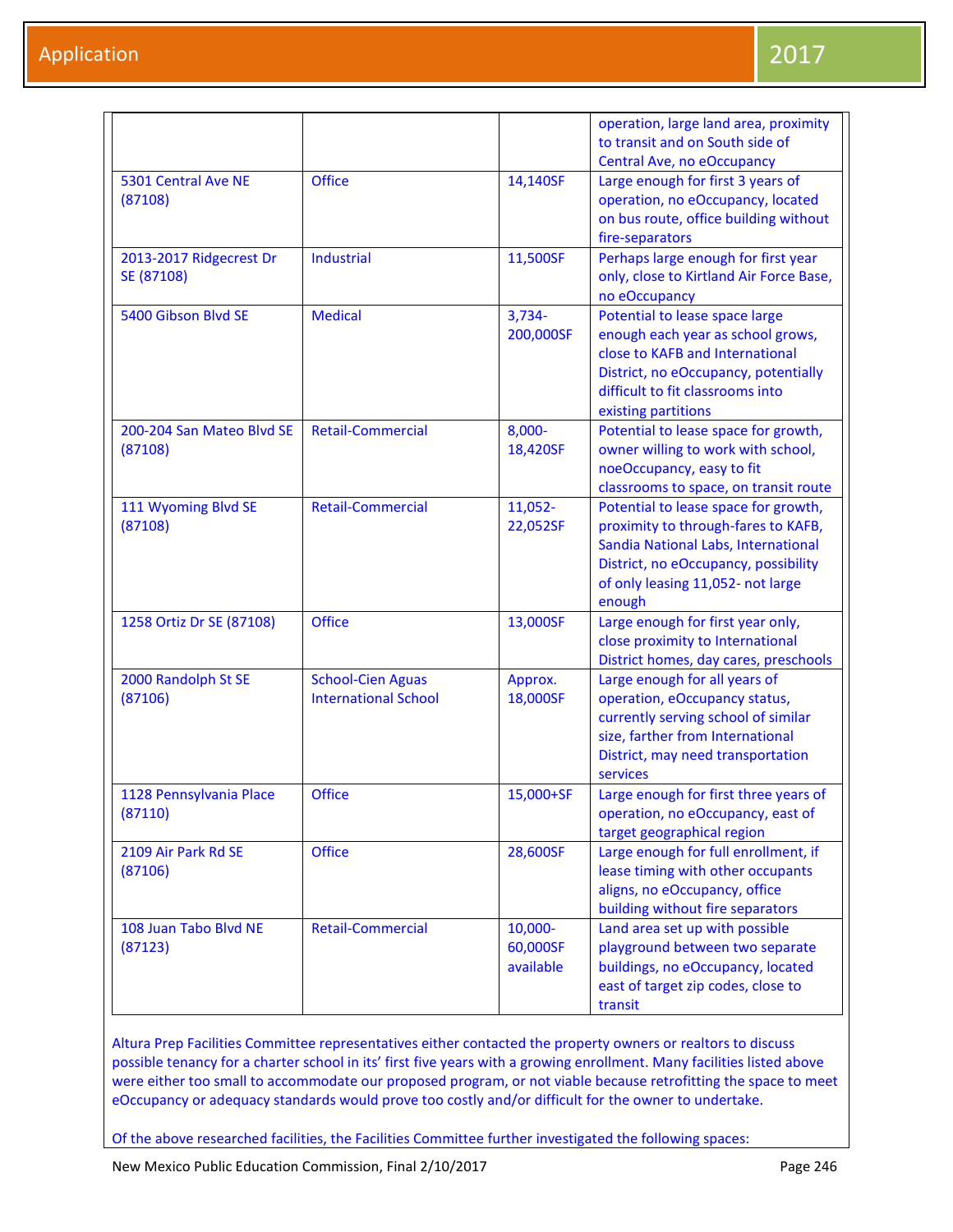| <b>Address</b>                       | <b>Type of Facility</b>                                 | <b>Space</b>                                                                               | <b>Notes/Viability</b>                                                                                                                                                                     |
|--------------------------------------|---------------------------------------------------------|--------------------------------------------------------------------------------------------|--------------------------------------------------------------------------------------------------------------------------------------------------------------------------------------------|
| 2000 Randolph St SE<br>(87106)       | <b>School-Cien Aguas</b><br><b>International School</b> | Approx.<br>18,000SF                                                                        | Large enough for all years of<br>operation, eOccupancy status,<br>currently serving school of similar<br>size, farther from International<br>District, may need transportation<br>services |
| 200-204 San Mateo Blyd SE<br>(87108) | <b>Retail-Commercial</b>                                | $8,000 -$<br>18,420SF<br>with<br>additional<br>space<br>pending to<br>grow to<br>$27,000+$ | Potential to lease space for growth,<br>owner willing to work with school,<br>no eOccupancy, easy fit classrooms<br>to needed requirements for space,<br>on transit route                  |
| 108 Juan Tabo Blyd NE<br>(87123)     | <b>Retail-Commercial</b>                                | $10,000 -$<br>60,000SF<br>available                                                        | Land area set up with possible<br>playground between two separate<br>buildings, no eOccupancy, located<br>east of target zip codes, close to<br>transit                                    |

Pursuant to the requirements of NMSA 1978 22-8B-4.2, discussions with owners and realtor representatives include

Lease requirements that state that the owner of the facility is responsible for upkeep and maintenance of the facility while occupied by Altura Prep.

#### **Potential Viable and Appropriate Facility Located in the Targeted Geographic Region:**

Representatives of Altura Prep's Facility Committee visited multiple sites described in the research section above. Of the facilities researched, the team identified 200-204 San Mateo Blvd SE as a potentially viable and appropriate facility in our targeted geographic region.

To come to this conclusion, the Facilities Committee took the following steps:

- 1. Initial visit with team realtor and owner realtor
- 2. Repeat visit with additional Committee members

3. Schedule visit from architect and developer to assess steps to take to prepare facility for eOccupancy and school operation

4. Discuss tentative intent to lease and process for charter approval and the necessary requirements for any lease agreement with the realtor representing the owner.

#### **Plan to Prepare the Facility for Opening August 2018:**

Between June 2017 and June of 2018, Altura Prep will follow a clear timeline for facility acquisition and

preparation. During this time, the Director of Operations and the Board of Trustees Facility Committee are responsible for ensuring that the plan is executing according to the timeline so that the facility is ready for staff to begin Summer institute in July of 2018 and for students to arrive on August 13, 2018.

The below activities are key actions that will be taken over the course of the planning year to ensure that the facility is complete, meets eOccupancy standards and wNMCI requirements. The timeline that illustrates the timing of each step over the course of the year is attached as Appendix W.

1. Schedule visit from PSFA to assess adequacy and weighted New Mexico Condition Index (wNMCI)

2. Work with developer/architect to test and fit the space plan to the space

3. Preliminary construction bids

4. Lease Intent

5. Construction Drawings

ii.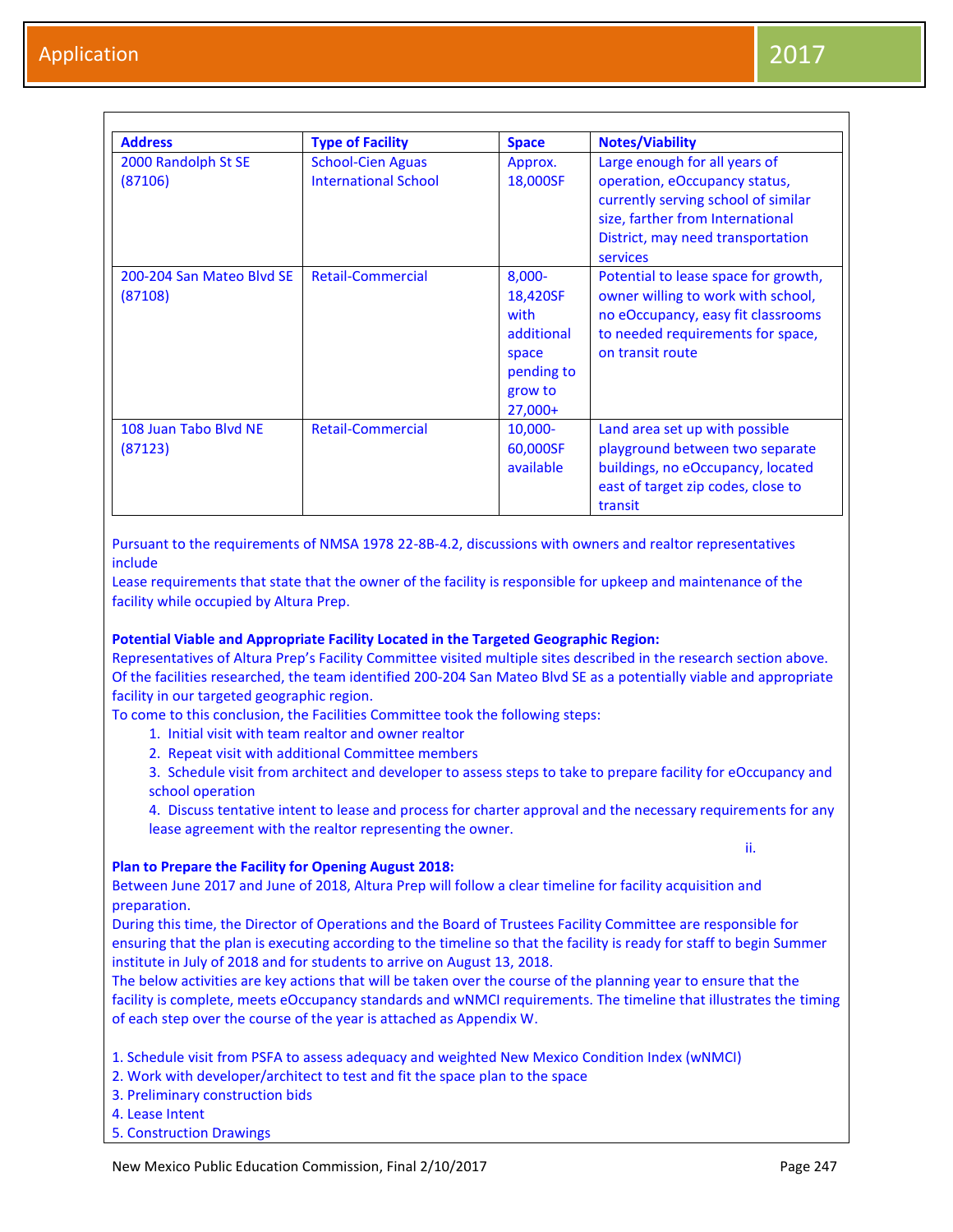- 6. Construction Bids
- 7. Construction permits
- 8. Construction
- 9. Complete Construction
- 10. Move in to facility
- 11. Start of Summer Institute
- 12. Start of school

## **Funding:**

Per NMSA 1978 22-8B-4.2, our discussions with the realtor representing the building owner have covered the fact that the owner will make the updates to the facility to ensure that the building meets E-occupancy and adequacy standard requirements.

Preparing a facility for the first days with teachers and students, however, requires more than simply renovating the property to meet code and adequacy standards. Schools also must consider furniture, signage, and procedures that enable the school to properly utilize the space they intend to occupy. To this end, Altura Prep has also been exploring potential partners in facilities development, including Raza Development Fund. This group supports schools with funding charter school facilities projects to assist start up charter schools with acquiring, renovating, and furnishing schools that will empower students to reach higher standards of learning and achieve their full potential. In addition to these potential funding partnerships, Altura Prep has begun to develop a robust fundraising and development plan to support the acquisition of an appropriate and viable facility for the school. This plan involves grant seeking to support the costs of purchasing furniture and classroom supplies and materials, as well as fundraising efforts from local individuals and corporations. Grants include Charter School Program Grants from either the New Mexico Public Education Department or the United States Department of Education for initial charter school planning and preparation.

Altura Prep will, in advance of operation, apply for lease assistance funds through the Public School Capital Outlay Council (PSCOC) in advance of the 2018-19 school year. Based on our projected enrollment for each year, the school's requests for PSCOC lease reimbursements will likely be:

| Year    | <b>Type of Funding</b>                  | <b>Per Student Amount</b><br>(Based on FY17) | <b>Proposed</b><br><b>Enrollment</b><br>(#students) | <b>Total Funding/Year</b> |
|---------|-----------------------------------------|----------------------------------------------|-----------------------------------------------------|---------------------------|
| 2018-19 | <b>PSCOC Lease</b><br>Assistance        | \$700                                        | 198                                                 | \$138,600                 |
| 2019-20 | <b>PSCOC Lease</b><br>Assistance        | \$700                                        | 264                                                 | \$184,800                 |
| 2020-21 | <b>PSCOC Lease</b><br>Assistance        | \$700                                        | 330                                                 | \$231,000                 |
| 2021-22 | <b>PSCOC Lease</b><br>Assistance        | \$700                                        | 396                                                 | \$277,200                 |
| 2022-23 | <b>PSCOC Lease</b><br><b>Assistance</b> | \$700                                        | 396                                                 | \$277,200                 |

To support some of the funding requirements in additional to PSCOC Lease Assistance, Altura Prep has begun to build relationships with funders who support charter school start up processes, including facilities-related costs. One such group, Raza Development Fund, has written a letter of support, and may begin to work with both the school and it's supporting organization, Altura Schools (foundation), to support the facilities acquisition process in future years.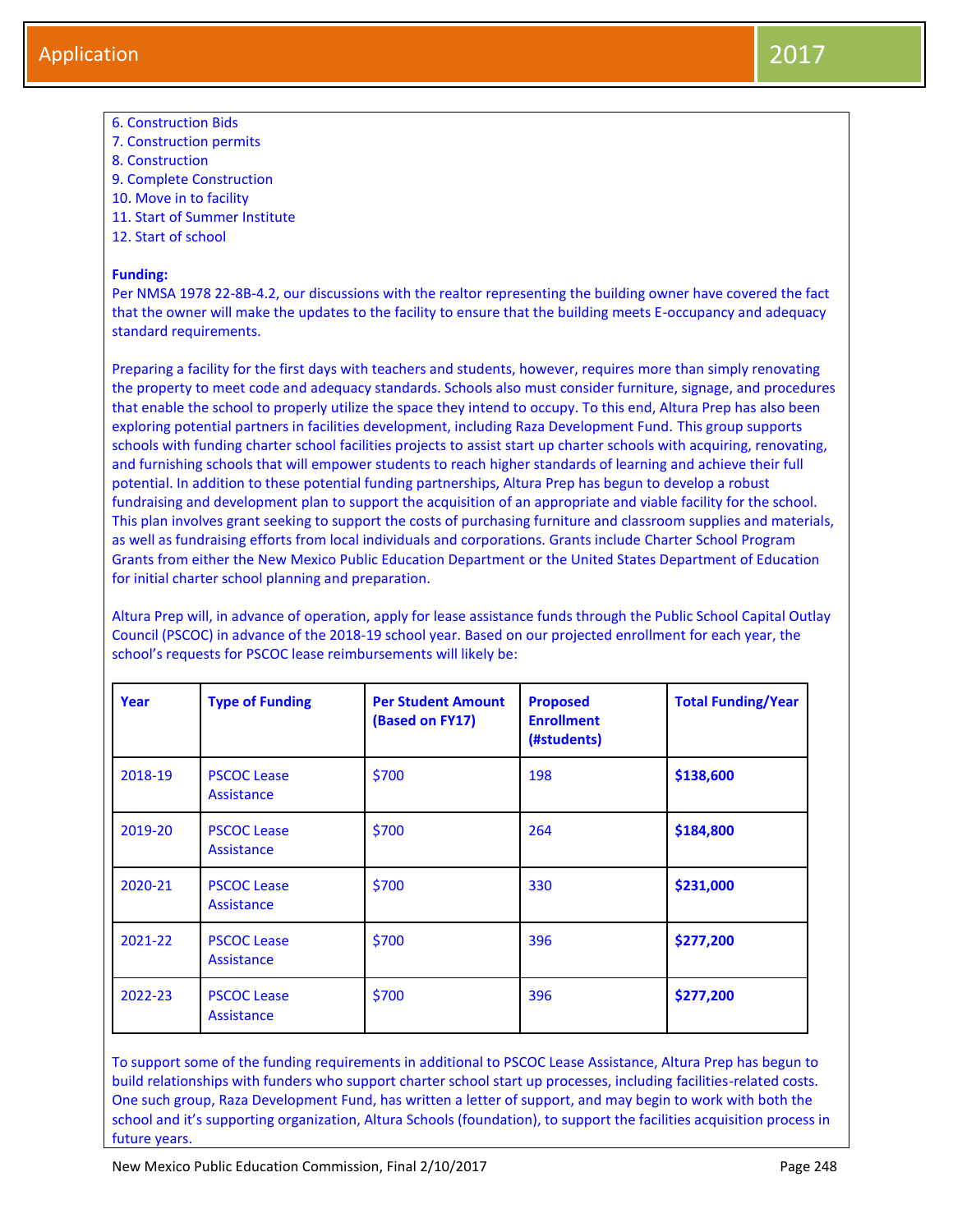A separate entity from the school will apply for incorporation in New Mexico as Altura Schools. When the school's charter is accepted, this separate entity will file a Form 1023 to the Internal Revenue Service seeking non-profit status as a 509 (a)(3) "Supporting Organization" of Altura Preparatory School. This entity will then be able to support Altura Preparatory School with facilities acquisition and other development related activities. This entity is shown in the Organizational Charts in Section II D1 as a supporting organization, because the Altura Prep Board of Trustees will maintain oversight of the process to select and approve board members for the Altura Schools supporting organization to ensure close alignment in values and practices between the two organizations.

| <b>Total</b>     |                                                                                                                                                                                                                                                                                                                                                                                                                                                                                                                                                                                                                                                                                                                                                                                                                                                                                                                                                                                                                                                             |  |  |
|------------------|-------------------------------------------------------------------------------------------------------------------------------------------------------------------------------------------------------------------------------------------------------------------------------------------------------------------------------------------------------------------------------------------------------------------------------------------------------------------------------------------------------------------------------------------------------------------------------------------------------------------------------------------------------------------------------------------------------------------------------------------------------------------------------------------------------------------------------------------------------------------------------------------------------------------------------------------------------------------------------------------------------------------------------------------------------------|--|--|
| <b>Points</b>    | <b>Expectations</b>                                                                                                                                                                                                                                                                                                                                                                                                                                                                                                                                                                                                                                                                                                                                                                                                                                                                                                                                                                                                                                         |  |  |
| <b>Available</b> |                                                                                                                                                                                                                                                                                                                                                                                                                                                                                                                                                                                                                                                                                                                                                                                                                                                                                                                                                                                                                                                             |  |  |
|                  | A complete response must:                                                                                                                                                                                                                                                                                                                                                                                                                                                                                                                                                                                                                                                                                                                                                                                                                                                                                                                                                                                                                                   |  |  |
| 4                | Demonstrate the applicant has:<br>Conducted outreach and research to understand if there are public<br>$\bigcap$<br>facilities that are available, appropriate, and viable<br>Researched multiple facilities or properties in the targeted geographic<br>$\circ$<br>location to identify all facilities or properties that are available,<br>appropriate, and viable<br>Identified whether or not each potential property will meet the<br>$\circ$<br>requirements of NMSA 1978 § 22-8B-4.2, including occupancy, adequacy,<br>and ownership<br>Identify at least one potential facility or property that is appropriate, viable, and<br>located in the targeted geographic location<br>Identify a plan that would enable the applicant to prepare the facility/property to<br>$\bullet$<br>meet the facility needs of the proposed school in time for the proposed school's<br>opening date, include specific action steps, timelines, responsible parties, and<br>capital outlay needs<br>Identify how the project to prepare the facility will be funded |  |  |
|                  | <b>CSD EVALUATION:</b> Click here to enter text.                                                                                                                                                                                                                                                                                                                                                                                                                                                                                                                                                                                                                                                                                                                                                                                                                                                                                                                                                                                                            |  |  |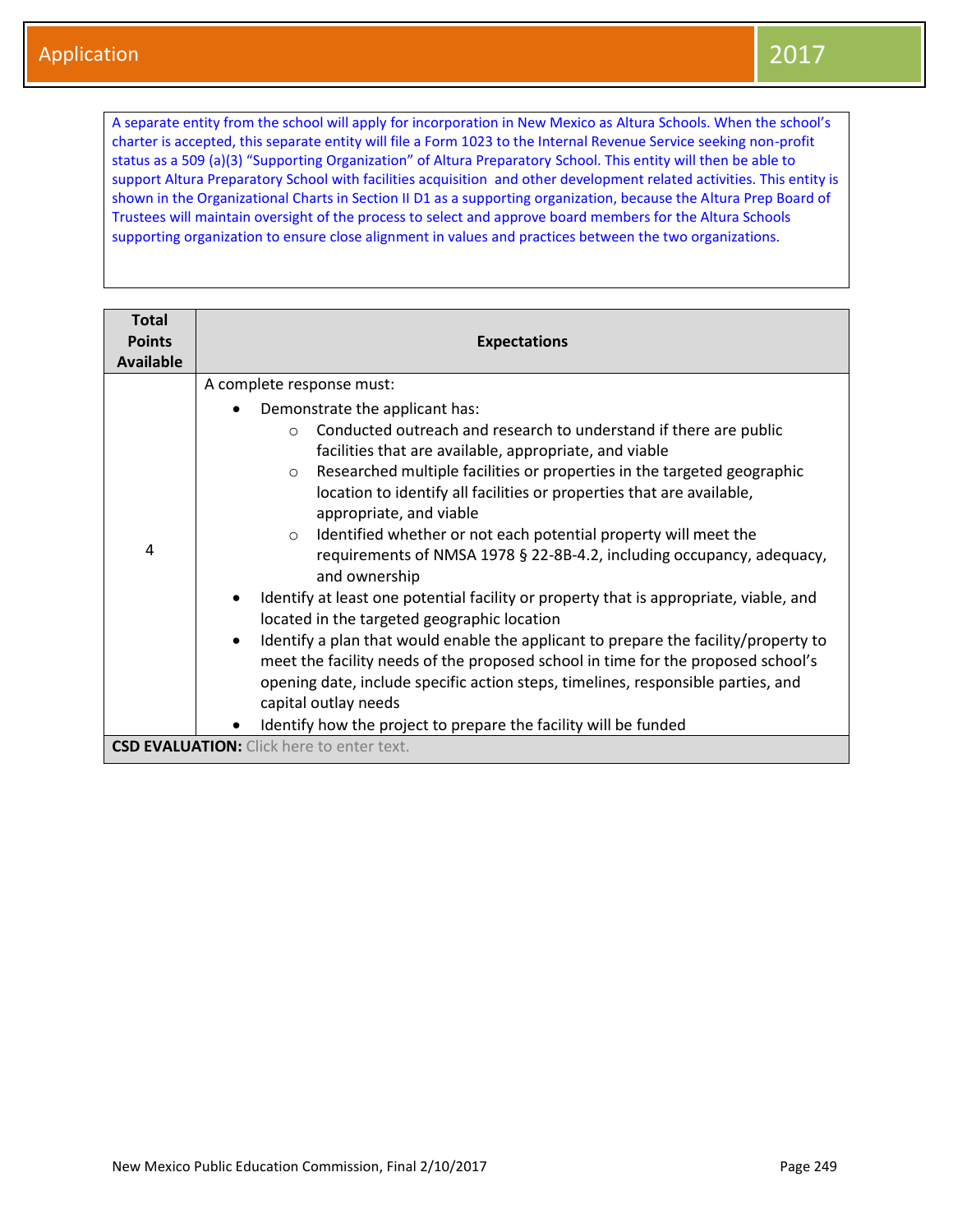## **IV. Evidence of Support**

## **A. Outreach Activities.**

A.(1) Provide **clear, comprehensive, and cohesive** evidence that you have developed an effective and thoughtful outreach program. Provide **sound** evidence that you have addressed a broad audience to develop community support for the proposed school. Provide clear descriptions of outreach activities demonstrating that the applicant is attempting to reach a broad audience and understand the community needs.

## **APPLICANT RESPONSE:**

We believe that a school should be a cornerstone of the community in which it operates. We have made engaging the community a priority in our work to build a solid foundation for Altura Prep. This work will continue throughout the planning year, and once Altura Prep opens its doors.

Our outreach process during the application period consisted of a variety of outreach strategies including: individual meetings, attending community and neighborhood association meetings, participating in community events in Southeast Albuquerque, holding focus groups of parents and key family members, and generating wider connections via social media platforms and e-newsletters.

Throughout the application process, we held meetings with individuals in community-based organizations, neighborhood associations, businesses, not-for-profit organizations, Sandia National Laboratories, local charter schools, district schools in Southeast Albuquerque, faith-based organizations, elected officials, university personnel, Kirtland Air Force Base representatives, national charter school advocates and organizations, and families in the areas in which we seek to locate. We held focus groups with families who live in our proposed geographic region and we participated in regular community meetings and visioning activities.

Community members and organizations have been engaged during the recruitment of potential board members and community supporters beginning in the fall of 2016, and throughout the spring of 2017 to solicit feedback and community input on the school's instructional model and family engagement strategies. The Altura Prep team has prioritized building deep and sustained relationships with key community groups and individuals, and we believe that these strong relationships will be instrumental in broadening the reach and scope of our outreach and recruitment efforts in the planning year prior to opening. Each initial contact or meeting with an individual or group was followed by a follow up email, phone call, or thank you note, as well as (in over 75% of cases) a follow up meeting or additional contact or invitation to participate in another meeting or event.

We also believe that not only will Altura Prep be part of the community of Albuquerque and the geographic area in which we seek to locate, but also part of a broader state and national charter community. To this end, we sought to develop relationships with school leaders who have proven results either with similar models or as charter schools in Albuquerque. Altura Prep has reached out to and begun to collaborate with schools both in the 87108 zip code *and* in the greater Albuquerque area in general to form collaborative groups that can support the school throughout the start up process with access to connections.

#### **Evidence and Outcomes of Meetings with Community Members**

The Altura Preparatory School team met with a wide range of individuals from local businesses, community organizations, government, and schools to inform our planning and build a wide-ranging base of support for launching Altura Prep in the fall of 2018.

| <b>Month</b> | <b>Activity</b>                           | <b>Outcomes</b>                                                                                          |  |
|--------------|-------------------------------------------|----------------------------------------------------------------------------------------------------------|--|
| $Dec-16$     | Keith Ortiz, Sandia National Laboratories | Support and connections/introductions to individuals<br>working with Sandia Laboratories in STEAM fields |  |
|              | Robert Wilson, New Mexico Orthopaedics    | Connections with City Councilors and board<br>membership                                                 |  |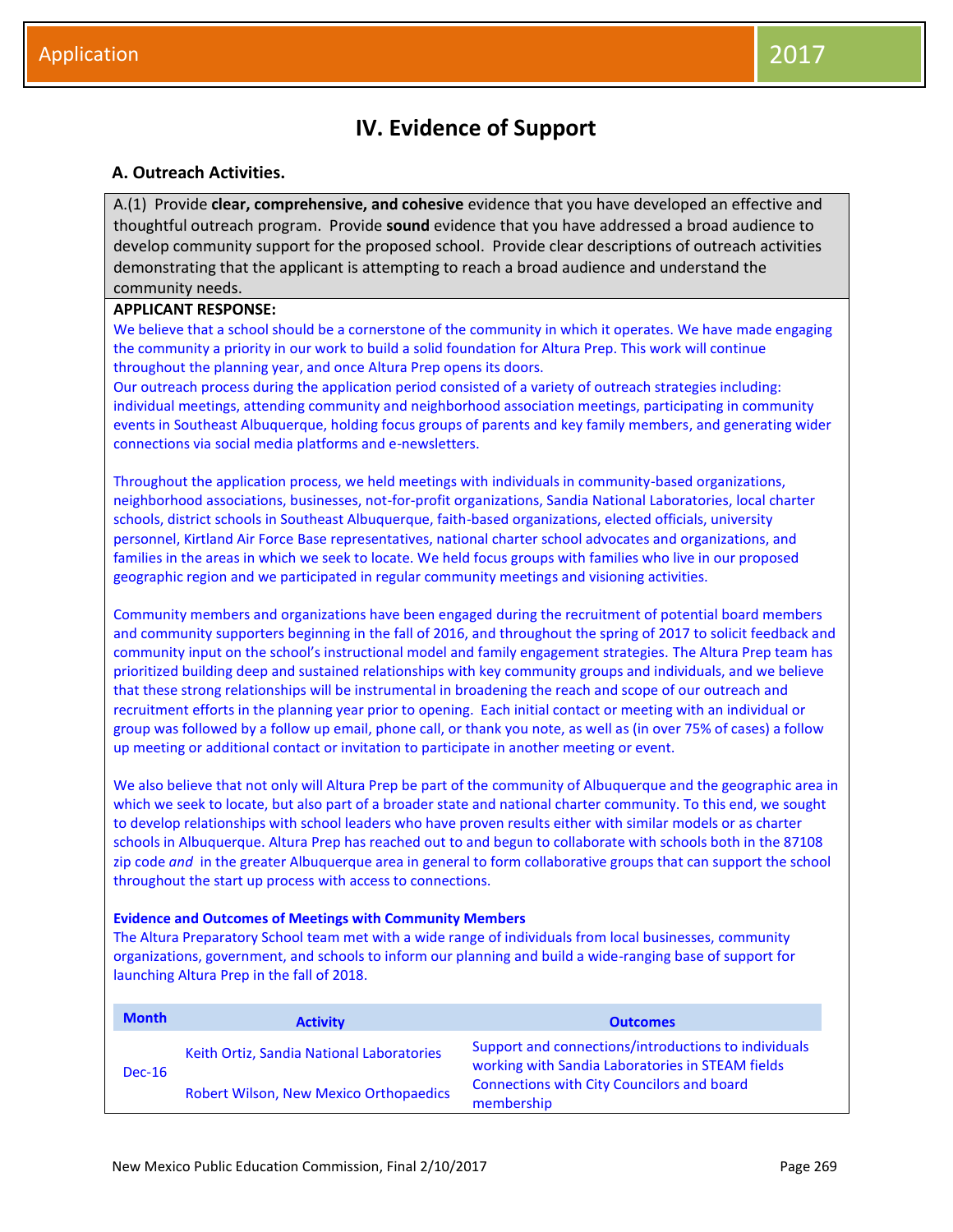|          | Brent Maddin, Relay Graduate School of<br><b>Education</b>                           | Feedback regarding model, leadership development,<br>support, potential school for his two children<br>Feedback regarding model, board membership |  |  |
|----------|--------------------------------------------------------------------------------------|---------------------------------------------------------------------------------------------------------------------------------------------------|--|--|
|          | <b>Christine Sargent, New Classrooms</b>                                             |                                                                                                                                                   |  |  |
|          | Katharina Sandoval, Albuquerque Institute<br>of Math and Science                     | Support as existing school leader, connections and<br>feedback regarding instructional approach and<br>teacher hiring                             |  |  |
|          | Dean Hector Ochoa, UNM School of<br><b>Education</b>                                 | Support of programs with teacher mentoring                                                                                                        |  |  |
|          | Jennifer MacMillian, Founder, Detroit<br><b>Preparatory School</b>                   | Feedback and support regarding blended learning for<br>younger grades                                                                             |  |  |
|          | Jennifer Anderson, Modrall Law Firm                                                  | Support and connections to potential board<br>members                                                                                             |  |  |
|          | William Keleher, Smidt, Reist, and Keleher<br><b>Law Firm</b>                        | Support, consultation, and connections to potential<br>board members                                                                              |  |  |
|          | <b>Amber Turner, Turner Education</b><br><b>Consulting</b>                           | Feedback regarding model, support                                                                                                                 |  |  |
|          |                                                                                      |                                                                                                                                                   |  |  |
|          | Jeri Heileman, Van Buren Middle School                                               | Support, connections to community workers in<br>neighborhood schools                                                                              |  |  |
|          | Nadine Maxwell-Henry, Director of                                                    |                                                                                                                                                   |  |  |
|          | <b>Diversity at Albuquerque Academy</b>                                              | Support, offer to volunteer in support                                                                                                            |  |  |
|          | Gabriela Gomez, Albuquerque Community                                                |                                                                                                                                                   |  |  |
| Jan-17   | <b>Foundation</b>                                                                    | Support, referrals to potential board members<br>Support, ongoing collaboration to support foster                                                 |  |  |
|          | Ezra Spitzer, NM Child Advocacy Networks                                             | youth                                                                                                                                             |  |  |
|          | Victoria Saad, New York Life Insurance                                               | Support, board membership (had to withdraw due to<br>conflicts with board meetings)                                                               |  |  |
|          | Patrick Barnes, Sandia National<br>Laboratories                                      | Support, board membership                                                                                                                         |  |  |
|          |                                                                                      |                                                                                                                                                   |  |  |
|          | <b>Robert Strain, Transcend Education</b>                                            | Support planning innovative school models and<br>connecting the models to community needs.                                                        |  |  |
|          | Copper Pointe Church, Albuquerque                                                    | Support and invitation to meet with<br>congregation/families                                                                                      |  |  |
|          | <b>Enrique Cardiel, International District</b><br><b>Healthy Community Coalition</b> | Support, invitation to contribute to IDHCC monthly<br>meetings, and publicize school mission, vision, and<br>community input hearing              |  |  |
|          | Seth Saavedra, 50CAN Fellow                                                          | Support, models for parent advocacy, and<br>community connections                                                                                 |  |  |
|          | Amanda Aragon, 50CAN Fellow                                                          | Support, connections to parent advocates                                                                                                          |  |  |
| $Feb-17$ | Casey Deraad, Kirtland Air Force Base                                                | Support, board membership and connections to KAFB                                                                                                 |  |  |
|          | <b>Technology Engineer</b>                                                           | <b>Key leaders</b>                                                                                                                                |  |  |
|          | Constance Dove, ASK Academy in Rio<br>Rancho                                         | Support, collaboration with school tours and facilities<br>needs                                                                                  |  |  |
|          | John Bettler, UNM Southeast Health Clinic                                            | Support, connections to community health workers                                                                                                  |  |  |
|          | Roberto Martinez, Community Worker at                                                | Support, connections to community leaders,                                                                                                        |  |  |
|          | <b>UNM Southeast Health Clinic</b>                                                   | invitation to participate in community health week<br>Consultancy regarding instructional model, support,                                         |  |  |
|          |                                                                                      | connections to potential board members, interest in                                                                                               |  |  |
|          | <b>Fred Oppel, Sandia National Laboratories</b>                                      | future board membership                                                                                                                           |  |  |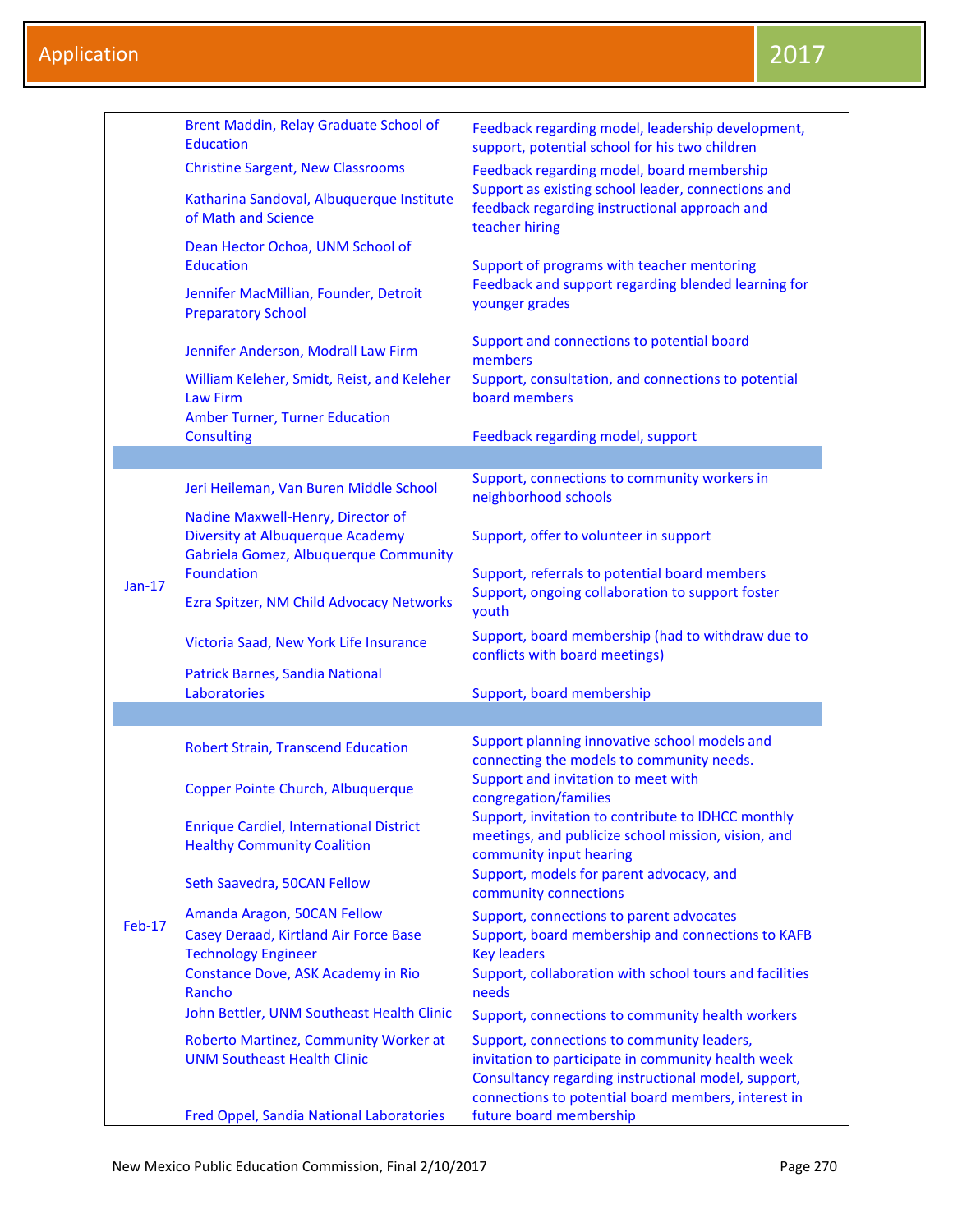|               | Mike Gannon, Sandia National<br>Laboratories                                                                         | Consultancy regarding competencies needed for<br>students in high skill jobs, including technology                                          |
|---------------|----------------------------------------------------------------------------------------------------------------------|---------------------------------------------------------------------------------------------------------------------------------------------|
|               |                                                                                                                      |                                                                                                                                             |
|               | Trey Hammond, La Mesa Presbyterian<br>Church                                                                         | Support and connections to community, input on<br>programs and outreach strategies                                                          |
|               | Meg Meister, Modrall Law Firm                                                                                        | Support and pro-bono legal advice regarding facilities<br>and public entity status                                                          |
|               | Cindy Dominguez-Trujillo, Diversity and<br><b>Affirmative Employment Programs,</b><br><b>Kirtland Air Force Base</b> | Support and connections to key parent groups at<br><b>Kirtland Air Force Base</b>                                                           |
|               | Andrea Plaza, Encuentro New Mexico                                                                                   | Support and opportunity to present to families<br>regarding STEAM education and school choice                                               |
|               | Sue Rzendzian, Saranam LLC                                                                                           | Support and community connections, including focus<br>group facilitation at Saranam                                                         |
|               | <b>Tracy Sharp, Saranam LLC</b>                                                                                      | Support and community connections, referrals for<br>board member candidates                                                                 |
|               | <b>Bridget Llanes, Sunflowers for Change</b>                                                                         | Support and invitations to participate in IDHCC<br>visioning events to focus on improving the<br>community for children                     |
|               | Erin Williams, Albuquerque Academy                                                                                   | Support with future student recruitment and<br>outreach                                                                                     |
| <b>Mar-17</b> | Reynaluz Juarez, Community Worker at La<br><b>Mesa Elementary School</b>                                             | Support and ideas around providing access and<br>transportation for students without access                                                 |
|               | Skyler Wildenstein, Empire Trust Inc.                                                                                | Support and interest as a parent with young children                                                                                        |
|               | Mariah Harrison, UNM Center for Engaged<br><b>Learning and Research</b>                                              | Support and interest in providing opportunities for<br>UNM CELR staff and students to volunteer and<br>participate in opening the school    |
|               | Charles Longfield, Longfield Foundation                                                                              | Support (funder of charter schools in Boston, MA)                                                                                           |
|               | John Bulten, East Central Ministries                                                                                 | Support and connections to community                                                                                                        |
|               | David Montes, Libre Initiative                                                                                       | Support and input regarding communicaiton                                                                                                   |
|               | Michael Martin, NM Bank and Trust                                                                                    | Support and interest as a parent with young children<br>Support and partnership in translation and                                          |
|               | Kay Bounkeua, NM Asian Family Center                                                                                 | opportunities to educate parents about elementary<br>school options                                                                         |
|               | Ronda Cole, Air Force Research Laboratory<br>La Luz Program                                                          | Support and collaboration between Altura Prep and<br>AFRL La Luz to provide more access to STEM/STEAM<br>education in Southeast Albuquerque |
|               | Keith Weber, Duke City Software                                                                                      | Support, and consultant/pro-bono work with creating<br>school website and technology platform                                               |
|               | <b>Channing Kelly, Realtor</b>                                                                                       | Leadership connections, support, interest in future<br>board membership opportunity                                                         |
|               |                                                                                                                      |                                                                                                                                             |
|               | <b>City Councilman Patrick Davis</b>                                                                                 | Supportive of the plans for the school, provided<br>connections and contacts to other key leaders in the<br>district                        |
| Apr-17        | <b>City Council Policy Analyst Sean Foran</b>                                                                        | Support and follow up regarding connections made<br>by Mr Davis                                                                             |
|               | Christopher Ramirez, Together for<br><b>Brothers and Juntos</b>                                                      | Support and ideas for collaboration/mentorship                                                                                              |

New Mexico Public Education Commission, Final 2/10/2017 **Page 271** Page 271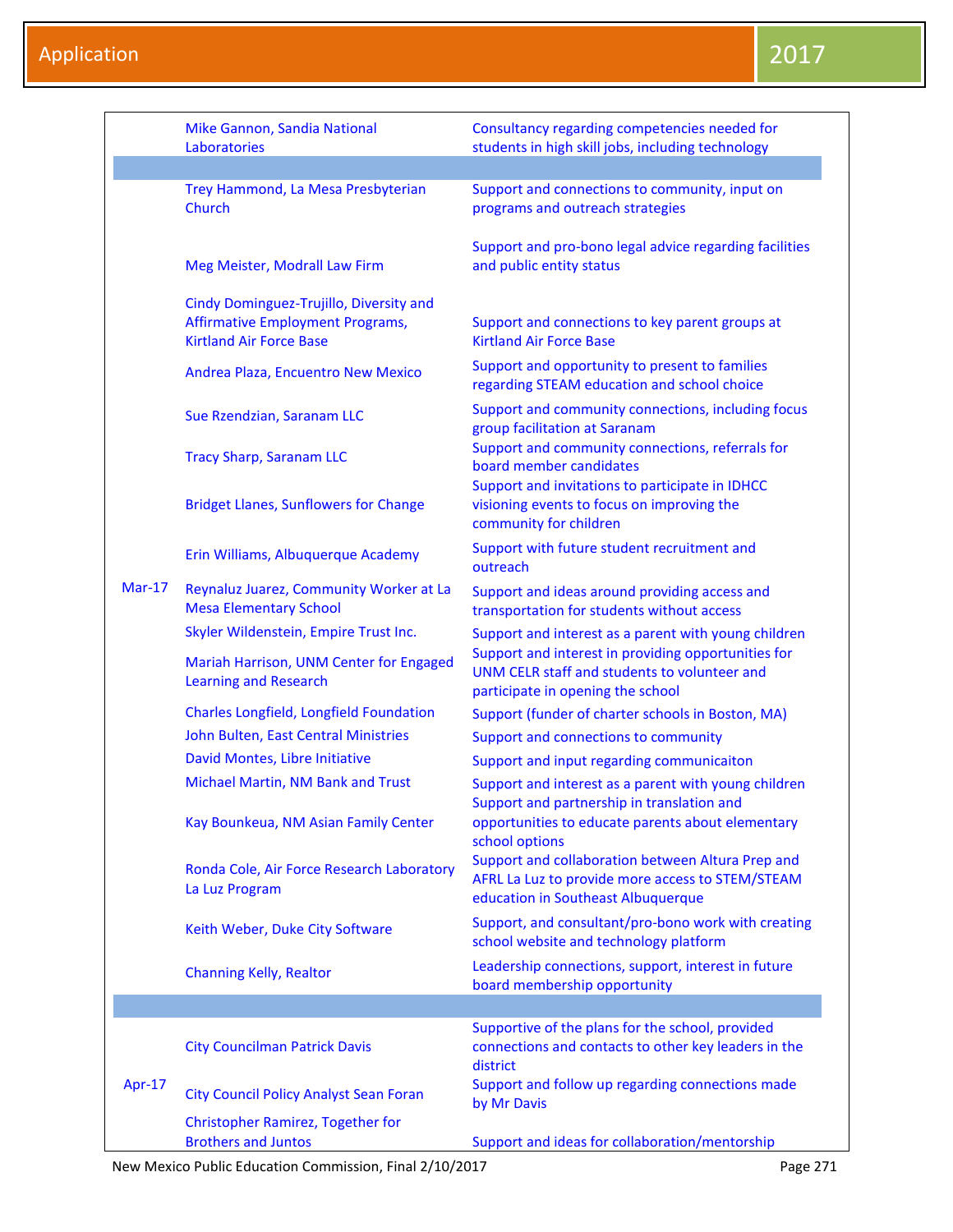|            | Michael Stanford, President, Payday HCM                                         | Support and interest in future board membership<br>opportunities                                                                                                         |
|------------|---------------------------------------------------------------------------------|--------------------------------------------------------------------------------------------------------------------------------------------------------------------------|
|            | Janine Goff, small business owner- Book                                         | Resources regarding texts, books, school library set-                                                                                                                    |
|            | Co.                                                                             | up and planning once school has materials                                                                                                                                |
|            | Kristin Leigh, Explora                                                          | Support and planned collaboration for teacher and<br>student participation in Explora programs, field trips,.                                                            |
|            | <b>Allison Brody, Explora</b>                                                   | Support, planned to add Altura Prep to STEM<br>Ecosystem to improve access to STEM options for all<br>students                                                           |
|            |                                                                                 | Support, planned professional development for                                                                                                                            |
|            | <b>Tara Henderson, Explora</b>                                                  | Altura STEAM teachers at Explora                                                                                                                                         |
|            | Nate Morrison, Teach for America                                                | Partnership to recruit TFA alumni and corps members<br>to teach at Altura Prep                                                                                           |
|            | Sara Gonzalez, UNM Children's Health<br><b>Clinic</b>                           | Support of social-emotional learning component and<br>core values, planned collaboration to prepare<br>teachers to teach with trauma and poverty in mind                 |
|            | Denise Nava, Albuquerque Community                                              |                                                                                                                                                                          |
|            | <b>Foundation Scholarship Program</b><br>Pam Scanlon, Director of Finance and   | Support with marketing and fundraising                                                                                                                                   |
|            | Financial Aid at Albuquerque Academy                                            | Support, board membership                                                                                                                                                |
|            | Kelly Schraz, IStation                                                          | Support, free pilot program opportunities to test<br>Istation instructional material in ELA and Math                                                                     |
|            | Jennifer Mullen, Saranam LLC                                                    | Input and support as part of co-facilitation process at<br><b>Saranam LLC</b>                                                                                            |
|            | Greta Mayans, Raza Development Fund                                             | Support, partnership exploring facilities options and<br>financing possibilities                                                                                         |
|            | <b>Casey Benavides Cien Aguas</b>                                               | Principal support of proposed program and input re:<br>facilities and model                                                                                              |
|            | <b>Charles Ashley III, Cultivating Coders</b>                                   | Support with providing "pop up schools", will draft<br>elementary coding curriculum for piloting at Altura<br>Prep, interested in sending his daughter to Altura<br>Prep |
|            | <b>City Commissioner Maggie Hart Stebbins</b>                                   | Support with facilities location and connections in<br>community and District 3 broadly                                                                                  |
|            | Jessica Swan, Owner, Swan Kitchen                                               | Potential partnership for food service at Altura Prep<br>To be explored via RFP process in 17-18 school year                                                             |
|            | Virginia Schraff, UNM                                                           | Support, connections with UNM CELR and other key<br>education leaders, potential board member in future<br>years.                                                        |
|            | Talia Winokur, Executive Director<br><b>Breakthrough Santa Fe</b>               | Support, partnership with teacher development and<br>teacher pipeline from Breakthrough Santa Fe.                                                                        |
|            |                                                                                 |                                                                                                                                                                          |
|            | Roberta Rivera, Sandia National                                                 |                                                                                                                                                                          |
|            | Laboratories and Hispano Chamber of<br><b>Commerce STEAM 2017</b>               | Connections to leaders of the STEAM 2017 initiative<br>through the Hispano Chamber of Commerce                                                                           |
| May-<br>17 | Ken Armijo, Hispano Chamber of<br>Commerce, Sandia National Labs, STEAM<br>2017 | Support, connections to Albuquerque STEAM 2017<br>initiative and ecosystem                                                                                               |
|            | Dr. Andy His, Director of the Institute of<br>Reslience, Health and Justice     | Support, connections to community support workers,<br>pledges of ongoing connections                                                                                     |
|            | Marco Harris, Principal Highland High                                           | Feedback and insight regarding community needs                                                                                                                           |

New Mexico Public Education Commission, Final 2/10/2017 **Page 272** Page 272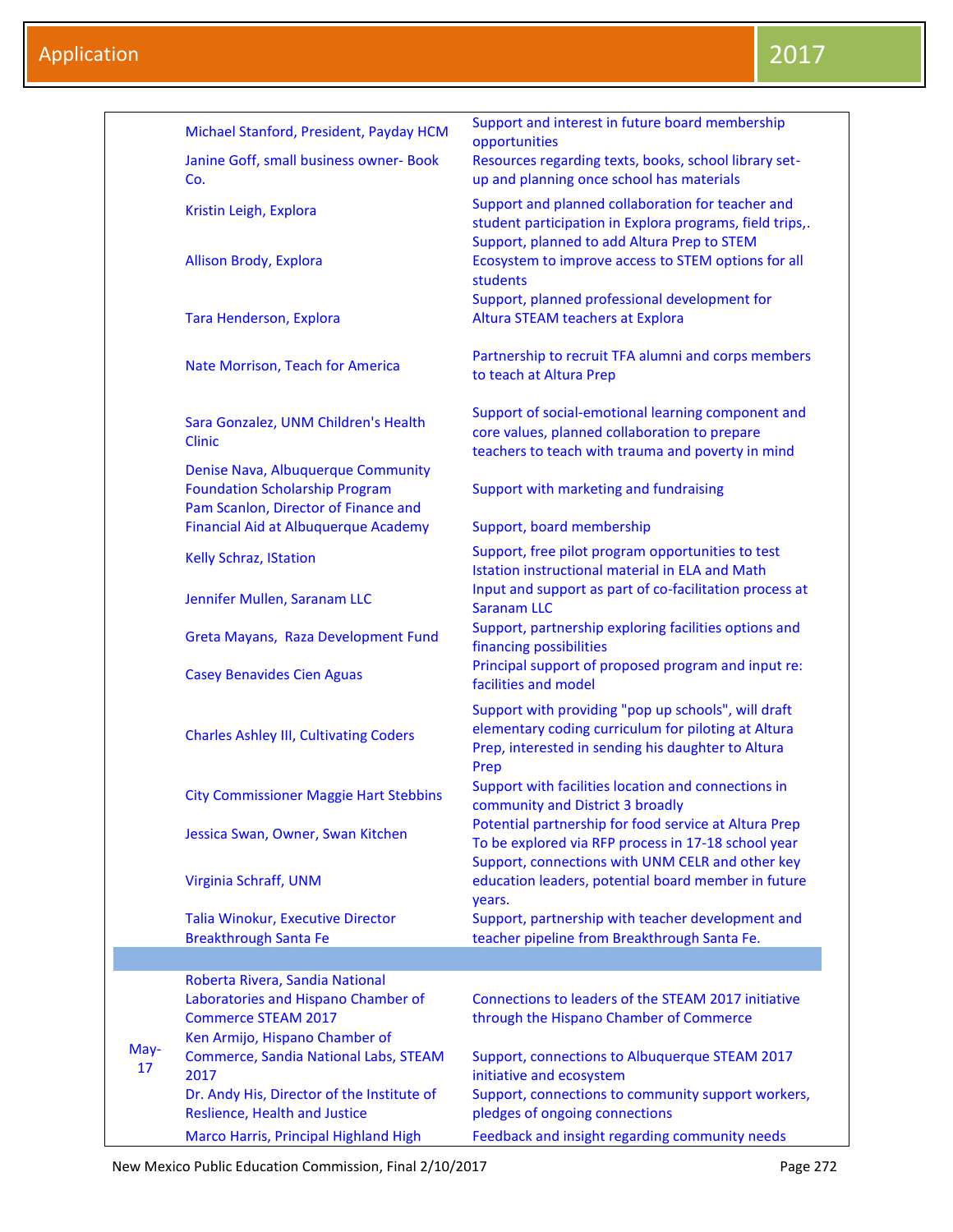| <b>School</b>                                                                                                                      | and existing partnerships                                                                                                                                                                                      |
|------------------------------------------------------------------------------------------------------------------------------------|----------------------------------------------------------------------------------------------------------------------------------------------------------------------------------------------------------------|
| <b>Russell Baker, National Dance Institute</b><br>JoAnn Myers, Mission, Achievement,<br><b>Success Academy</b>                     | Support, potential partnership in offering NDI<br>programs at Altura Prep<br>Support and collaboration between charter school<br>leaders                                                                       |
| Brian Colon, Mayoral Candidate                                                                                                     | <b>Support</b>                                                                                                                                                                                                 |
| Jennifer Ramo, New Mexico Appleseed                                                                                                | Support, partnership with healthy meal initiatives for<br>high need students<br>Support, partnership with teacher preparation,                                                                                 |
| Katharine Winograd, CNM and<br><b>InnovateABQ</b>                                                                                  | connections to high performing leaders, letter of<br>support                                                                                                                                                   |
| Beth Mann, School Liason Officer, Kirtland<br><b>Air Force Base</b>                                                                | Support, connections to families and recruitment<br>opportunities related to KAFB, offers to provide<br>feedback on Special Education and 504 procedures<br>Support, feedback on model, additional connections |
| Audrey Wilson, Former Teacher,                                                                                                     | to community organizations and mission-aligned                                                                                                                                                                 |
| <b>Albuquerque Public Schools</b><br>Todd Resch, Principal and Karen Krall,<br>Dean of Students, College and Career High<br>School | teachers<br>Support, feedback on model, additional connections<br>to community organizations and mission-aligned<br>leaders and school-based innovation                                                        |
| Valerie Romero Leggott, Vice Chancellor<br>of Diversity, UNM                                                                       | Insight and feedback regarding community, diversity<br>and UNM                                                                                                                                                 |
| Nancy (Last Name Withheld), Elementary<br><b>School Parent in International District</b>                                           | Feedback regarding parent engagement and<br>outreach strategies, resources for families and<br>community engagement. Support.<br>Feedback regarding instructional model and                                    |
| Jamie Collins, Dissertation Coach:<br><b>Teaching Methods and Structure,</b><br><b>University of New Mexico</b>                    | assessment practices, potential future board member<br>candidate, pledge of continued thought partnership<br>regarding instructional model and practices.                                                      |

## **Evidence and Outcomes of Focus Groups and Meetings with Community Groups:**

## **International District Healthy Community Coalition:**

As part of monthly meetings, Altura Prep representatives participated in meeting discussions around public health week, opportunities for schools to provide improved access to healthy food, community gardens, safe walking areas, well-lit streets and parking lots, and clean and useable park facilities. From this group, we solicited input regarding ways to reach a wide array of families and children, ideas regarding transportation challenges in the International District, and an analysis of the needs of youth in the area we intend to serve. Altura Prep team members will also be a part of an "Education = Health" inititative that is under development and will focus on developing partnerships between education organizations and health-focused groups to ensure that families and students are provided access to resources and education regarding health and the role that education and levels of education can play in one's health. Altura Prep has been one of two elementary schools represented at these meetings consistently, and has become an active participant and partner with many organizations attending the meetings. Bridget Llanes, Sustainable Neighborhoods Coordinator, wrote a letter of support for Altura Prep which is included in Appendix X.

## **International District Healthy Community Coalition Visioning for Children and Community:**

This group, built from the International Healthy Community Coalition as a whole, came together multiple times as a group of parents, educators, and community organizers to brainstorm and action plan areas in which to work to improve the International District community, specifically focusing on children. The team created a vision for a community in which all children, regardless of language, parental income level, or home life, would have access to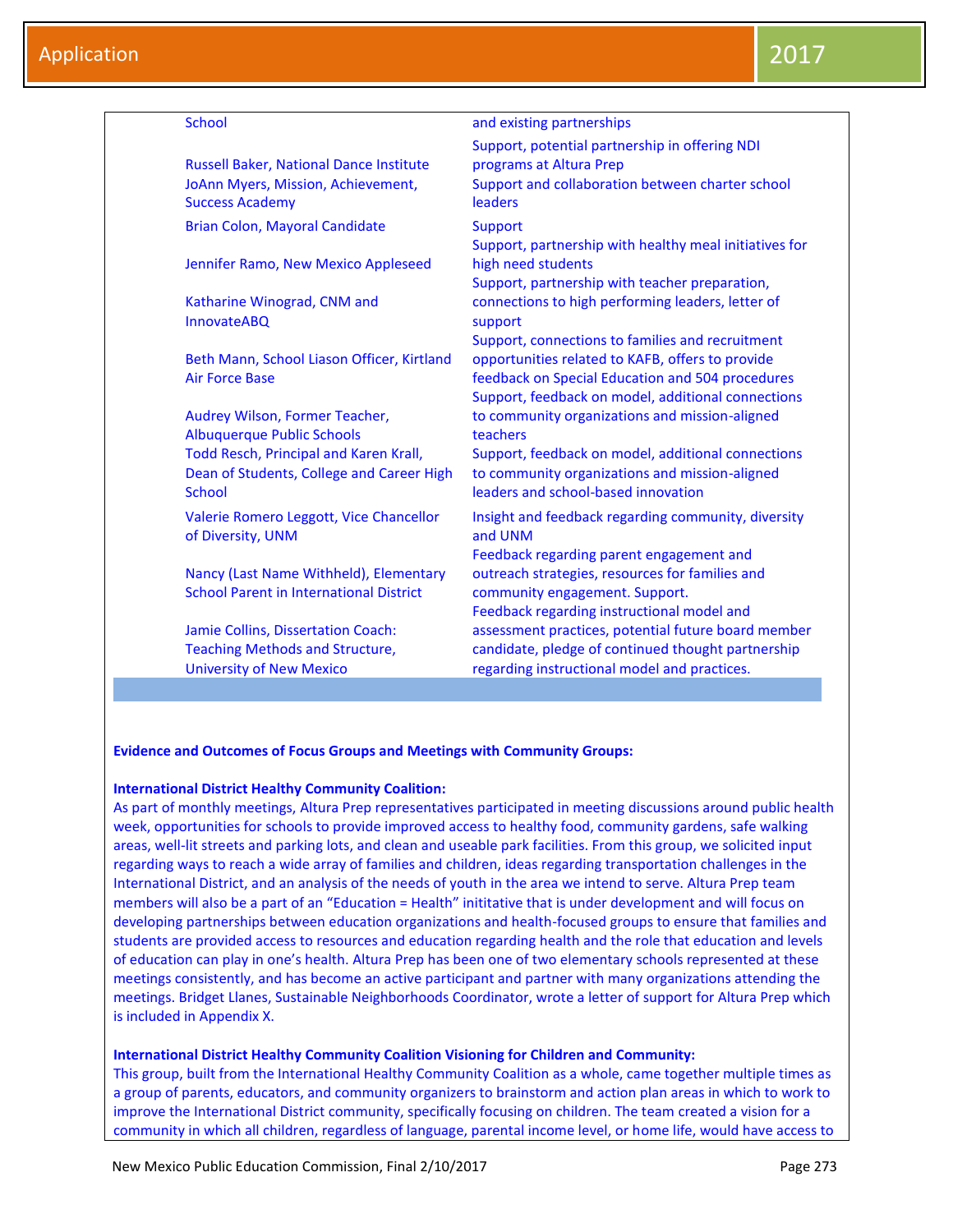a bright, welcoming environment in which they can learn and succeed. Altura Prep took this input to heart when planning our facilities, designing the individualized components of our program, and when developing our robust social-emotional curriculum.

The second visioning meeting focused more explicitly on specific action steps that different participants might take to make the vision a reality between now and 2037. Altura Prep founding team members were key participants, and submission of this charter application was a key action step toward making the vision a reality. Other key parts of the community vision involve creating shared community spaces and green areas, which have significantly influenced the plans that Altura Prep has for our facility and the components of the space, both indoors and outdoors. For example, we intend to have a community and family space that welcomes parents and guardians to use school resources and technology. Additionally, our existing plans for an outdoor play structure and play space as well as initial ideas for a school community garden developed to be more robust as a result of the conversations in this group setting.

#### **Saranam LLC Parent Focus Group:**

We conducted a focus group of parents supported by the programs at Saranam, LLC. Saranam supports families experiencing homelessness, and provided us with an opportunity to meet with five single-mother families for an extended period of time to learn from them about their experiences (positive and needing improvement) with the schools they and their children attend.

The mothers have students who are at various stages of their educational careers: high school, middle school, late elementary, Kindergarten, and pre-kindergarten. Over the course of a 90 minute conversation, parents highlighted the following:

- Desire for clearer social-emotional support: in particular, one mother said, "you know, things like responsibility and empathy, and how to get along with their classmates" (We had not yet discussed our REACH core values which include Responsibility and Empathy)
- Home visits: one participant noted that a school her daughter had attended did a home visit once, and it was "a great way to learn about the school in a way that wasn't intimidating". The participants all said that they would be excited about having a teacher or school leader visit their home prior to their child beginning school.
- Access and transportation: during a discussion on the importance of locating a school in a location easily accessible by a variety of transportation methods, each participant agreed with the statement, "if the school was the right school, I would figure out a way to get my child there." However, some of the participants noted that school provided transit did make it easier for families to send their child to a given school.
- Support for Altura Prep: though the conversation was not focused on generating support, all of the participants asked at the end if they would be able to send their child to the school when the school opens their child's grade level.

#### **How the outreach enabled our team to understand community needs:**

Ms. Sandoval, of the Albuquerque Institute of Math and Science, stressed how critical it is for charter schools in New Mexico to have clear systems and processes for governance and to have board members who are invested in the plans for the school from the beginning. We took her advice and created a robust board recruitment strategy.

Ms. Heileman, Principal at Van Buren Middle School, helped us understand what academic gaps (as seen on paper) in elementary school mean for students as they go to middle school and high school. Her students, while involved in engaging programs during and after school, are academically far behind, which limits the amount that they are able to grow when they receive strictly grade-level instruction in their content classes. Thus, we believe it is crucial for Altura Prep to individualize learning to accelerate progress for all students, regardless of the level at which they begin.

Mr. Spitzer, Executive Director of New Mexico Child Advocacy Network helped us understand the challenges that the foster youth in his programs experience on a regular basis. We recognize that foster youth are historically "at risk" populations, and that sensitivity to students' individual experiences and needs is a critical part of our work with students. Mr. Spitzer highlighted that many of the older students that participate in NMCAN programs might have benefitted from additional support and access to intervention in elementary grades. Our data-rich,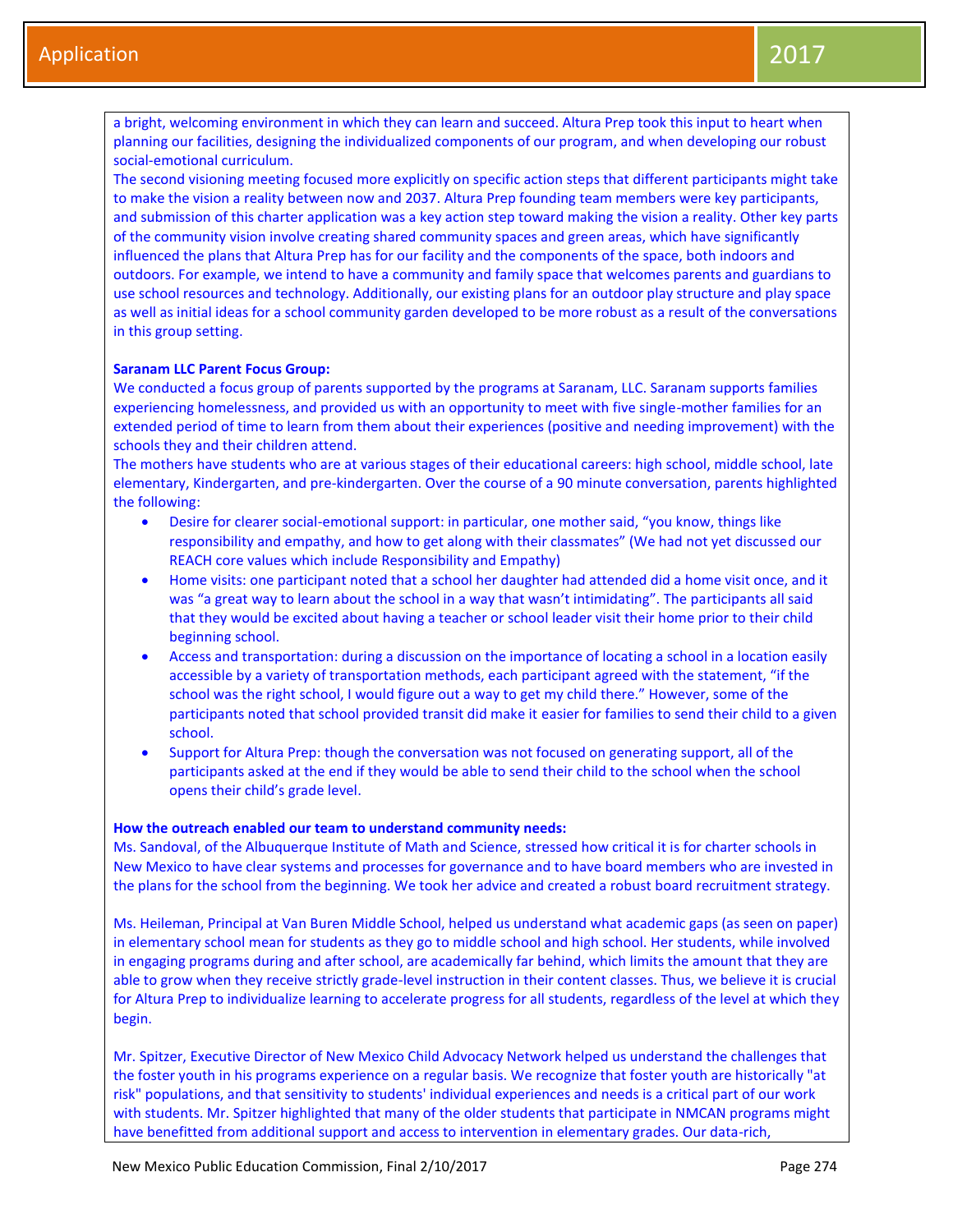personalized learning environment was informed by conversations such as these.

Mr. Cardiel of the International District Healthy Community Coalition has been quite supportive in dedicating time and energy to meeting with us to discuss the International District and the community organizing that occurs within the neighborhood. He highlighted specific programs that district schools and neighborhood organizations that have become deeply embedded in the community. He has also helped us to identify key ways to get to know the community by inviting us to community events, and providing contact information to key individuals.

Mr. Martinez provided deep insight into the health foci in the International District, and he demonstrated to us that families and communities with high poverty levels focus a great deal on health and nutrition and that, frequently, education is a more difficult priority to address. He invited us to participate in ongoing Health Awareness activities when they are held in 2018.

Mr. Hammond has been involved with the La Mesa community for decades, and he spoke with us regarding the transiency of the population enrolled in elementary schools and the patterns of enrollment overall. This helped us understand the importance of developing programs to create community and to provide access to our programs to families across the city. Families in the International District move regularly due to challenges with housing. Accordingly, we will be proactive about communicating with our families and ensuring that our contact information is up to date. One of the benefits of being a public charter school is that a family's address does not dictate their ability to attend our school. Our meeting with Reverend Hammond highlighted that this is an important consideration to make when sharing information about Altura Prep with families.

Our meeting with Ms. Plaza at Encuentro NM provided valuable insight into the experiences of many Hispanic and Latino families with regard to school choice. As a result of this conversation, along with threads of many other conversations, we know Altura Prep must pay thoughtful attention to providing robust information about school choice and why it matters for all families in our targeted area (and beyond). Ms. Plaza also underscored the importance of providing both students and families with language supports, and the fact that it is not enough to simply educate students, that we must integrate the entire family into the learning experiences at Altura Prep. We have thus developed robust plans for family and student opportunities to learn together (home visits, STEAM Night, Literacy Night, Community Meetings, family field trips etc.), and continued to build our program to integrate a variety of ways to reach and involve parents.

Mr. Bulten has been a member of the International District for over 20 years, and met with us to discuss his experiences in beginning an organization in the community. He praised us for approaching the school launch process as listeners, and stated that this continued approach will help us to gain the trust of families and parents. He noted that the International District (and Southeast Albuquerque more broadly) is a relationship-based community, and that in order to succeed our plans need to include ongoing trust building. To this end, we have been thoughtful about attending community events and participating, as community members, in visioning exercises and community meetings. We have also included, in our planning year recruitment and outreach plan (See Section II.G.1) activities aimed at building relationships (e.g. pop up schools, attending community fairs and walks, etc).

Ms. Juarez, a community worker at La Mesa Elementary helped us understand the ways that La Mesa approaches supporting students with non-academic necessities (partnerships with non-profits providing food and goods to students and families with great need). She also helped us understand the ways that families work around lack of transportation, and emphasized the need to have a safe walking route for students and families, and ways to work with community members to create safe passage areas to and from school.

Ms. Bounkeua, Executive Director of the New Mexico Asian Family Center, helped us understand the distinct challenges of pan-Asian immigrants, including a need for increased cultural sensitivity, empathy, and language development opportunities that recognize Asian families. Too often, she described, families attend events for bilingual families that are focused on Hispanic/Latino parents, and not pan-Asian immigrants. We have thus developed our program and outreach plans to ensure that we are sensitive to all backgrounds and experiences, and that we seek these purposefully and thoughtfully. From this conversation, we have planned to create a large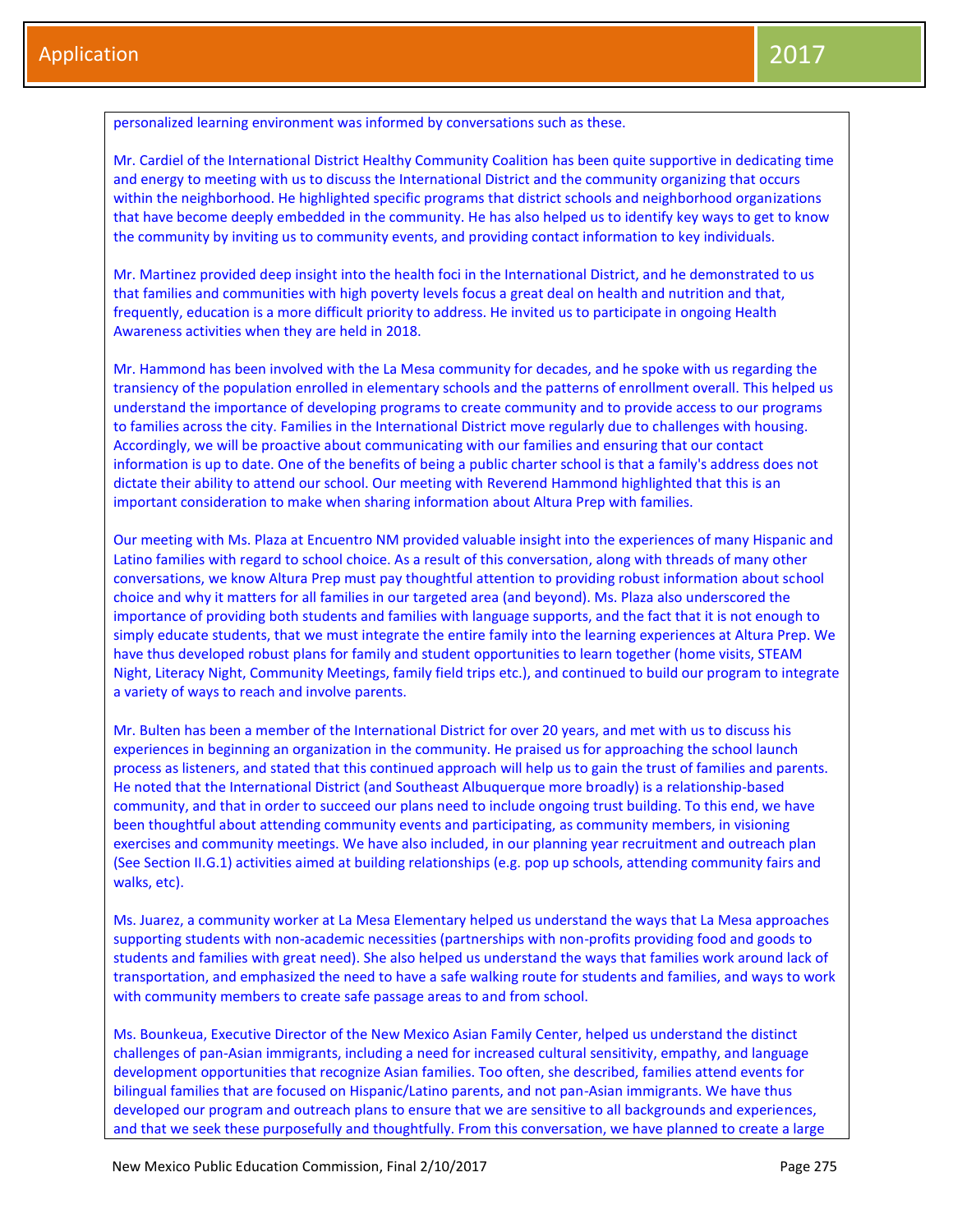board in our front office that contains translated materials and tools for a wide range of languages (beyond Spanish and English to serve our pan-Asian and refugee families).

Ms. Gonzalez, of the UNM Children's Health Clinic in Southeast Albuquerque, spoke with us about the families and children that receive services at the UNM Youth Health Clinic in Southeast Albuquerque. She noted that families receive as much or more support via social work as medical treatment in the clinic. She also described the impacts of many of the types of trauma experienced by families in the area surrounding the clinic (and the rest of the neighborhoods we seek to serve) and said that many clinic patients report that schools (teachers and leaders, not certified social workers) do not seem well prepared to address these challenges in the classroom. We left this conversation understanding that we will need to prepare all Altura Prep teachers to teach with the goal of meeting the needs (academically and social-emotionally) of a wide range of learners. We also discussed with Ms. Gonzalez the possibility of working with her to provide professional development to our staff regarding best practices for working with students coming from backgrounds of poverty.

The above are some of the ways that our outreach has informed our planning. Each conversation, community meeting, and focus group provided valuable insight into the needs of our intended community, the city as a whole, and the national charter school landscape.

| <b>Total</b><br><b>Points</b><br>Available | <b>Expectations</b>                                                                                                                                                                                                                                                                                                                                                                                                                                                                                                                        |
|--------------------------------------------|--------------------------------------------------------------------------------------------------------------------------------------------------------------------------------------------------------------------------------------------------------------------------------------------------------------------------------------------------------------------------------------------------------------------------------------------------------------------------------------------------------------------------------------------|
| 4                                          | A complete response must:<br>Describe an outreach program to develop community support for the proposed<br>$\bullet$<br>school that has been implemented during the application process<br>Describe specific activities that have been implemented, include evidence of<br>$\bullet$<br>implementation<br>Include evidence that demonstrates the activities reached a broad audience that is<br>$\bullet$<br>representative of the whole community<br>Describe how this outreach has enabled the applicant team to understand<br>$\bullet$ |
|                                            | community needs<br><b>CSD EVALUATION:</b> Click here to enter text.                                                                                                                                                                                                                                                                                                                                                                                                                                                                        |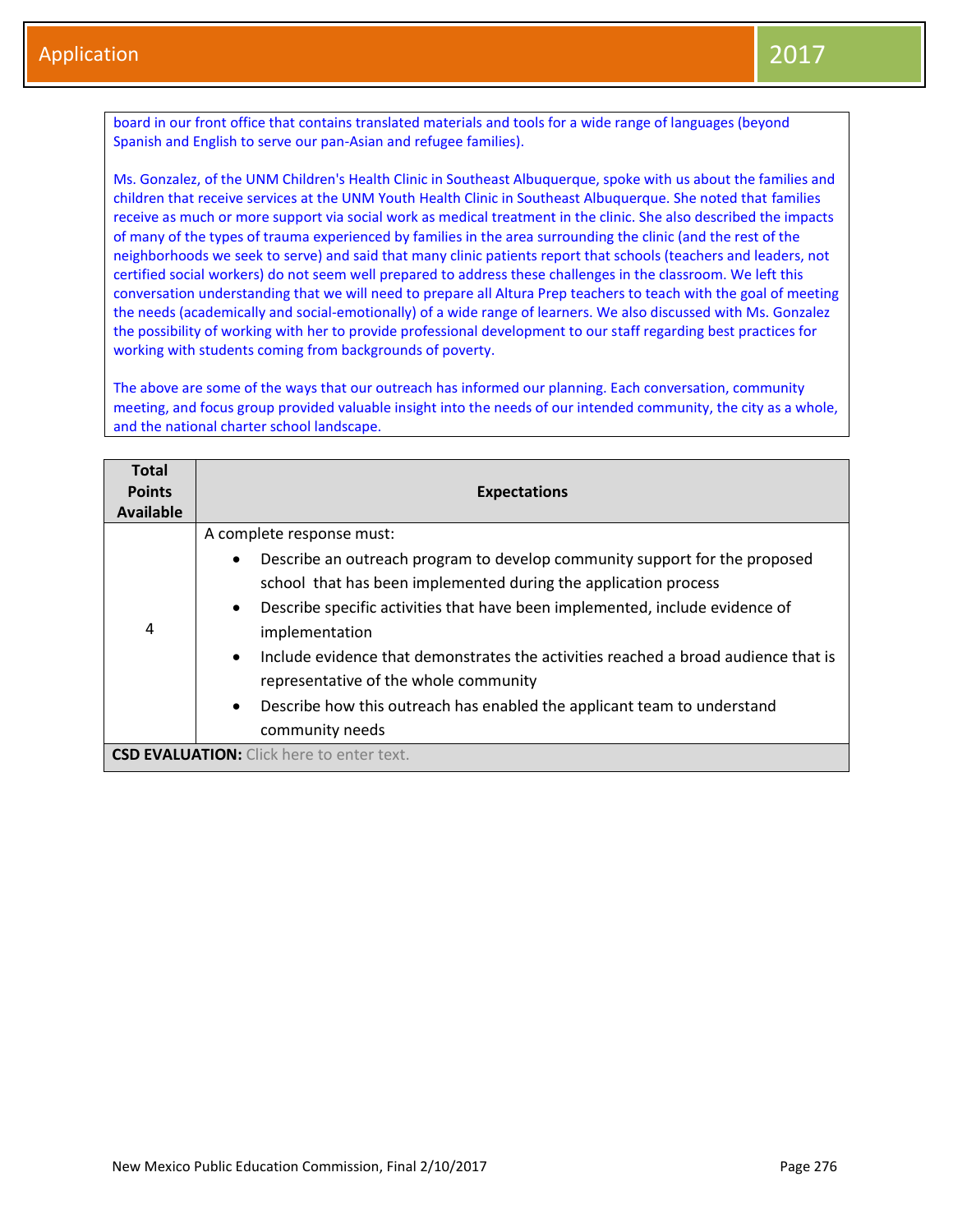## **B. Community Support.**

B. (1) Provide **sufficient measurable**, quantifiable and **qualitative** data-based evidence of abundant, broad-based support for the proposed school among residents in the targeted community. (For instance, provide the total number of students interested in the charter by grade level. **DO NOT provide names or specific letters of interest from families or students.** If appropriate to support earlier descriptions of the anticipated the demographics of the students who will be served by the proposed school, disaggregate the number of prospective students by zip code, school of attendance (current), gender or type of current school (home, private, public), or other pertinent data.)

## **APPLICANT RESPONSE:**

There is a clear and pressing need for high-quality educational options in the 87108 zip code, as illustrated both by school based data (reported in Section I . E.3) and as articulated by the community members and organizations with whom we met.

Altura Prep's Community Outreach plan is a multi-pronged approach to soliciting feedback and support for the school during the application process, planning year, and into operation. During the application process, the team prioritized building key relationships with core individuals living and working in, near, and with the International District and families that live there, as well as on the Kirtland Air Force Base installation and working for Sandia National Laboratories.

## **Quantitative Data Demonstrating Support from a Broad Audience**

- Of over 90 conversations, 90% percent of individuals or groups indicated support of our school program as evidenced by connections to other community partners and potential supporters, letters of support, or participation in community meetings or focus groups. 6% indicated that they might be supportive of the school, but that it was too early in our process for them to decide whether or not they support the school. Others (approximately 4%,) indicated that personally, they support high quality school options, but that because of their role or position, politically or organizationally, they were unable to publicly commit support.
- Altura Prep has received letters of support from community groups, non-profit organizations, schools, and individuals across Albuquerque, the geographic breadth of which is demonstrated in the map included in Section IV.C below. Many of these organizations work with families of students that we will target in our recruitment and outreach efforts to attend Altura Prep. These letters of support can be found in Appendix X.
- Within one day of launching Altura Preparatory School on Facebook.com, the page had 45 views and 17 likes. Over the course of the next week, the page was viewed over 450 times. The subsequent post reached 1230 individuals. While the school began with a small following, the reach and growth have increased significantly over the past months.
- Altura Prep has received a \$215,000 grant from NewSchools Venture Fund and has been accepted into the 2017-18 planning cohort as ongoing professional development opportunities for the founding school leaders. A letter from New Schols Venture Fund is attached as Appendix Y.
- Altura Prep team members conducted community walks through specific areas near a potential identified facility to engage neighbors in discussions about their educational opportunities and feedback and potential support of Altura Prep. We focused these walks specifically on areas near our proposed facility at 200-204 San Mateo, aware that, should the school eventually locate in a different area, we will need to repeat and broaden the scope of community walks and neighbor/family engagement. The specific walks in targeted areas are illustrated in the map below in this section, outlined in red. As part of the outreach and conversations with families and neighbors in the community walk areas, team members gave individuals a survey to document their feedback and extent of support. Below are data trends from the combined neighborhood walks: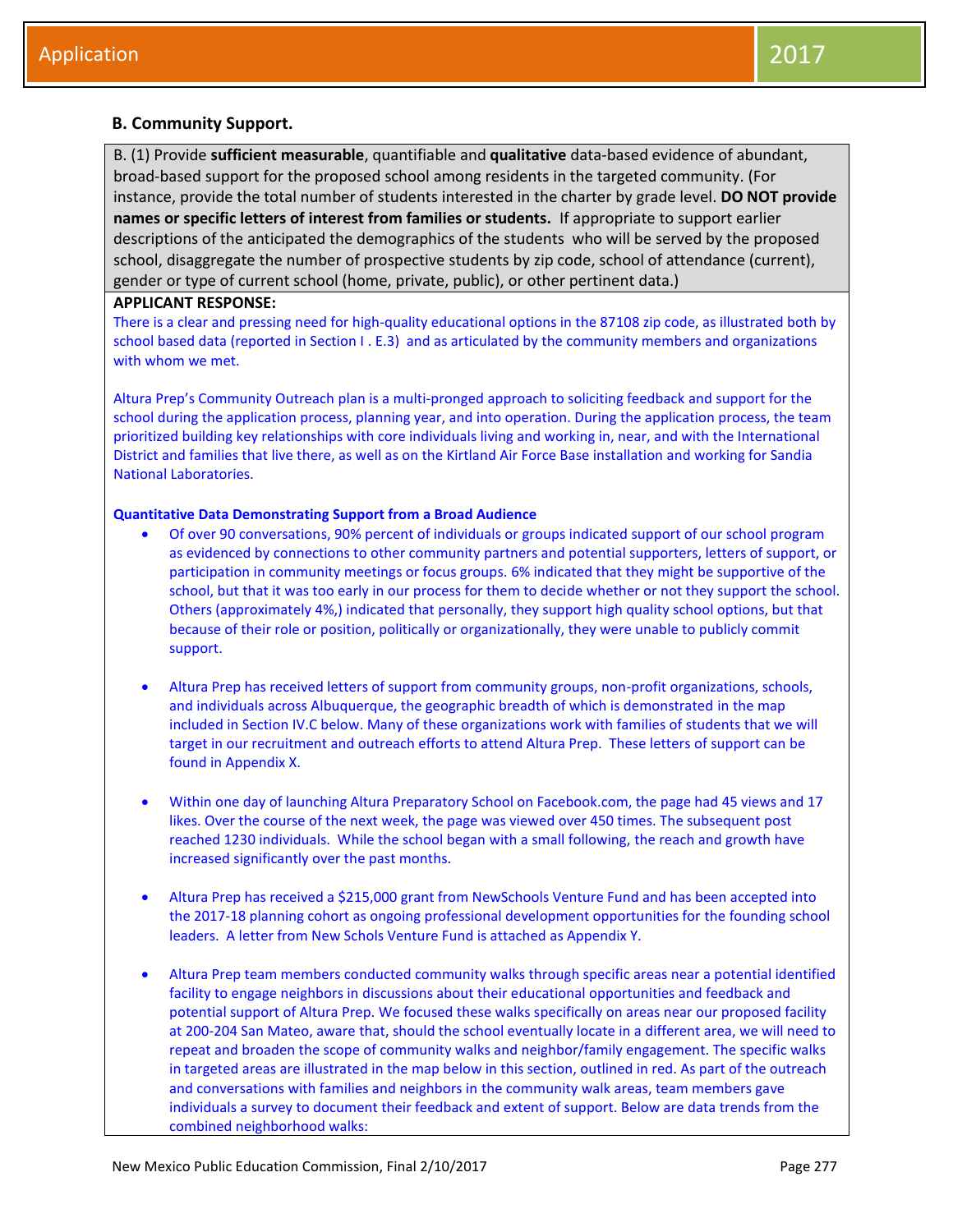

#### **Qualitative Data Demonstrating Support from a Broad Audience**

Altura Preparatory School has received broad based support from the communities and individuals that we have engaged throughout our planning and initial outreach process. A significant part of our outreach efforts included building deep and sustained support from key individuals and groups in our target geographic area, in Albuquerque in general, and as a part of the national charter school movement.

The Altura Prep team has conducted community walks throughout the 87108 zip code, targeting areas with high populations of young children. Each community walk focused on areas near the school's proposed location near Zuni and San Mateo, and the team sought to speak with parents of young children. The following are excerpts from anonymous survey responses received throughout the community walks, providing not only evidence of support, but the specific reasons that the community member supports Altura Prep:

New Mexico Public Education Commission, Final 2/10/2017 Page 278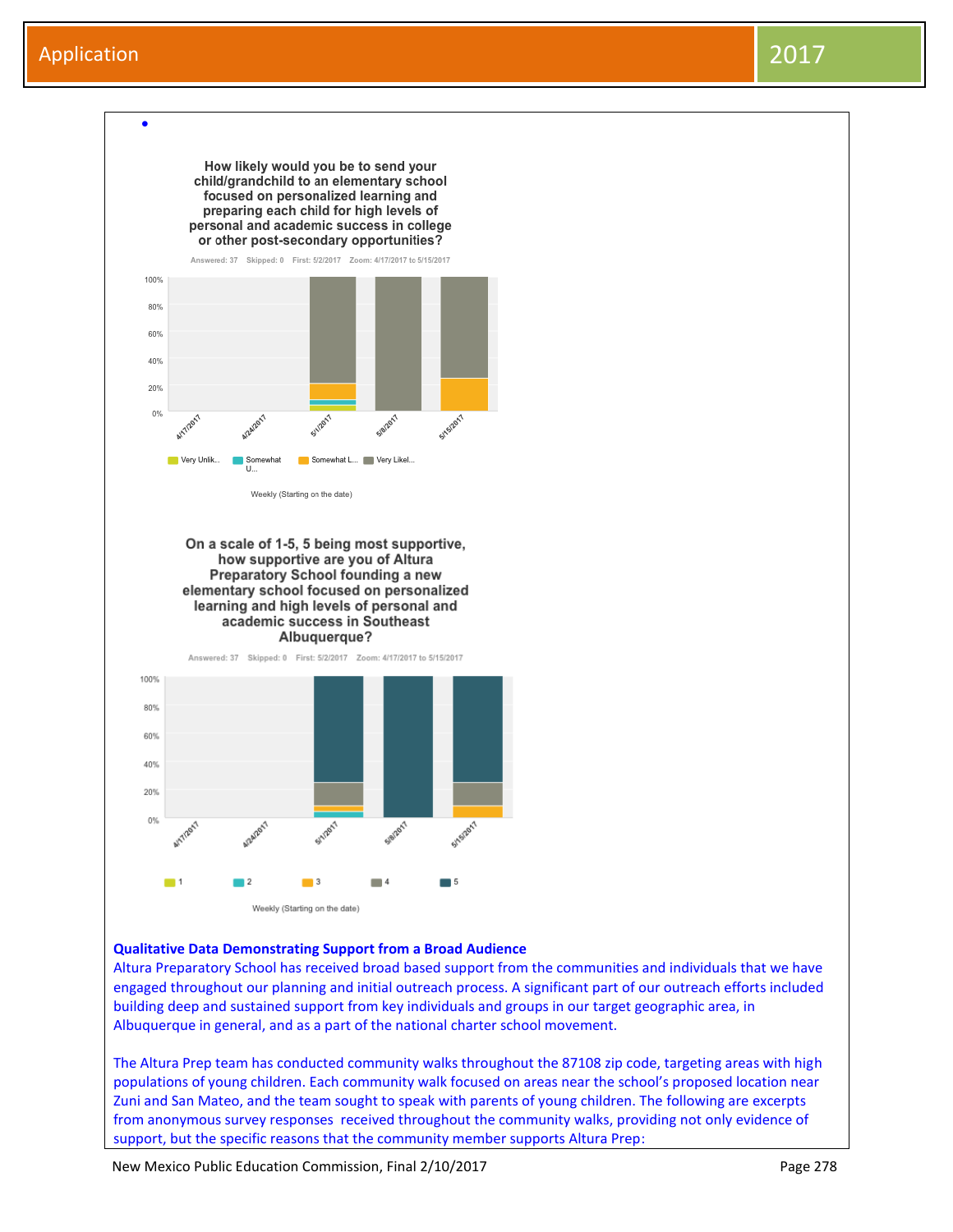- "We need more options of schools that help students learn differently…Everyone learns differently and I know from experience that kids aren't dumb, they just learn differently. My daughter sent her son to a charter school and they are able to take field trips and integrate projects. When I grew up, the neighbors were involved in schools and when I got in trouble, I'd get home and my mom would already know. We need to bring that community back to support all the kids in the school."
- "The schools [in Southeast Albuquerque] are problematic, and the education is poor because the behaviors are problematic. More problematic, though, is the fact that the teachers deal with the problems and the surface level behaviors rather than the underlying issues. We need schools that understand that each student may have underlying challenges to address, and that those can be part of the learning process rather than something that needs to be 'fixed'."
- "Education and schools should be more about hands on experiences. I support the opening of any new school that wants to make sure kids get more hands on learning time."
- "At school, nutrition should be a part of learning. What I love about Altura Prep is that there is a plan for having high quality nutrition for lunch. All students deserve a healthy lunch that teaches them good eating habits."
- "The school plans to give teachers the tools they need- there will be plenty of books and materials and supplies so that teachers will focus on teaching the students."
- "The schools in this area are substantially under-performing in a district which is also under-performing. These children are obviously not getting what they need to succeed."
- "I have a grandson who moved here from Arizona. He moved to [the 87108 zip code] and he's advanced for his grade. My grandson is the same age as my granddaughter who goes to school here, and he is more advanced than she is. It is clear to me that our schools do not give kids the same opportunities that other states and other schools give students. I like the idea of Altura Prep because they plan to give each kid individualized attention to improve."
- "Until recently, I planned to homeschool. Schools now don't have enough funding to really support the kids. If this school starts, I may change my mind."
- "Schools here do not teach kids how to think. They don't give kids a chance at a career, they just become a part of the system. Any school that's worth supporting has to start to change the system. This school sounds like it can change the system and teach kids how to think."
- "I'm not currently satisfied with the options in this area, and I think schools need to push reading and math! This school plans to focus on reading and math and push kids at their level, which I think is super important."
- "This school will be great for our community because I won't have to travel so far to take my daughter to La Mesa."
- "I am very likely to send my child to the new Altura Prep school- I like that the school is different than the other schools that have Title 1 in my neighborhood. The leaders really know the students and what they need that is different."
- "One thing I think that stands in the way of student success in our neighborhood is the bullying- we need to teach children how to be kind and understanding- empathy, I think, is very important for students to be exposed to on a daily basis. If schools focused on that, we'd have a lot less [sic] issues."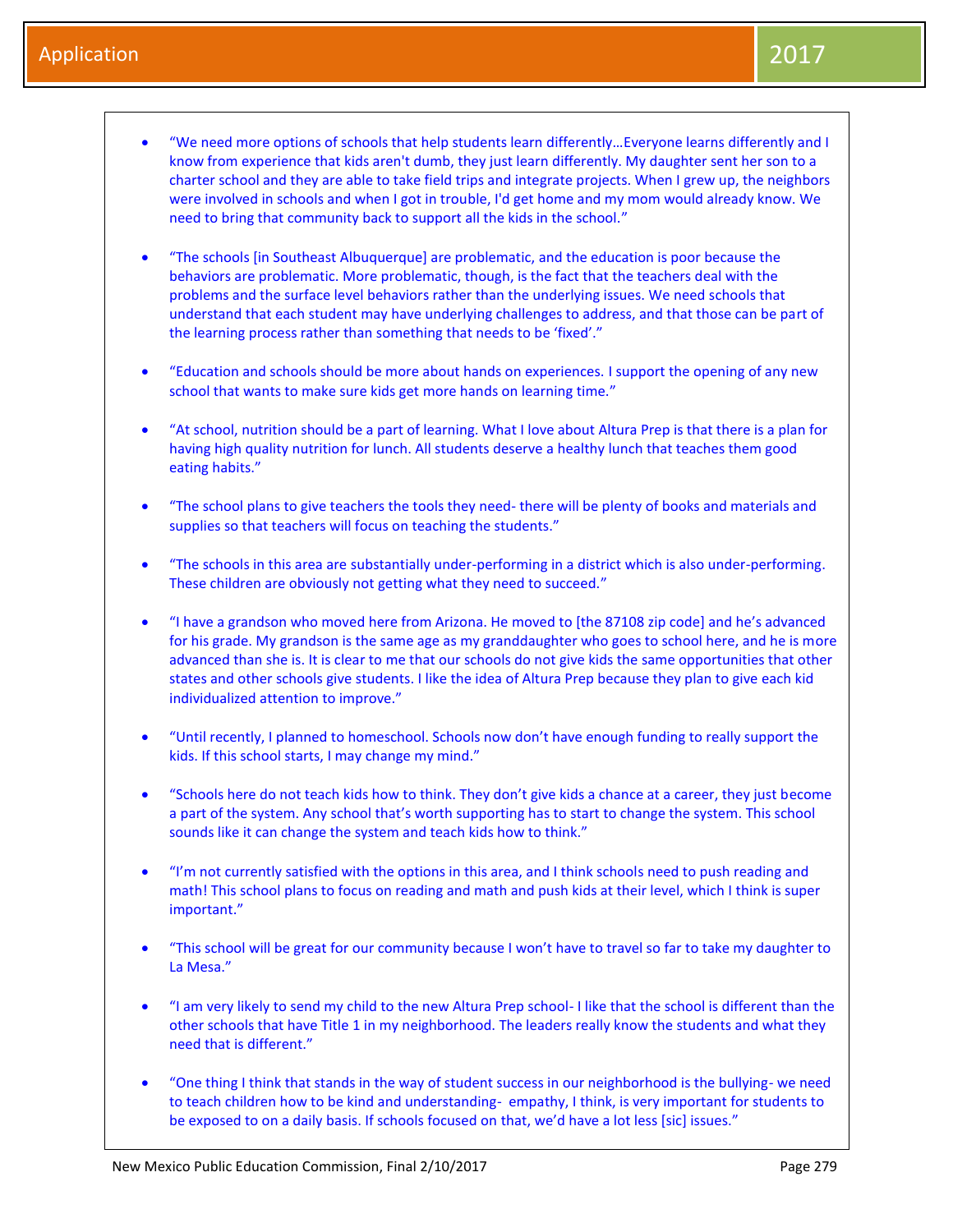- "My kids have struggles with math, and lots of their friends do too. There's too much [sic] kids in the classes in the schools, so I sent mine to Cesar Chavez. There's smaller classes there and he's doing better."
- "This school will give students a different and blended experience, they will have more options for students to more and different activities and projects. The schools here are well-attended, and I think parents need to know that there are different places they can send their kids."
- "I like my child's school. But, they are not learning well. I move[d[ my older daughter['s] school- she did not do well in the school where my kids are now. They are not really learning how to read."
- "I think it's great that the school plans to pay teachers more. Even though they are working longer hours, the teachers get to specialize in a subject area, and those two things will help teachers focus on teaching."

In addition to the community walks that revealed the broad community support evidenced above, Altura Prep team members conducted focus groups that included families and community members. At the end of one Saranam, LLC-based focus group, the families present reviewed our one-pager that detailed our plans for enrollment over the first five years. As a group, they began to calculate the year that their children would be able to attend one of the grades that we serve. This is a significant demonstration of support: after discussing education-related (not simply Altura Prep specific) themes and asking questions of the Altura Prep team, the families who talked with us about their visions and our visions for the future of Albuquerque's children, parents counted the years until they are able to send their student to Altura Prep.

We believe that not only is Altura Prep part of the local community and the community in the 87108 zip code, but we have already become a part of the broader, national school community. In April of 2017, Altura Prep was selected as one of 29 innovative schools to receive a grant from the national organization NewSchools Venture Fund. The granting process was a rigorous, multi-step application process that required different phases of document submission, application submission, and interviews with educational leaders from across the country. Because of the proposed model and track record of the two proposed founding School Directors, NewSchools Venture fund awarded Altura Prep with a grant for our planning year. Though this grant is not included in our submitted budget scenario, the school plans to wrap some of our Year 1 costs (furniture, etc) into our Year 0 expenditures to support strong implementation of the program. As part of the Innovative Schools Invent Cohort, the school will also have the opportunity to apply for an additional grant for the first year of implementation in 2018. Evidence of the school's participation as part of the Invent Grant Cohort for NewSchools Venture Fund can be found at [http://www.newschools.org/our-ventures/innovative-schools/#altura-preparatory-school.](http://www.newschools.org/our-ventures/innovative-schools/#altura-preparatory-school) A letter of support from NewSchools Venture Fund can also be found in Appendix Y.

#### **Support from Community of Specific Targeted Location**

Focus groups and community meetings were held and attended within the geographic area, or inclusive of individuals who live in the targeted geographic area for Altura Prep. Altura Preparatory School's Community Input Survey was distributed via social media and our email newsletter. Altura Prep founding team members also organized a community walk, and went door to door in the neighborhoods surrounding our targeted location. We spoke with families and community members, and in one hour, collected over 25 survey responses that indicated that families with children or grandchildren in grades K-2 would be interested in sending their child to Altura Prep if and when it becomes an option. On a second date, the team targeted a separate, nearby area to gather a second round of survey responses. Similar to the first round of surveys collected, only one survey respondent indicated they would not be supportive of a school like Altura Prep opening in the area. This individual cited concerns that students should not use technology during the school day. Though the time and overall number of positive survey responses seem little compared to the 198 students we plan to open with in 2018, our recruitment and outreach plan intends to span months and large portions of Southeast Albuquerque, and will build on the broader networks we have built through the preliminary exploration process.

We have developed broad based support from across Southeast Albuquerque, as evidenced by the locations of the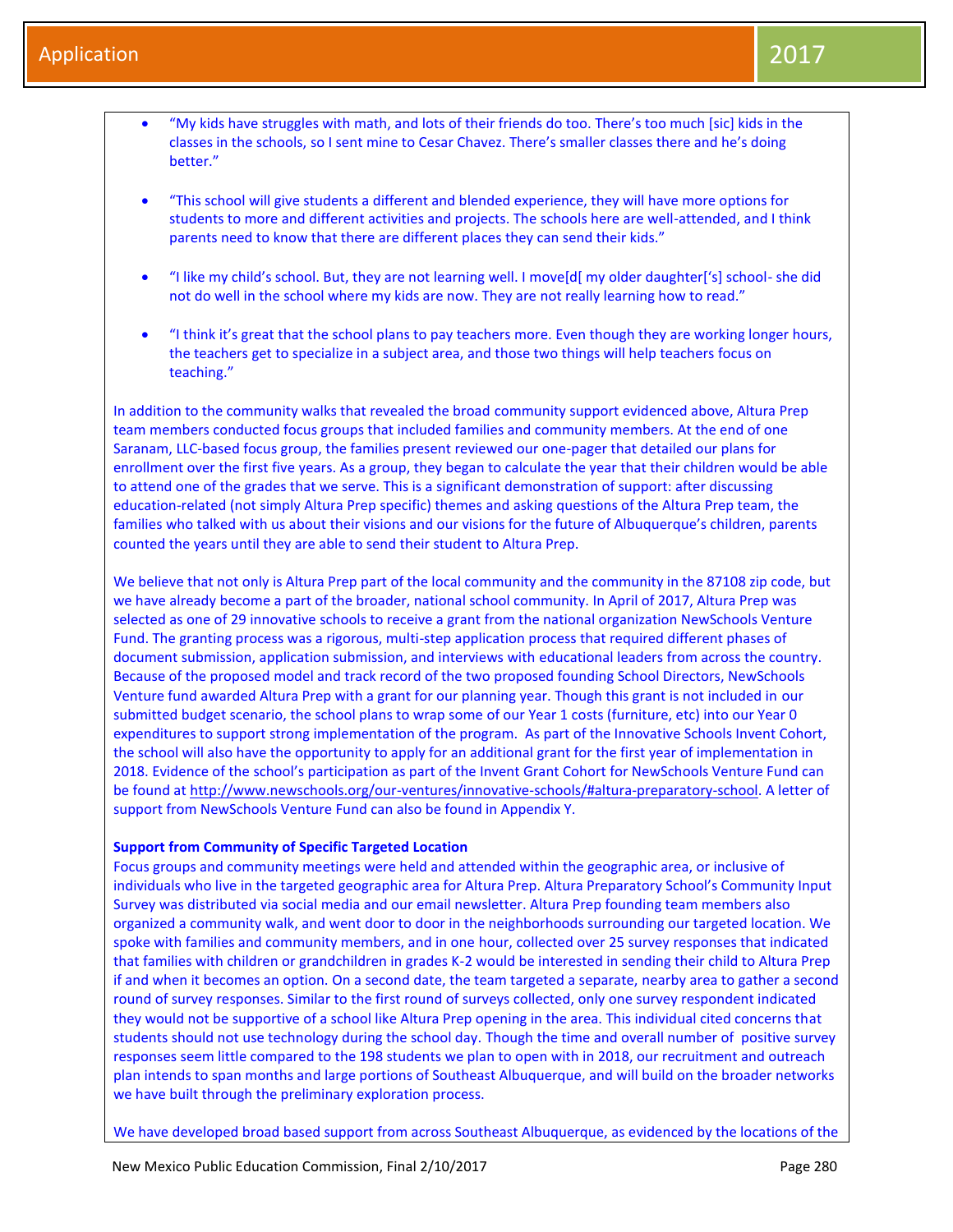

**Key: Blue Dots:** Locations of specific partnerships and locations that have given input and articulated support through survey responses, pro bono work, community connections, or letters of support?

Red Box: Areas targeted for survey response outreach through community walks. These areas neighbor our proposed facility, and were selected to gather responses from individuals close to the potential school location.

#### **Why the Evidence Demonstrates the School will be Embraced and Supported in the Community**

In addition to the abovementioned support from families and community members, we have created strong networking relationships with key influencers in the International District and surrounding area. We recognize the importance of trust and relationships in our state, city, and community, and have prioritized ensuring that we have key individuals and groups who are supportive of and invested in our vision for Altura Prep, and committed to helping families have access to great school options. We know the voices of families, community, and leaders are critical to the success of achieving our target enrollment and growth goals and family engagement and outreach will become even more of a focus upon charter approval. We believe that we have significant support as a part of this community which has not only demonstrated need but that is looking for an alternate public path towards accessing high-performing schools.

At the most recent International District Healthy Community Coalition meeting, Altura Prep presented our plans and timeline, culminating in the announcement that our charter application is nearing completion and submission, and we were greeted with applause from each participant in the meeting. We believe that this display illustrates the support that we have from a key group that organizes and supports families in the International District.

The Kirtland Air Force Base School Liaison Officer and her office are likewise supportive of the efforts to launch Altura Prep because of the opportunity the school offers in serving children of servicemen and women who are relocating to Albuquerque to work on the Kirtland Air Force Installation. The School Liaison Officers have close relationships with other family support networks on the base, including the Kirtland Air Force Base Key Spouse Group. This body is a close network of families that share information and recommendations among one another. This is an important group with which to have a supportive relationship because of the connections they will have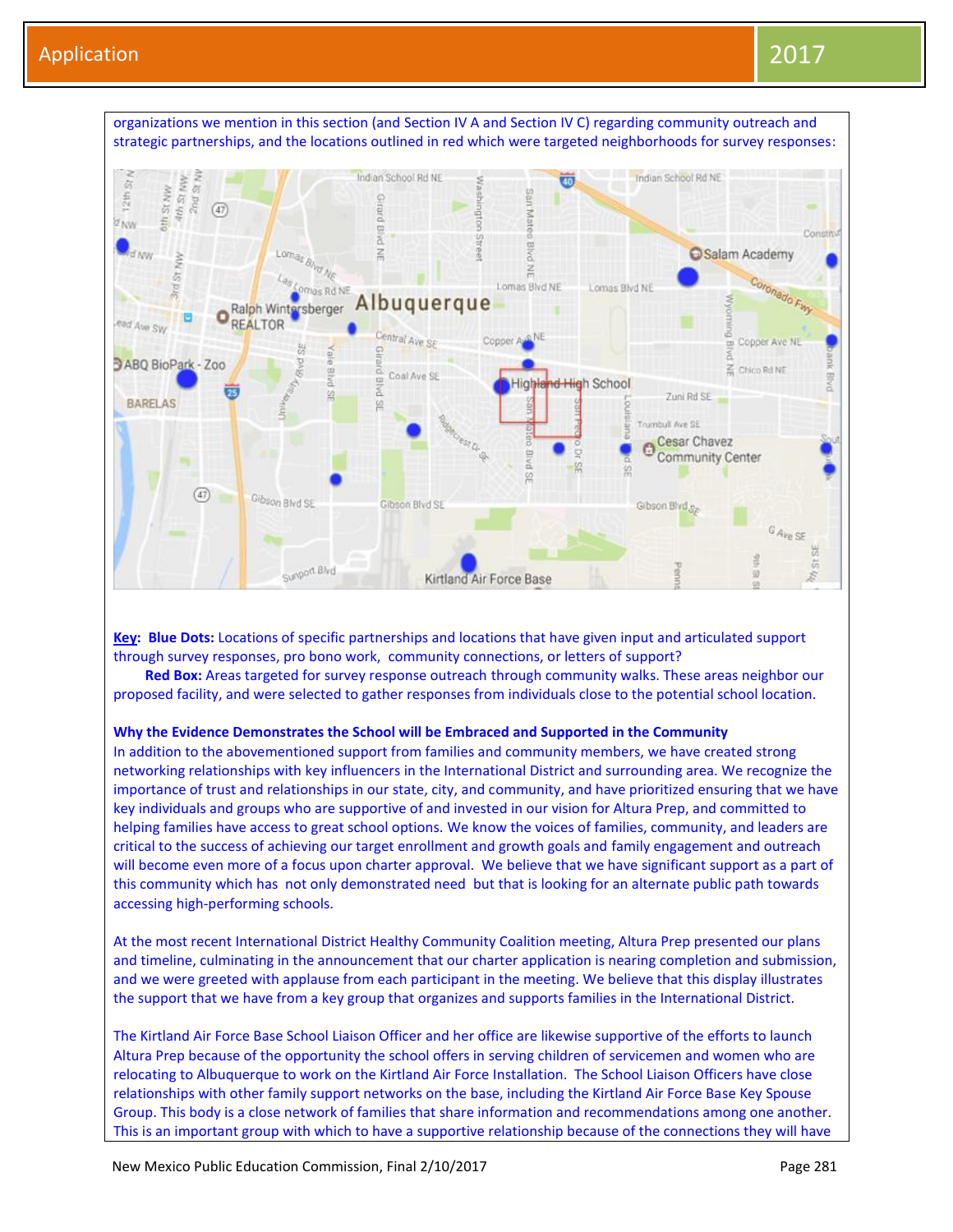to families who are not yet in New Mexico, but who will move here between when Altura Prep is authorized and when the school opens for students. The input from these individuals has been helpful in designing enrollment and lottery timelines to provide access to families depending on their timeline for deployment.

The Focus Group at Saranam, LLC lasted over two hours, and the families who participated gave positive feedback on the school's model, and highlighted areas that our approach will differ significantly from their experience in their current neighborhood district schools. The families present articulated a strong desire (verbally, 4s and 5s on a scale of 1-5 with 5 being the strongest desire) to send their children to a school like Altura Prep, and no knowledge of a similar school like it that exists already.

In making decisions about the best way to gather and demonstrate support, the Altura Prep team followed the belief that sustained partnerships with families and community organizations are critical to ensuring that the school is able to execute the outreach and recruitment strategy planned for the 17-18 year prior to opening the school. We believe that the depth, type, and geographic locations of support evidenced in this section illustrate that the school will be embraced as part of the community, especially through the engagement and outreach process planned for the fall, winter, and spring of the planning year.

| Total<br><b>Points</b><br><b>Available</b> | <b>Expectations</b>                                                                                                                                                                                                                                                                                                                                                                                                                                                                                                                                                                                        |
|--------------------------------------------|------------------------------------------------------------------------------------------------------------------------------------------------------------------------------------------------------------------------------------------------------------------------------------------------------------------------------------------------------------------------------------------------------------------------------------------------------------------------------------------------------------------------------------------------------------------------------------------------------------|
| 8                                          | A complete response must:<br>Include quantitative data that demonstrates community support from a broad<br>$\bullet$<br>audience for this proposed school<br>Include qualitative data that demonstrates community support from a broad<br>$\bullet$<br>audience for this proposed school<br>Ensure the demonstrated support includes support within the community of the<br>$\bullet$<br>specific targeted geographic location<br>Describe why the applicant team believes the evidence demonstrates the school<br>$\bullet$<br>will be embraced and supported as the community's school and that there is |
|                                            | abundant support for this school as a part of the community<br><b>CSD EVALUATION:</b> Click here to enter text.                                                                                                                                                                                                                                                                                                                                                                                                                                                                                            |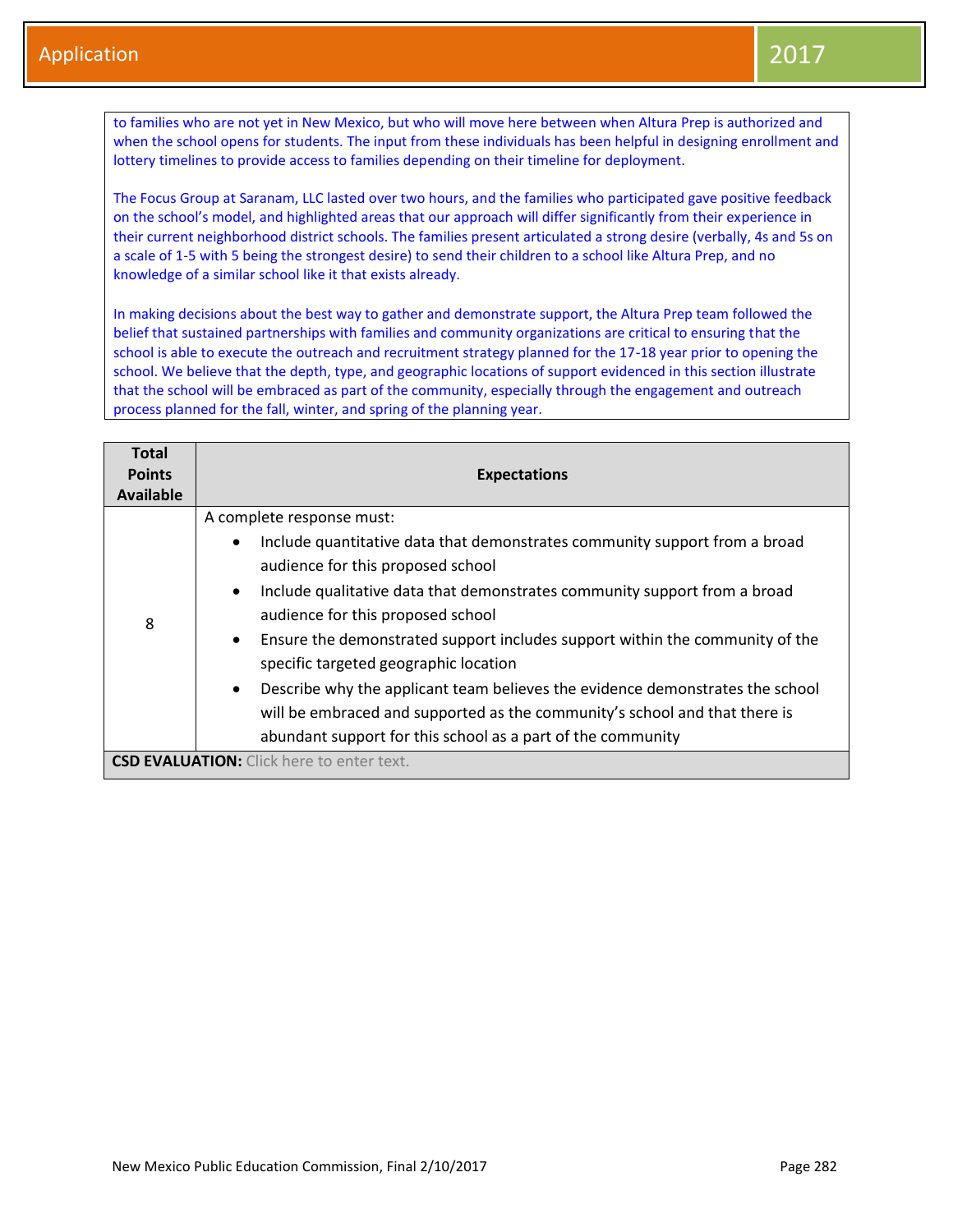## **C. Community Relationships**

C. (1) Clearly demonstrate that you have developed **meaningful and strategic** networking relationships or resource agreements with local community agencies, groups, or individuals. (This differs from the formal partnership agreements that are integral to the proposed school's operations, as described in Section II. I (1) of this application.)

## **APPLICANT RESPONSE:**

Prior to submitting our Notice of Intent to submit our application for Altura Preparatory School, the founding team began to build our network of supporters in the 87106 and 87108 zip codes, with Sandia National Laboratories, and in the city of Albuquerque in general.

Southeast Albuquerque contains active community organizations and leaders who are supportive of public schools and equal opportunities for all children. Thus far, Altura Prep has been fortunate to be the beneficiary of support from educators, business leaders, and community leaders. Their support has translated into input into the school's vision and added capacity to our ability to achieve academic success. A number of these key partners have written letters of support for Altura Preparatory School documenting the deep desire for the high quality education that we seek to provide. (See Appendix X for Letters of Support.)

#### **Key Networking Relationships:**

As described in Section IV. A.1, engaging with and learning from the community in Albuquerque and in Altura Prep's target zip codes has been a priority over the application period. Our conversations and outreach have yielded many key relationships across the city and in Southeast Albuquerque in particular. We have intentionally created a roster of diverse partnerships that can support the school with: outreach to students and families, access to professional development opportunities for the school leadership team and staff, opportunities for student extra-curricular activities, improving the health and wellbeing of our students as well as access to medical and social work opportunities outside the school, district partnerships, and a local cohort of charter schools that are beating the odds and leading high need populations to great outcomes.

Throughout the spring, Altura Prep has been involved in meetings and programs with the International District Healthy Community Coalition, and has developed a relationship with Director Enrique Cardiel. Mr. Cardiel has connected us to individuals and agencies throughout the community and been a helpful resource in executing our outreach plans during the application process. Through him, we came to participate in the IDHCC's visioning process for creating a healthy community for children in the International District. Altura Prep has been a key partner in the conversations around bringing extended opportunities to the children in this area.

In April, we met with the Transition Coordinator for the Youth Development Incorporated Head Start Programs; we discussed ways that Altura Prep can most effectively support students (not just Head Start students, but students in the community who do not attend Head Start or other pre-kindergarten programs. Head Start places programs across Albuquerque, including three in the geographic area that Altura Prep is seeking to serve. We have planned, upon authorization, to attend specific parent classes and meetings to speak with parents in a group setting to provide information regarding options for elementary schools and to share more about STEAM education and personalized learning instructional approaches. Our work thus far with the YDI Head Start program has laid the foundation for continued partnership with family outreach and student recruitment for upcoming years.

In March, we met with Andrea Plaza, the Executive Director of Encuentro NM. While Encuentro's offices are not located in the 87106 or 87108 zip codes, the organization serves immigrants and English Learning families from across Southeast and Southwest Albuquerque. Encuentro NM works closely with families to provide access to adult education and support services, and we have discussed Altura Prep's participation in a fall presentation series regarding education and Science, Technology, Engineering, Arts, and Math programs.

New Mexico Asian Family Center (NMAFC) works with a large number of pan-Asian immigrant and refugee families in Southeast Albuquerque, providing access to social work, counseling and translation. Kay Bounkeua, Executive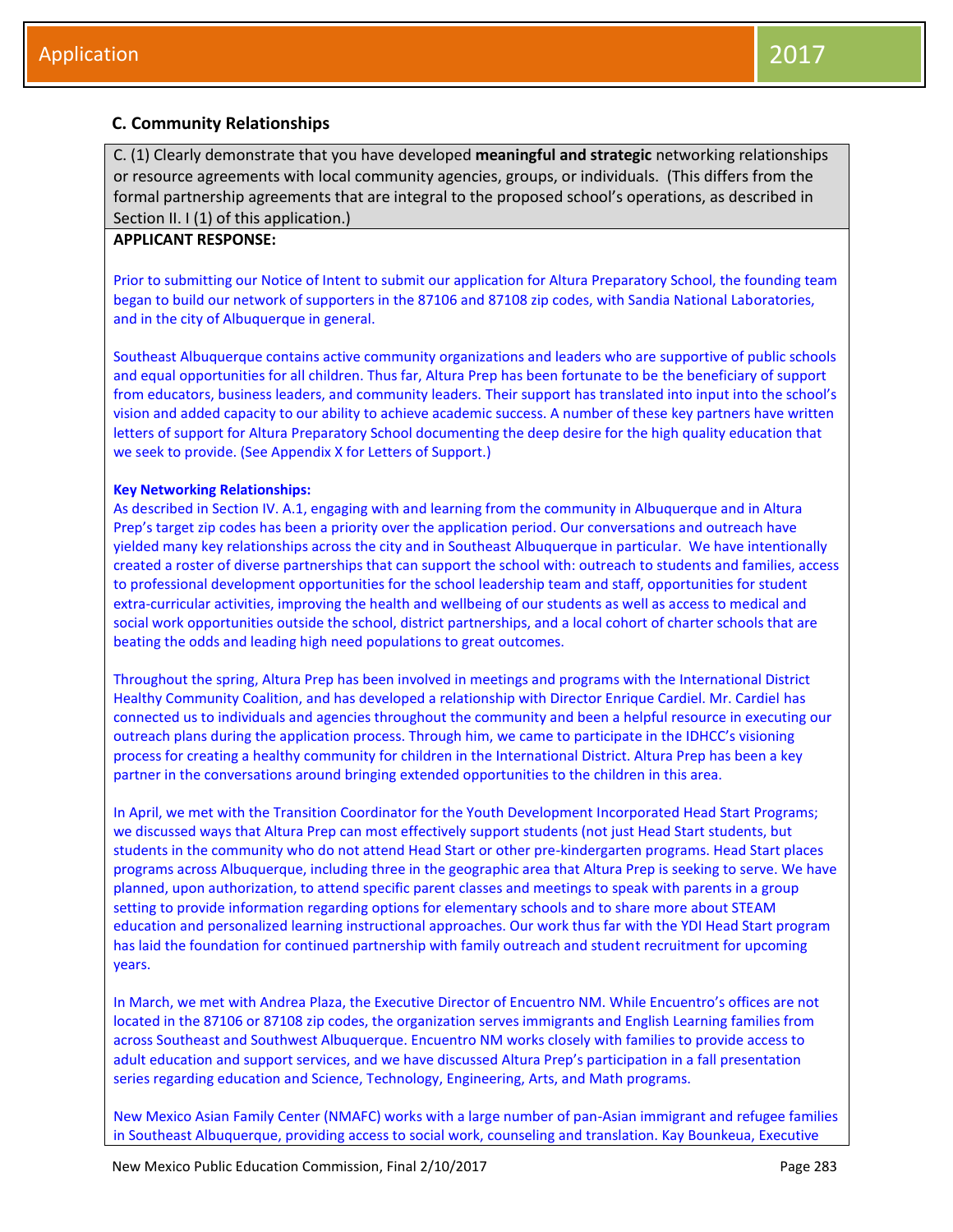Director, provided us with insight into how NMAFC families experience life in Albuquerque. Her feedback included a need for developing a more all-encompassing approach to teaching English Language Learners who do not speak Spanish as their first language and providing supports to families in this regard. NMAFC works with local schools to provide translation in person and of written materials, and encouraged us to collaborate with the NMAFC team to offer translated materials for pan-Asian families. This partnership will not only allow us to better support and communicate with the diverse families that we seek to serve, but also will help us to form connections with families through an organization that they trust.

Van Buren Middle School has been a key community partner in the International District for an extended period of time. Principal Jeri Heileman has meet with us multiple times regarding Altura Prep and our team's plans for an elementary school that may potentially feed students to Van Buren. She has provided key introductions to community personnel, including Community School Coordinators and the International District Healthy Community Coalition. She has also offered ongoing guidance and support regarding challenges that she faces in the middle school level that can potentially be addressed in elementary school. These insights have provided us with input to adjust our programs to ensure that we meet the needs of the community and prepare our students for success in middle school, high school, and beyond.

Highland High School has been receptive to meeting with members of the Altura Preparatory School team to discuss ways to create an education-focused ecosystem in the Highland High School cluster. The meeting discussed the importance of ongoing communication between schools (charter and district), aligning support structures for students in poverty, and Altura Prep's commitment to providing all students in the Highland cluster with an opportunity to succeed in middle school, high school, and beyond.

Mission Achieve Success (MAS) Charter School is located in Southeast Albuquerque, just east of I-25. Though we intend to serve different geographic areas, we have developed a relationship with Founder JoAnn Myers. MAS is one of the more successful charter schools in Albuquerque, rated an A for at least two consecutive years. Ms. Myers is supportive of our proposed school (as evidenced by the letter of support provided in Appendix X. Altura Preparatory School and MAS have tentatively planned to collaborate to share professional development opportunities (for example: sharing the cost of travel and fees for workshops and speakers, and planning school visits to one another's campuses) and resources for operational processes. Ms. Myers offered to make connections to various providers in Albuquerque, including copier services and telecom providers, to support Altura Prep's planning year.

Albuquerque Collegiate Charter School, a proposed K-5 school, is applying for approval in the current year. Altura Prep and Albuquerque Collegiate have collaborated to identify potential facilities, share best practices in board training and development, and have created an informal community of practice among the proposed school founders and Governing Councils.

UNM Young Children's Health Center serves children and families in Southeast Albuquerque providing network of care including medical, behavioral, and social work. Sara Gonzalez, Executive Director, shared the health center's work with us, including supports that their practitioners give to families and children. We discussed the effects of trauma and poverty on young school-age children, and the importance of preparing teachers and school staff to address some of these challenges by structuring learning environments to support students with learning adaptive and non-academic skills that are critical to succeeding in school. Working with UNM Young Children's Health Center, Altura Prep plans to provide staff development and teacher development about these effects and ways that the school can address these.

Altura Prep has worked with Saranam, LLC, a non-profit in the Southeast Heights, to understand and incorporate family perspectives into the school planning process. We partnered to conduct a community meeting focus group in which families attended to provide insight into their experiences with schools in their communities as well as their hopes for schools and education in Albuquerque. Throughout the planning year, we intend to continue working together to provide parents and families with information regarding school options and to continue to elicit input into our planning process. We are hopeful that this outreach and relationship will support both organizations by providing extended supports to families we serve.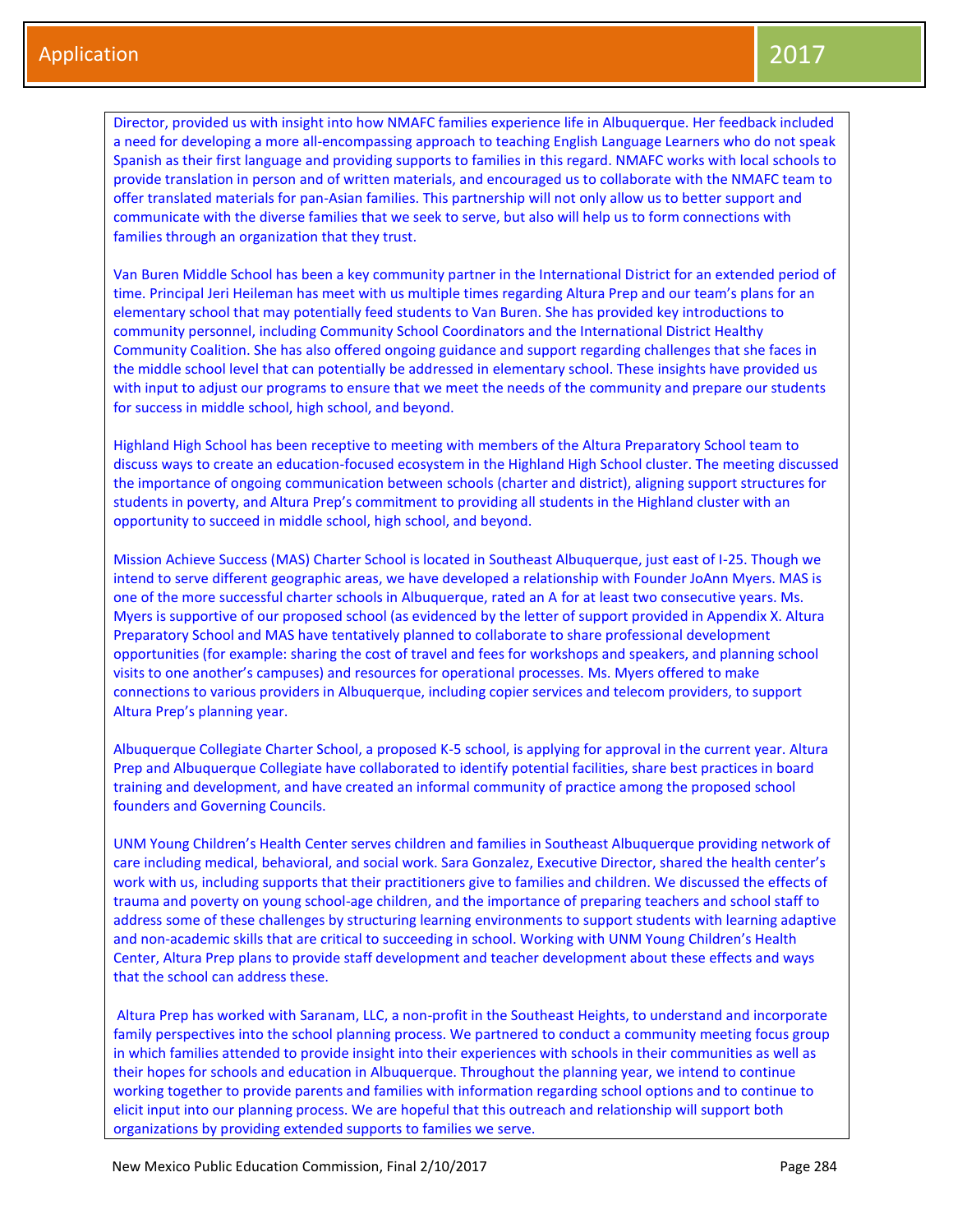Air Force Research Laboratories (AFRL) La Luz Program provides out-of-school and in-school opportunities for students and teachers in Science, Technology, Engineering, and Math related areas. Existing AFRL La Luz programs focus on students in 5th grade through high school. However, in speaking with Ronda Cole, STARBASE NM Director, we began brainstorming potential ways that Altura Prep and AFRL La Luz might partner to expand some of the curricular offerings for younger students, pending authorization. We have planned, regardless, to work with AFRL La Luz to provide opportunities for our 5<sup>th</sup> grade students to participate in AFLR programs such as Mission To Mars, STARBASE, and STEM classes. In addition to providing the opportunity to partner, AFRL La Luz has also connected us to a larger STEM/STEAM Ecosystem that is currently growing and gaining traction in Albuquerque. A networking relationship with AFRL La Luz will potentially benefit both organizations *and* add to a growing movement to diversify and grow STEM fields in New Mexico.

Over the past few months, Altura Prep team members have reached out to and connected with several key elected officials in the area the school will serve. District 3 County Commissioner Maggie Hart Stebbins and District 6 City Councilor Patrick Davis both provided connections to a variety of individuals and groups within the International District and their broader districts as well.

In March, Altura Prep participated in a final interview as part of an application to join the New Schools Venture Fund INVENT Cohort. In April, the school was awarded a grant and participation in a yearlong founding school cohort designed to support schools as they launch innovative schools and build strong community and national partnerships. Altura Prep is the first charter school, proposed or approved, in New Mexico to receive an award from New Schools Venture Fund, an organization that has invested in such powerful models as Yes Prep Schools in Houston, Texas and others across the country. As part of a member of this cohort, Altura Prep's school leaders will receive opportunities to attend professional development sessions and visit schools across the country to help increase our capacity to launch a school that serves our students well, using innovative and proven strategies. The accompanying funding is to be used to support Altura Prep in the launch process and planning year.

Altura Preparatory School, upon authorization, will also seek to join the New Mexico Charter School Coalition to build our network and connections to charter school leaders and capitalize on training and support offered by the body. We believe that the opportunity to work with other charter organizations and leaders here is a valuable asset, and that we can learn from others who have started schools here while simultaneously adding our perspective and innovative strategies and plans to local networks.

#### **Strategic Resource Agreements with Groups and Individuals who will support the school:**

Explora Science Center and Children's Museum of Albuquerque has long been a fixture in early education and providing science-based learning opportunities to Albuquerque's families. Explora programs provide hands-on learning for families and children, as well as chances for Albuquerque educators to participate in professional development programs in STEAM- based instruction. Explora is a key contributor to Central New Mexico's STEM ecosystem, and a core driver of the 12 Months of Math initiative. Altura Prep and Explora have planned to collaborate as part of the STEM ecosystem as well as to offer ongoing opportunities to Altura Prep families and teachers. Altura Prep teachers will have the opportunity to attend Explora teacher mentor programs and work with an Explora educator to plan and teach STEAM focused units and lessons. Altura Prep families who cannot afford Explora memberships will be given memberships, and will be invited to participate in Altura Prep Family Field Trips to Explora. The school will provide field trip transportation to the museum, and families will be able attend museum events and activities together.

Teach for America- New Mexico is currently based out of Gallup, NM, and supports 25 current first and second year corps members in Gallup Public Schools. We have met with Executive Director Nate Morrison, and have begun to discuss bringing Teach For America to Central New Mexico and placing corps members at Altura Prep for their corps year commitment. As part of this agreement, Altura Prep will pay Teach for America the agreed upon "finders fee" for staffing TFA corps members. Beyond placing current TFA corps members, we have begun to work with Nate Morrison and his team on creating an ongoing plan to recruit more Teach for America alumni to Albuquerque to work in schools or to become more involved in growing the ecosystem that supports high quality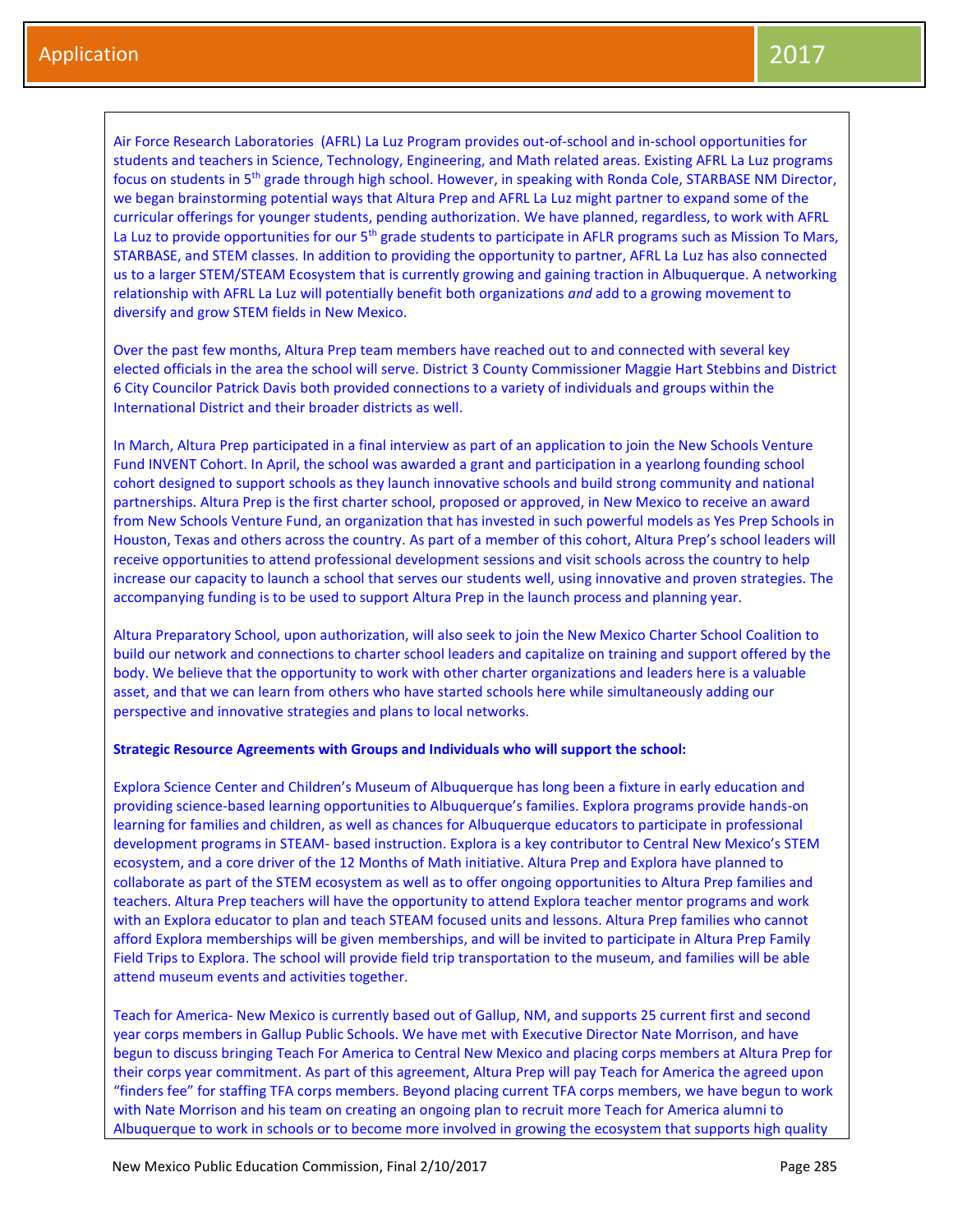education. We believe this partnership to be important on many levels, for Altura Prep's school team as well as for the greater community, if more Teach For America alumni become active in education in the city. Currently, TFA NM alumni generally stay in the state for their corps commitment and then pursue opportunities elsewhere. We believe that by providing alumni with clear pathways to career opportunities in education in the state of New Mexico, we are more likely to keep talented young entrepreneurs and educators in the state to improve outcomes for our children.

Cultivating Coders is a New Mexico- based organization that runs "Learn to Code" boot camps for rural and urban areas across the state. Cultivating Coders currently has developed curricula for middle school students, high school students, and postsecondary aged students. We are working with Charles Ashley, Founder and Executive Director, to pilot Cultivating Coders curricula for elementary aged students at Altura Prep. In addition to supporting the school with programs to help students learn to code, Cultivating Coders will also provide a scholarship for an Altura Prep teacher to attend a Cultivating Coders boot camp to learn the program and then return to the school to teach other teachers and our students. Enrichment classes at Altura Prep, by virtue of this partnership, will provide students in all grades access to coding skills that will likely be essential for their futures.

New Schools Venture Fund, as described above provides Altura Prep leaders and founders with the opportunity to participate in a Community in Practice of school founders from across the country. In addition to this valuable development opportunity, New Schools Venture Fund has also awarded Altura Preparatory School a planning year grant to use to support the planning process. This investment in the school's planning year significantly increases the team's capacity to conduct the ongoing and robust community outreach and student recruitment plans described in Section III.G.1 of this application, and to support the Year 0 staffing plan described in Section III.

These agreements are referenced in Appendix X, in which representatives of each group have sent in letters of support that include the agreements between Altura Prep and the supporting organization

Altura Preparatory School has also begun coordinating with various assessment and instructional resource providers, including IStation, University of Chicago STEP Literacy Assessment, and Reading Horizons English Language Arts curriculum. These agreements and contracts are contingent on authorization, and the Altura Prep School Directors, once hired, will lead the creation and execution of these agreements. We have also begun the process of creating a non-profit supporting organization that will assist the school with fundraising and supporting facilities acquisition.

#### **Why the Evidence Demonstrates the School will be Embraced and Supported in the Community:**

Upon authorization, Altura Prep will join a number of communities: the local International District community, the city of Albuquerque and State of New Mexico communities, and the national charter school community. At each level, groups and individuals have provided time, energy, money, and input to Altura Prep over the past 9 months. In that time, we have grown the network described in Section IV.A.,B., and C. above. Our plan to engage and reach out to the community at various levels does not stop upon submission of this application. Indeed, we plan to continue working with our community partners to grow the number of partnerships we have, elicit more feedback, and continue to develop the trust that we have acquired.

This network includes groups deeply rooted in the groundwork of improving the International District, institutions with a long history of contributing to the work of educating Albuquerque's youth, and individuals who are genuinely committed to improving educational outcomes for the students that Altura Prep intends to serve. Individuals in this group are key influencers in their organizations and personal communities and networks. Their names have been referenced over the course of multiple conversations with community stakeholders.

These supporters and partners all have longstanding roots in the community and relationships with families and other community members. With this geographic range that is representative of the Southeast quadrant of Albuquerque and the depth of the existing relationships these organizations and individuals have, we believe that the school will be embraced throughout our planning year and into operation, and that the school will come to be recognized a the community's school.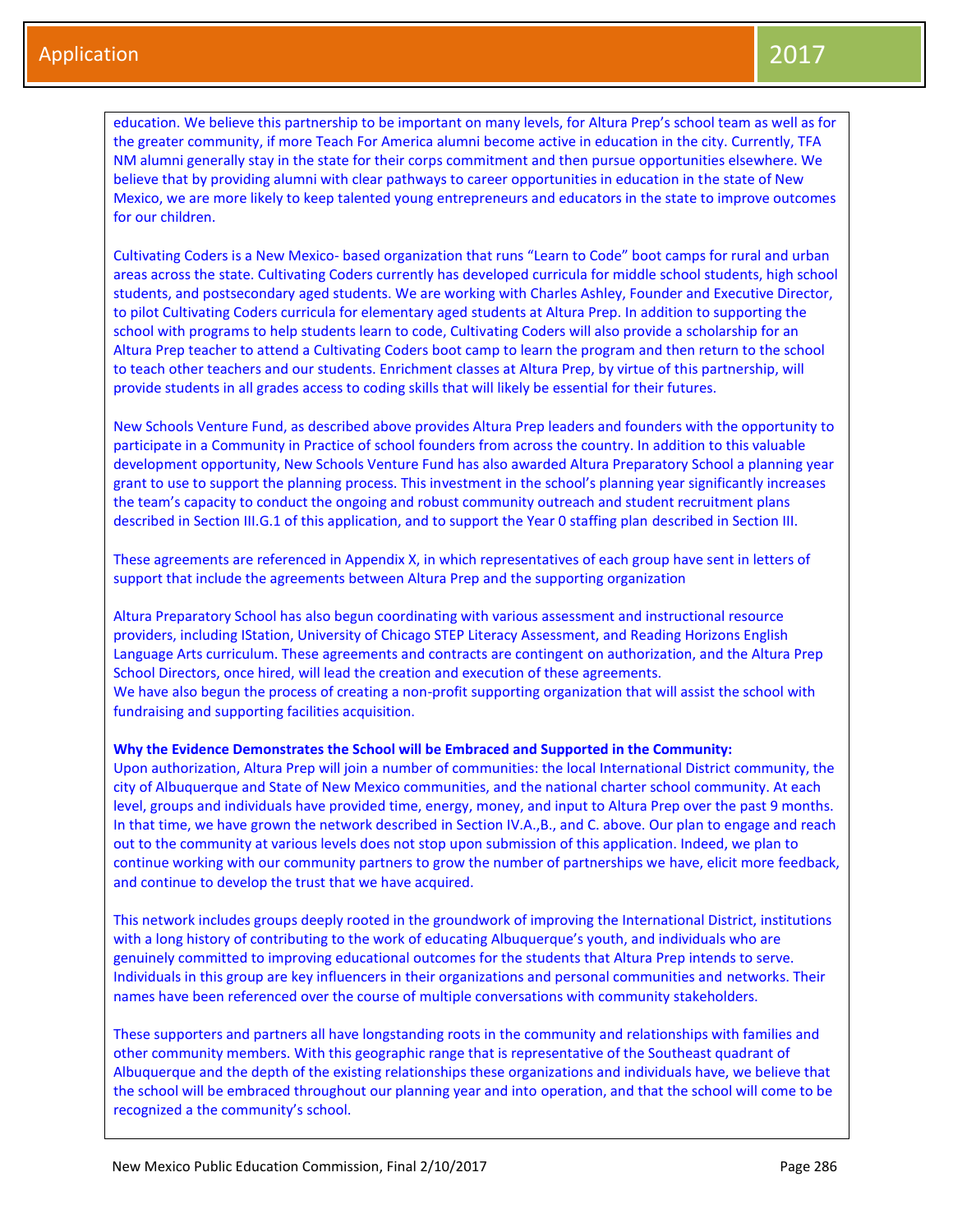In each meeting that we have had with stakeholders or community members, we have come away from the meeting with a list of other individuals with whom to connect, offers for partnership and access to families Over the course of our planning year, we will grow this network to include other faith-based groups, early childhood centers, and neighborhood non-profit centers who have suggested we pursue a more developed relationship upon authorization.

Letters of Support for Altura Preparatory School's application for charter approval can be found in Appendix X.

| <b>Total</b><br><b>Points</b><br>Available | <b>Expectations</b>                                                                                                                                                                                                                                                                                                                                                                                                                                                                                                                                                                                                                                                                                                                                  |
|--------------------------------------------|------------------------------------------------------------------------------------------------------------------------------------------------------------------------------------------------------------------------------------------------------------------------------------------------------------------------------------------------------------------------------------------------------------------------------------------------------------------------------------------------------------------------------------------------------------------------------------------------------------------------------------------------------------------------------------------------------------------------------------------------------|
| 4                                          | A complete response must:<br>Identify and describe specific meaningful and strategic networking relationships<br>$\bullet$<br>with local community agencies, groups, or individuals that will support the school.<br>Include evidence of these relationships<br>Identify and describe specific meaningful and strategic resource agreements with<br>$\bullet$<br>local community agencies, groups, or individuals that will support the school.<br>Include evidence of these relationships<br>Describe why the applicant team believes the identified relationships demonstrate<br>$\bullet$<br>the school will be embraced and supported as the community's school and that<br>there is abundant support for this school as a part of the community |
|                                            | <b>CSD EVALUATION:</b> Click here to enter text.                                                                                                                                                                                                                                                                                                                                                                                                                                                                                                                                                                                                                                                                                                     |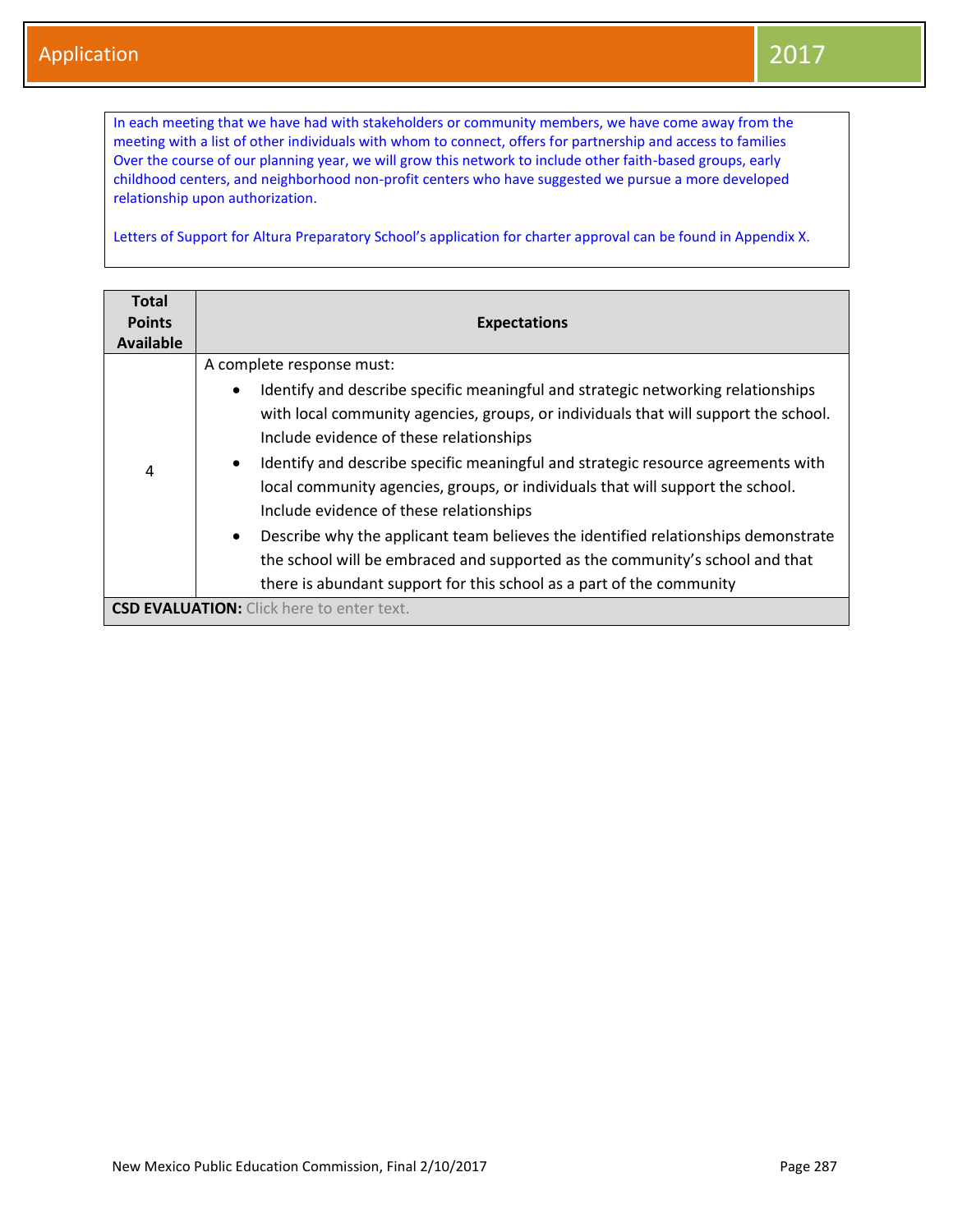## **D. Uniqueness and Innovation.**

D.(1) Provide **clear evidence** demonstrating the **uniqueness, innovation** and significant contribution of your educational program to public education through meaningful comparisons and contrasts with the educational programs of other public schools that serve the same grade levels in the geographic area in which you plan to locate. Ensure that the evidence establishes a compelling demand for the proposed school's educational program.

## **APPLICANT RESPONSE:**

Altura Preparatory School will be founded with a mission expressly dedicated to achieving high academic success using a blend of multidisciplinary and personalized learning. We strive to prepare students to be "agents of their own education", which means that students who leave Altura Prep leave as empowered individuals who endeavor to find the opportunities for their future academic careers, challenge systems that do not provide equitable access, and advocate for their needs regardless of the context. To achieve these ambitious outcomes, Altura Prep has an intentionally designed program that teaches academic and non-academic skills aligned to produce students who are prepared to compete academically in a 21<sup>st</sup> century world.

#### **Innovative and Unique Curriculum:**

Altura Prep's proposed curriculum includes STEAM-based (Science, Technology, Engineering, Arts, and Mathematics) learning in lieu of a science-only class. Many schools nationally and in New Mexico are beginning to focus on STEM (Science, Technology, Engineering, and Math) and Altura Prep will add "Arts" to Science, Technology, Engineering and Math to broaden the interdisciplinary scope of the class. The added "Arts" component also aligns with values in the community and allows the school to participate in the growing International District arts movement. We also propose to integrate Arts in the curriculum at a time when many district schools do not offer arts instruction and classes in elementary grades. Of the schools in the 87106 and 87108 zip codes only four (Lowell Elementary, Emerson Elementary, Wherry Elementary, and Bandelier Elementary) offer Art classes in the 2016-17 school year (Information from aps.edu).

In Albuquerque Public Schools, SR.Marmon and E.G. Ross Elementary Schools have recently launched STEAM or STEALH (Science, Technology, Engineering, Arts, Literacy, Transformation, and Health) classes, and the APS Foundation has created The STEM Trajectory Initiative, though fourteen of the district's 180 schools participate, and none of the mentioned elementary schools are located in the 87106 or 87108 zip codes. In addition to those programs, APS offers magnet programs in Science and Technology at Inez Elementary in the Sandia Cluster, in Technology and Communication at Zuni Elementary in Northeast Albuquerque and in STEM at San Antonito Elementary in Sandia Park. While these programs play an important role in expanding opportunities in STEM/STEAM related education, the stakeholders engaged in our planning process have noted that these programs and schools are not readily accessible to many families in the International District and in Southeast Albuquerque. Altura Prep provides families in this area of town a singular opportunity to attend a school with an integrated STEAM-focused curriculum that uses technology as a tool for learning.

In addition to integrating a unique approach to science, technology, engineering, arts, and math, Altura Prep includes weekly time dedicated exclusively to developing student's passions through choice and ownership. "Genius Hour" takes place each week, and Altura Prep staff supports students as they brainstorm, select, plan, research, and execute a project directly related to something they choose. Schools in the 87108 and 87106 zip codes may integrate classroom time called "Self Selection" or "preferred activity time" in which students are able to choose an activity for a period of time. "Genius Hour" focuses on developing students' skills in project planning and management, and allows students to apply concepts and skills learned in other classes to an area about which they are excited to learn more. While the STEAM lab at SR Marmon and the STEALTH lab at EG Ross allow students to select and pursue an interest in the designated spaces, Altura Prep's Genius Hour is a recurring school-wide event that brings the school together as a community in the spirit of innovation and agency. Genius Hour also provides a time for welcoming speakers, interviewees, and community activists to participate in broadening students' experiences, supporting their learning, and connecting the school to the broader community.

**Innovative and Unique Instructional Models:**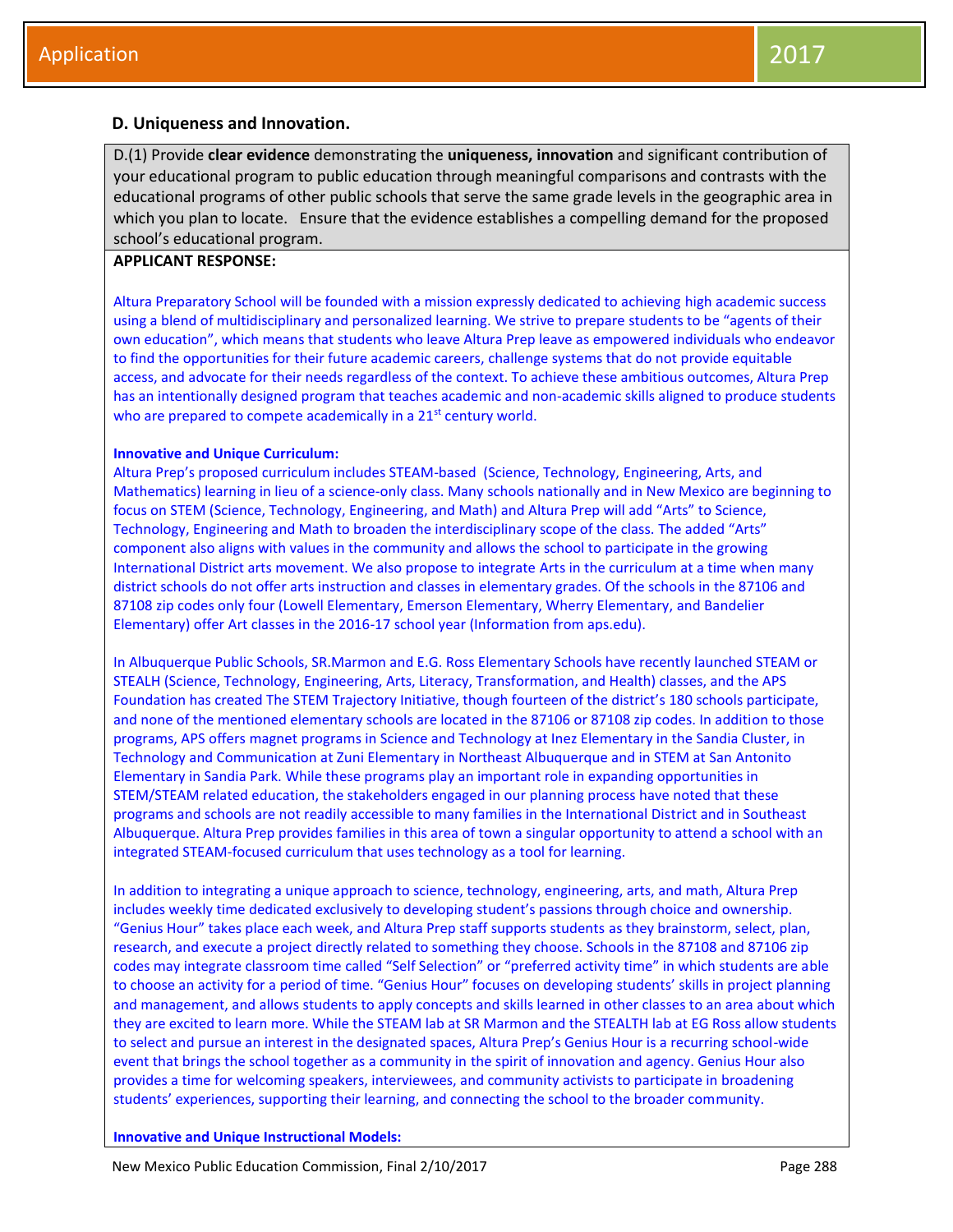Altura Prep's proposed instructional model in mathematics and English Language Arts/Literacy classes is based on a blended learning station rotation model, using instructional programs aligned with assessments to personalize instruction for all students based on their individual levels, strengths, and areas for improvement. A 1:1 Chromebook computer to student ratio allows for all teachers at all times to provide students opportunities to practice key skills at their individual instructional levels. Station rotations allow teachers to spend more time in small group settings, adjusting their lessons to meet the needs of each student. In traditional classrooms, students are in small group settings for guided reading only. At Altura Prep, students receive small group and individual instruction in reading, math, writing, and any content with which they struggle. These intentionally designed intensive and individualized instructional methods help the school ensure that all students are on track to meeting and exceeding the ambitious goals we set for them while maintaining a personalized and relationship-focused environment.

At Altura Prep, students and teachers benefit from a specialized model in which teachers focus on one or two content areas deeply, and work with a team of educators to ensure that all students in a grade level receive wellrounded instruction. Traditional school elementary models assign students to one teacher for the year to learn all core content areas, covered in varying depths each day. This model is the norm in elementary schools across Albuquerque. Altura Prep, however, provides each student access to three teachers throughout the school day, allowing students to participate in individualized and in-depth learning from a teacher who focuses his/her energy on teaching that subject area well. Teachers are able to focus on deepening their understanding of their core content and broadening the strategies they know to effectively teach the content so students learn it. Teacher specialization supports teachers by allowing them to focus on an area of content, becoming the expert on their team. Instead of planning 4-8 lessons per day, teaching them all, and repeating the process for the next day, Altura Prep teachers plan 1 lesson block per day with the needed differentiation for all students, and they teach these differentiated lessons to different groups of students at different times of the day.

It is important that students and families know who to contact regarding questions or concerns, and that they have someone to meet regarding student progress. To this end, students have a "homeroom" teacher with whom they begin and end the day, and who serves as the main point of contact for the students' family and any staff concerns. Though there is an assigned "homeroom" teacher to support communication and family-school relationship building, the specialization model allows students to build relationships with three teachers every year. Thus, students form a higher number of secure bonds with adults on campus, translating to a more positive and collaborative school environment.

#### **Innovative and Unique Teacher Development:**

A cornerstone of Altura Preparatory School's teacher development model is ongoing embedded instructional coaching for all teachers, not just novice instructors. In the 87108 and 87106 zip codes, Albuquerque Public Schools elementary schools Wherry, Kirtland, Bandelier, Sandia Base, Whittier, Hawthorne, Emerson, Lowell each have a full time instructional coach on staff. There are 107 employed Instructional Coaches in Albuquerque Public Schools, which has 180 schools and approximately 6,000 teachers serving approximately 84,000 students. (Statistics gathered from [www.aps.edu\)](http://www.aps.edu/) 180 schools with 107 instructional coaches means that the ratio of schools to instructional coaches is 1.7 to 1. 6,000 teachers work in APS, which equates to a ratio of teachers to instructional coaches of 56:1. APS serves approximately 84,000 students, and thus the ratio of student to instructional coach 4,115 students per instructional coach. In addition to coaching teachers, APS instructional coach days are also filled with other tasks that impact their abilities to be in classrooms and meeting with teachers.

Altura Prep is intentionally focused on providing ongoing embedded professional development to all teachers and staff. To this end, all school leaders will be instructional coaches working directly with teachers to support and develop their capacity for great teaching and ability to lead their students to high levels of learning. By comparison, at full growth, Altura Prep will serve 396 students with three school leaders (Director of Operations, Director of Academics, and Dean of Curriculum and Instruction) coaching general education teachers, and a Student Support Coordinator supporting Special Education teachers. The ratio of students to instructional coaches at Altura Prep is 132:1, and the ratio of teachers to instructional coaches will be 8 to 1. We believe that prioritizing on the ground and in classroom support of teachers is the most effective way to improve student outcomes and ensure that the school is providing equitable instruction and access to all learners. To support this, our operations staff is thoughtful about school systems and routines so that leaders' time is spent where the true work of the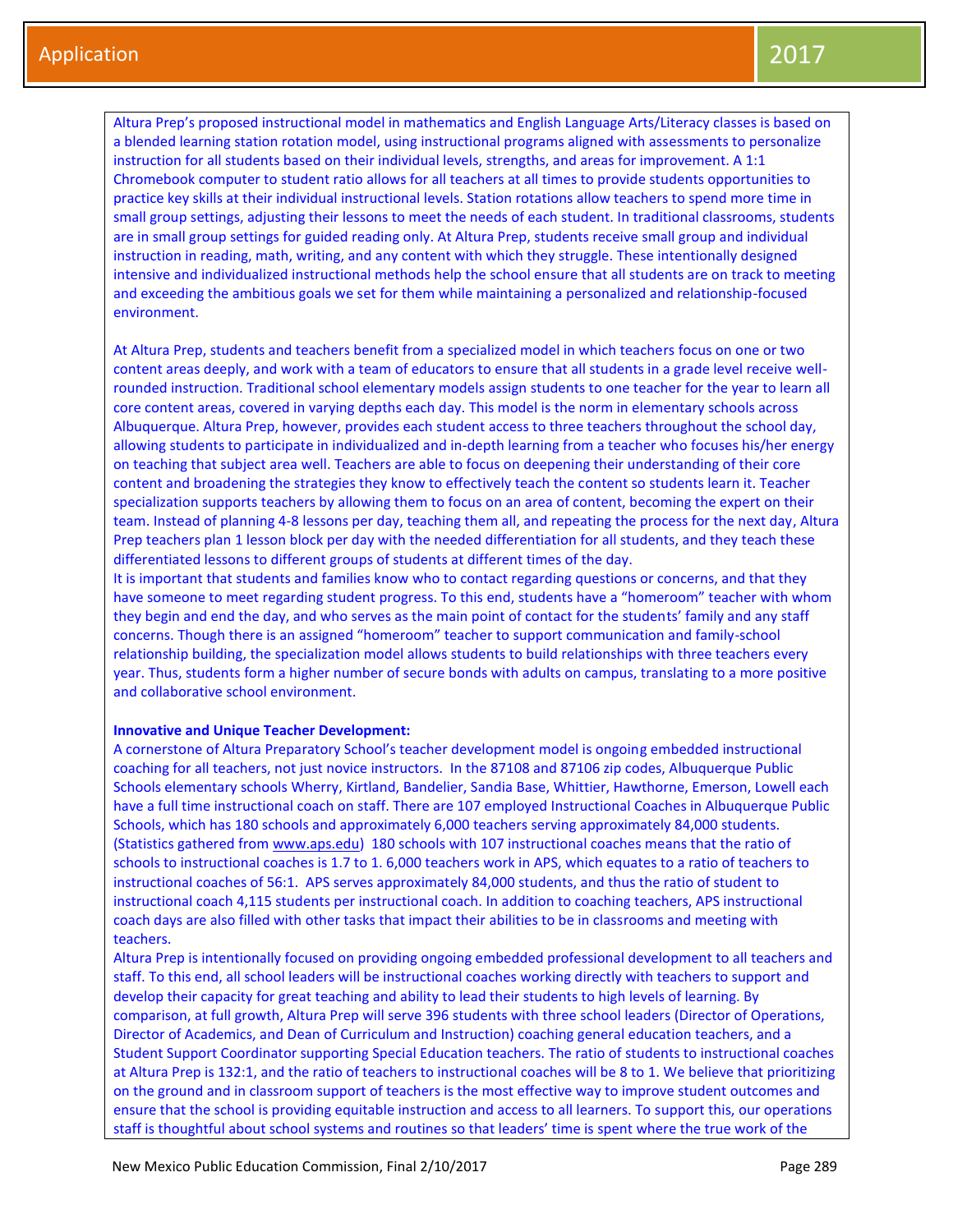school occurs- in classrooms and with students.

#### **Innovative and Unique School Structure:**

Altura Preparatory School offers an extended school day, beginning at 8:00am and ending at 4:00pm. Students are able to arrive as early as 7:30am to eat breakfast and check in with their teacher. On Wednesdays, students dismiss at 1:00pm, so that teachers can participate in weekly professional development. At Altura Prep, students are in school for a total of 2,220 minutes per week (37 hours), with 1,920 of those minutes (32 hours) allotted to instructional time (not lunch or recess). Over the course of our 183-day school year, students spend a total of 70,272 minutes engaged in instructional activities at Altura Prep.

Below is a table of school day and school time comparisons for schools in Altura Prep's targeted geographic area:

| <b>School</b>               | <b>School Day Schedule</b>          | <b>Minutes/Week</b> | <b>Days</b> | Hours/Yr |
|-----------------------------|-------------------------------------|---------------------|-------------|----------|
| <b>Wherry Elementary</b>    | 9a-3: 50 pm (M, T, Th, F) 9a-1p (W) | 1,920               | 178         | 1,139    |
| <b>Emerson Elementary</b>   | 8a - 2:10 pm                        | 1,850               | 178         | 1,097    |
| <b>Kirtland Elementary</b>  | 8:35a - 2:50 pm                     | 1,875               | 178         | 1,112    |
| <b>Bandelier Elementary</b> | 9a - 3:10 pm                        | 1,850               | 178         | 1,097    |
| La Mesa Elementary          | 7:50a - 2:00 pm                     | 1,850               | 178         | 1,097    |
| <b>Whittier Elementary</b>  | 7:50a - 2:00 pm                     | 1,850               | 178         | 1,097    |
| <b>Manzano Mesa</b>         | $8:53a - 3:45 pm$                   | 2,040               | 178         | 1,210    |
| Average                     |                                     | 1,890.7             | 178         | 1,121.3  |
| <b>Altura Prep</b>          | 8:00a-4:00 pm(M,T,Th,F) 8a-1p (W)   | 2.220               | 183         | 1,354.2  |

If hours in school are divided equally among the number of school days, students at Altura Prep spend 1,354 hours at school per year. Altura Prep students spend 233 hours more in school each year than their peers attending neighboring district schools, or 29 full eight-hour days over the course of a year. (Hours and schedules accessed via aps.edu)

Altura Preparatory School believes that each student should be known as the individual they are. Even upon full enrollment, Altura Prep will be a smaller school than neighboring district schools.

| <b>School</b>               | <b>Total Enrollment</b><br>(2013) | <b>APS reported</b><br><b>Enrollment (2017)</b> |
|-----------------------------|-----------------------------------|-------------------------------------------------|
| <b>Bandelier Elementary</b> | 578                               | 549                                             |
| <b>Emerson Elementary</b>   | 492                               | 387                                             |
| <b>Hawthorne Elementary</b> | 397                               | 499                                             |
| <b>Kirtland Elementary</b>  | 351                               | 371                                             |
| La Mesa Elementary          | 700                               | 744                                             |
| <b>Lowell Elementary</b>    | 379                               | 396                                             |
| <b>Wherry Elementary</b>    | 547                               | 525                                             |
| <b>Whittier Elementary</b>  | 465                               | 458                                             |
| <b>Zia Elementary</b>       | 423                               | 391                                             |

In alignment with our mission to serve an intentionally diverse student body, Altura Prep will be diverse by design: we purposefully seek to recruit and educate students from a wide array of backgrounds and experiences. Our yearly plan includes a robust recruitment plan targeted at various neighborhoods and families with diverse socioeconomic backgrounds. Charter schools in Albuquerque either do not continue to recruit students as the school matures and its' lottery fills up, or they tend to recruit from a small base of neighborhoods and families to serve a specifically targeted population. We intend a wide-ranging approach, more expansive than that used by other schools to ensure that we fulfill our mission and create a diverse learning environment. We believe that students learn best in diverse learning environments, and that the world our students will encounter is a diverse one that requires the ability to collaborate with individuals and groups that are different from one another. As we strive to